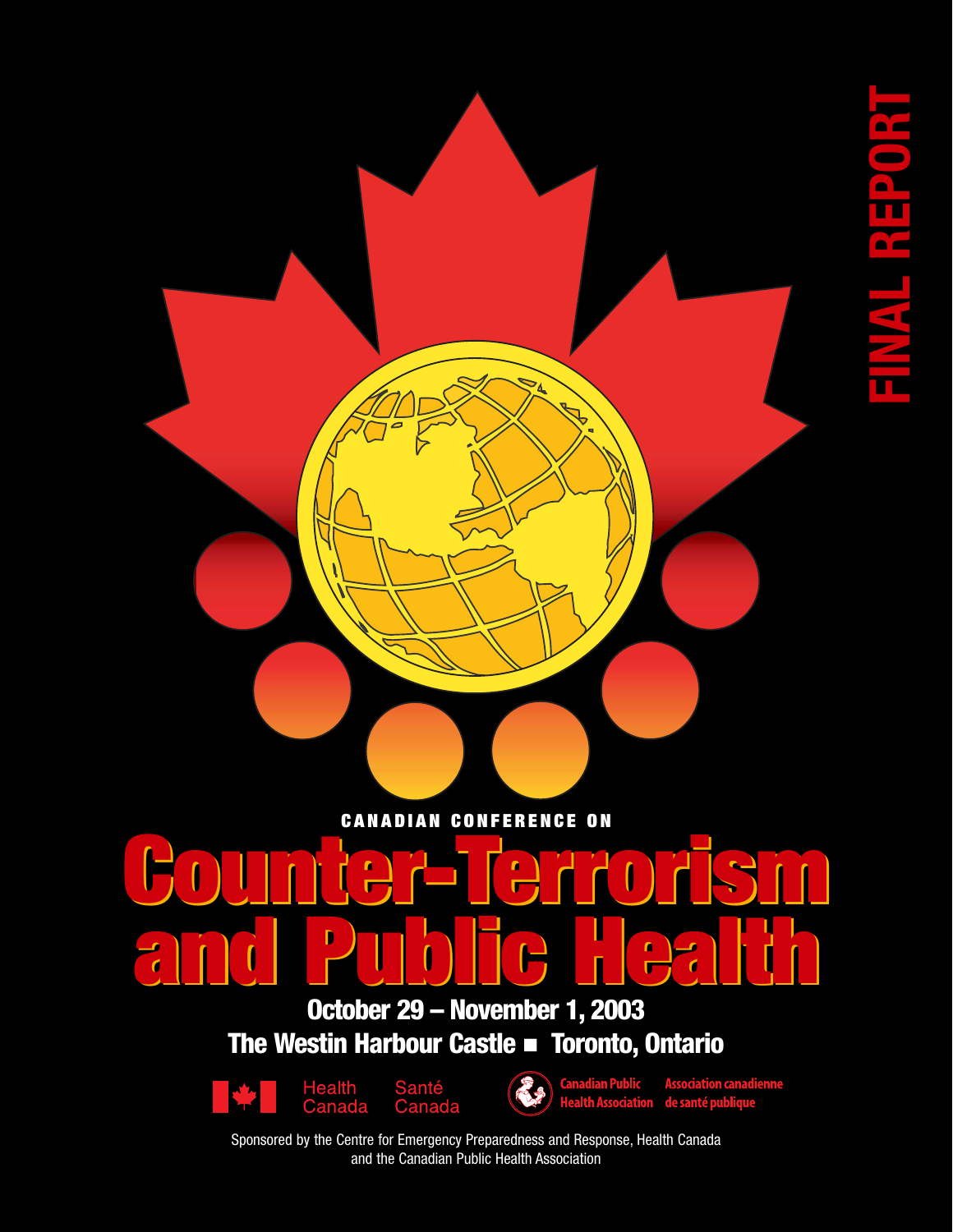The *Canadian Conference on Counter-Terrorism and Public Health* was co-sponsored by the Canadian Public Health Association (CPHA) and the Centre for Emergency Preparedness and Response (CEPR), Population and Public Health Branch (PPHB), Health Canada.

With the collaboration of:



Aventis Pasteur



CBRN Research and Technology Initiative (CRTI)



EMD Pharmaceuticals

**IVERSITE** 

Government of Canada

Gouvernement du Canada

**Office of Critical Infrastructure Protection and Emergency Preparedness** 

**Bureau de la protection** des infrastructures essentielles et de la protection civile

Office of Critical Infrastructure Protection & Emergency Preparedness (OCIPEP)



Ontario Ministry of Health and Long-Term Care



Solicitor General Solliciteur général Canada

Solicitor General Canada



St. Joseph Print Group, Ottawa

This document is available online at www.cpha.ca

Additional print copies of this document may be available under special arrangement. Contact the: Canadian Public Health Association 400-1565 Carling Avenue, Ottawa, ON K1Z 8R1  $\%$  613.725.3769  $\%$  613.725.9826  $\Box$  info@cpha.ca Web: www.cpha.ca

© Canadian Public Health Association, 2004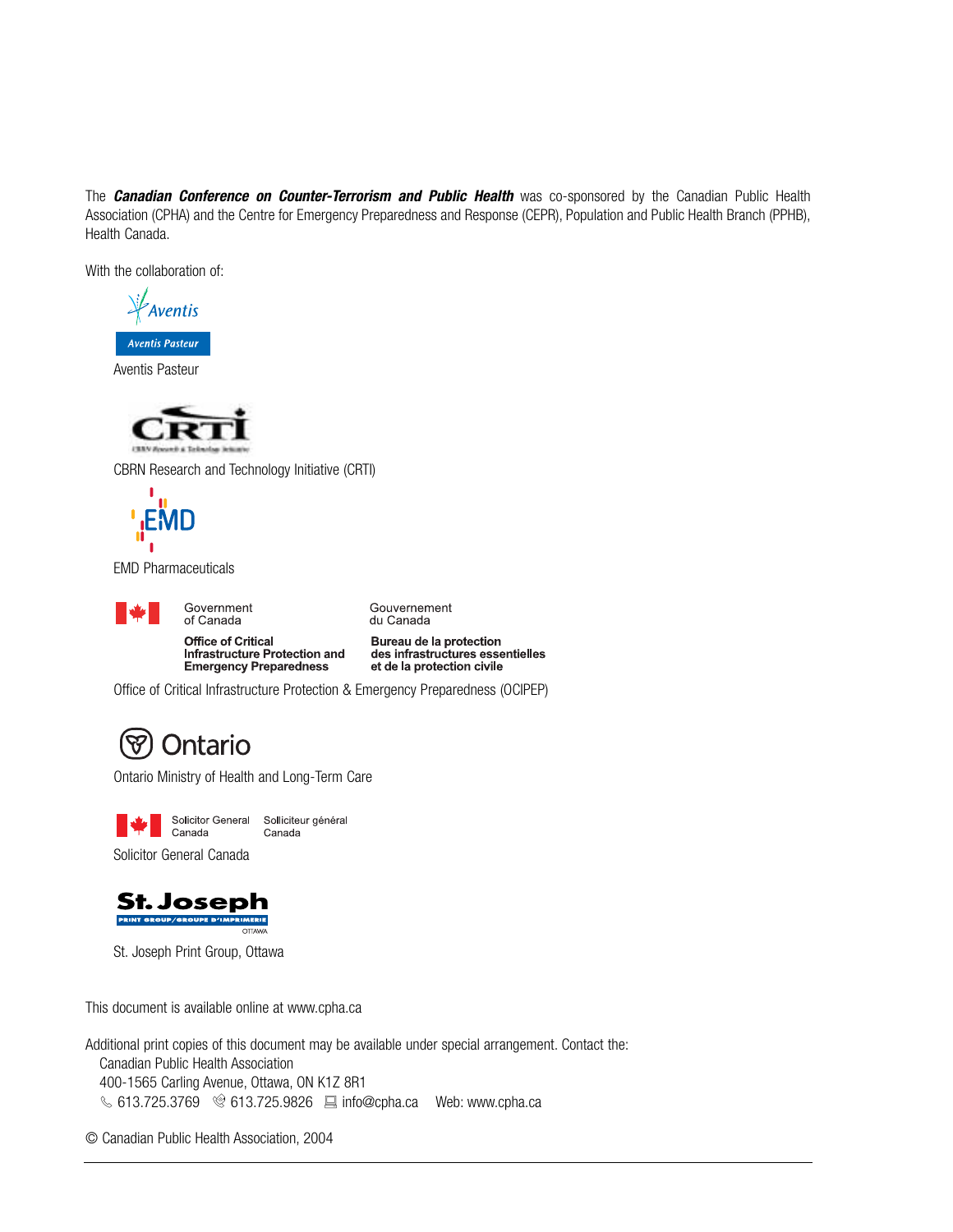## **Table of Contents**

| Plenary II: The Government of Canada and the Fight Against Terrorism                                                                                                                                                                                                                            |  |
|-------------------------------------------------------------------------------------------------------------------------------------------------------------------------------------------------------------------------------------------------------------------------------------------------|--|
|                                                                                                                                                                                                                                                                                                 |  |
|                                                                                                                                                                                                                                                                                                 |  |
| Recovery and Continuity Session #2: Public Health Workers - Legal and Ethical Issues in Response to Recovery 21                                                                                                                                                                                 |  |
| Plenary III: Bioterror and Public Health - How We Got Here<br>Dr. Donald A. Henderson, Johns Hopkins University Distinguished Service Professor,                                                                                                                                                |  |
| Special Recognition Event: Aventis Pasteur and Canadian Public Health Association<br>• Dr. Paul Fenje<br>• Dr. Robert J. Wilson<br>• Dr. Donald A. Henderson                                                                                                                                    |  |
|                                                                                                                                                                                                                                                                                                 |  |
| Luncheon Address: The Response Capacity of the Public Health System in Canada - Lessons from SARS<br>Dr. David Naylor, Chair, National Advisory Committee on SARS and Public Health,<br>and Dean of Medicine and Vice Provost, Relations with Health Care Institutions, University of Toronto36 |  |
|                                                                                                                                                                                                                                                                                                 |  |
| • Peter Calamai, Toronto Star<br>• L. lan Macdonald, Southam News<br>• Maureen Taylor, National Health Reporter, CBC                                                                                                                                                                            |  |
|                                                                                                                                                                                                                                                                                                 |  |
| Plenary VI: Bioterrorism - The Modern Peril                                                                                                                                                                                                                                                     |  |
|                                                                                                                                                                                                                                                                                                 |  |
|                                                                                                                                                                                                                                                                                                 |  |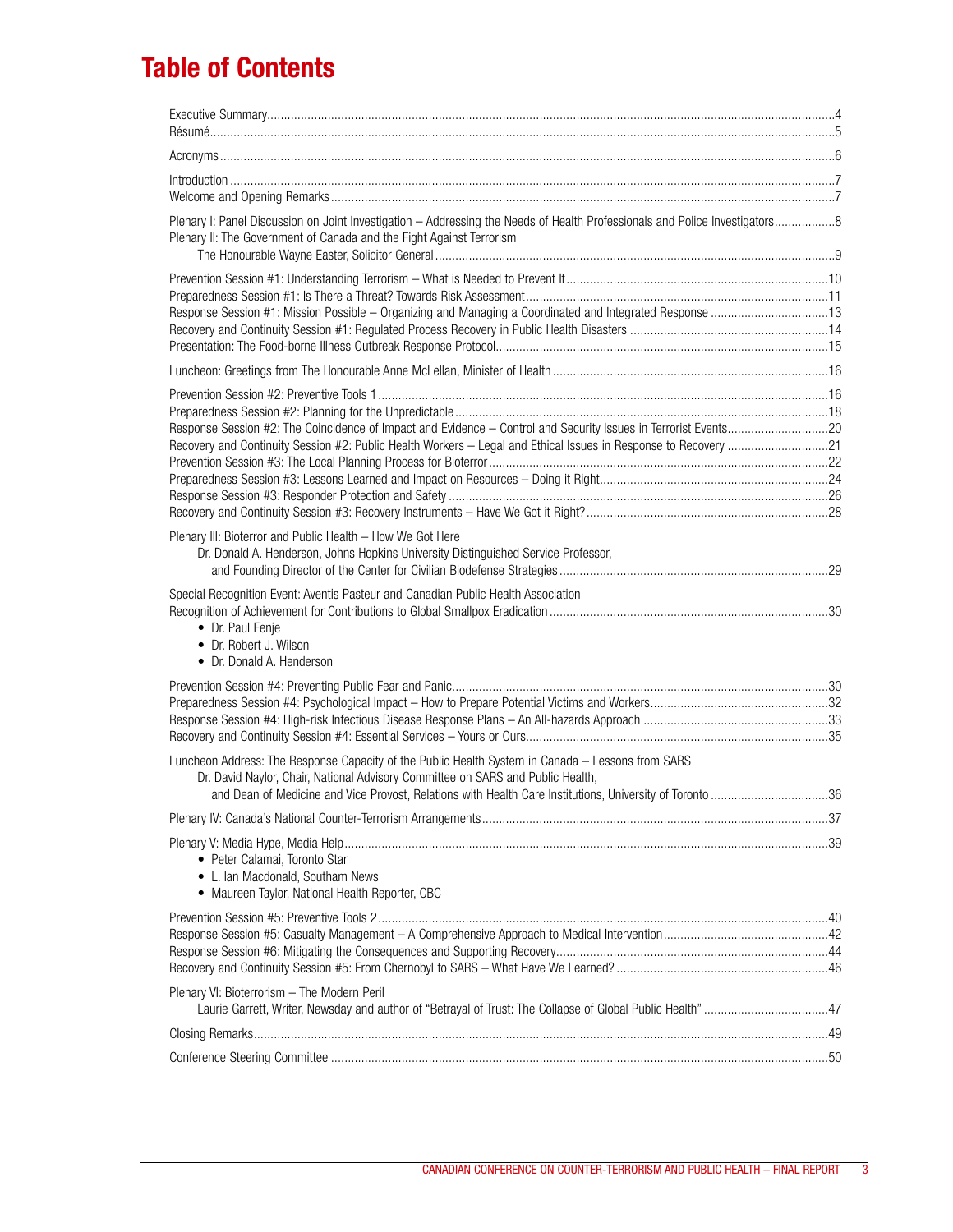## **Executive Summary**

The Canadian Conference on Counter-Terrorism and Public Health was held in Toronto from October 29 to November 1, 2003. The conference was sponsored by the Canadian Public Health Association (CPHA) and the Centre for Emergency Preparedness and Response (CEPR) of the Population and Public Health Branch, Health Canada. The conference organizers began with an understanding that the protection of the health of Canadians during times of emergency is a shared responsibility, requiring the co-operation and efforts of the public health community *writ large*. Terrorist emergencies in particular have the potential to impact Canadians at the international, national, provincial/territorial, and municipal levels. Therefore, the conference program was designed to offer a cross-jurisdictional, open forum on issues related to chemical, biological, radio-nuclear and explosive (CBRNE) agents and events. Experts from across Canada and internationally were brought together to discuss the latest information, research and experiences with respect to potential health impacts and public health responses to terrorist events, with an eye to informing future research and program directions for emergency preparedness and response.

The program helped to identify current practices and needs through four streams of public health activities as they relate to health emergencies and potential CBRNE events: 1) prevention, 2) preparedness, 3) response, and 4) recovery and continuity, including psychosocial dimensions. The program further assisted in the development of potential solutions in clinical and public health, biologics, social health, and laboratory and public safety to help manage, reduce, or mitigate Canadians' exposure to risk and losses due to terrorist events.

This event represented the first Canadian venue to showcase such a wide spectrum of public health and safety sciences engaged in counter-terrorism. Over 400 health care and emergency professionals were in attendance, and have communicated with CPHA and CEPR – on site, by e-mail and through post-conference evaluations – their great interest in and satisfaction with the program and presentations. This report offers highlights from all plenary and concurrent sessions.

At the conclusion of the conference, Dr. Ron St. John, Conference Co-Chair and Director General, Centre for Emergency Preparedness and Response, Health Canada, reiterated the conference themes:

- *Review of any or all hazards:* The lessons learned from preparedness experience with natural disasters have a direct application to the counter-terrorism field;
- **Integration and coordination within and across the health sector:** Because no one discipline can deal with CBRN issues, the conference planners sought out and brought together a wide variety of workers, researchers and policy-makers;
- *Health sector positioned firmly in the middle of the CBRNE spectrum:* The key role played by public health for preparedness and response to terrorism was clearly visible to all participants; and
- *Knowledge and experience were shared:* This involved both the latest terrorist threats and counter-terrorist initiatives, and revisiting an old nemesis like smallpox, as well as seeing how far 'lessons learned' to date are taking Canada and global partners.

St. John emphasized the need – expressed frequently throughout the conference – for stable, dual-purpose investments in public health infrastructure, saying that the tools used for response to bioterrorism are the same tools used for a communicable disease outbreak. "We need to invest in these tools, for our ultimate goal is a seamless, coordinated emergency preparedness and response capability across the country."

Gerry Dafoe, Conference Co-Chair and CEO of CPHA, told attendees that their "collective commitment to public health will help meet the very big challenges we face to counter terrorist threats, and maintain and improve the health of Canadians."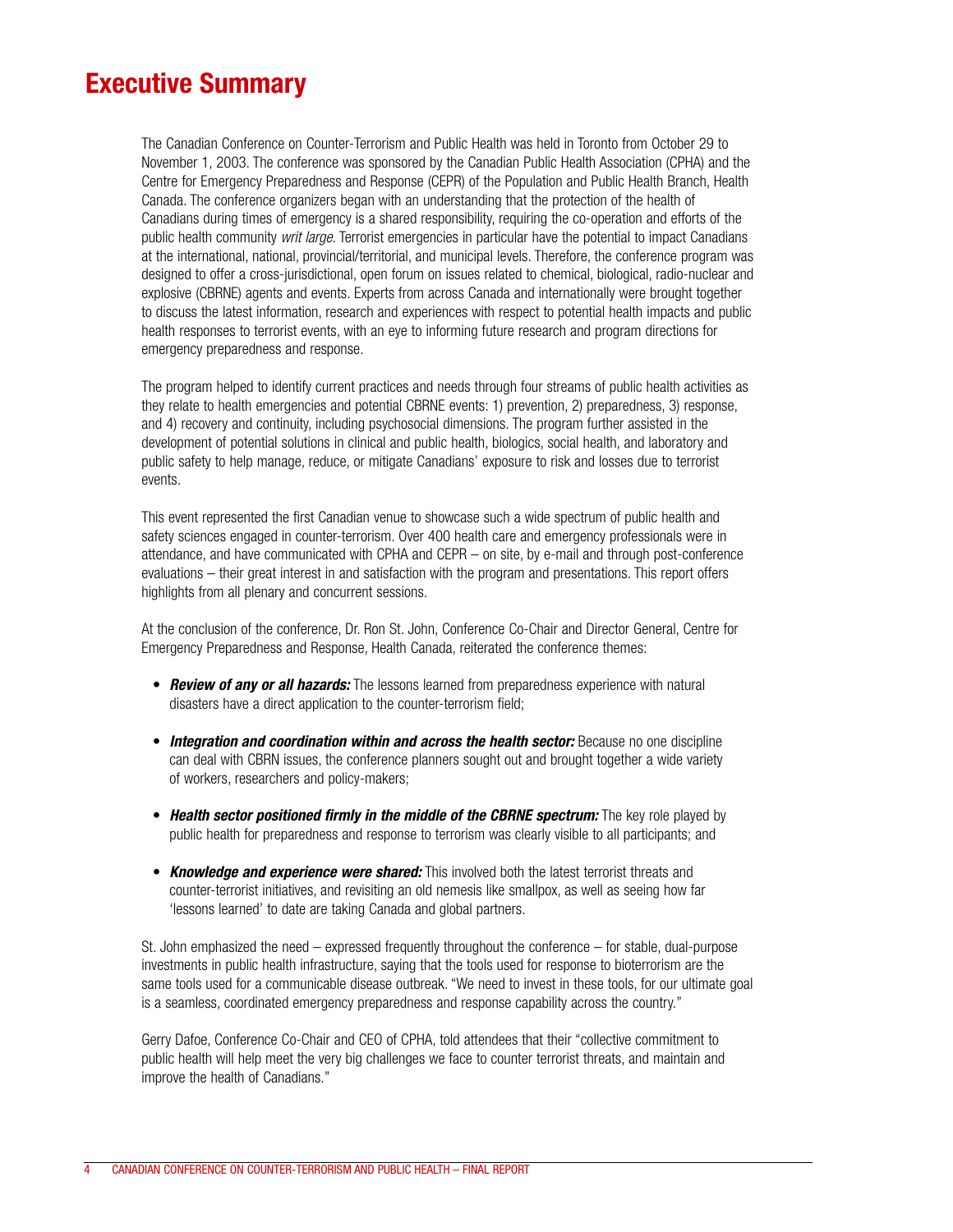## **Résumé**

La Conférence canadienne sur la santé publique et la lutte contre le terrorisme s'est tenue à Toronto du 29 octobre au 1<sup>er</sup> novembre 2003. Elle était commanditée par l'Association canadienne de santé publique (ACSP) et le Centre de mesures et d'interventions d'urgence (CMIU) de la Direction générale de la santé de la population et de la santé publique de Santé Canada. Les organisateurs ont commencé par préciser que la protection de la santé des Canadiens durant les urgences est une responsabilité partagée qui exige la coopération et les efforts de la collectivité de la santé publique au sens large. Les urgences de nature terroriste, surtout, ont le potentiel de toucher les Canadiens sur tous les plans : international, national, provincial/territorial et municipal. C'est pourquoi la conférence se voulait une tribune intergouvernementale ouverte, portant sur les enjeux liés aux agents et aux événements chimiques, biologiques, radiologiques, nucléaires et à l'explosif (CBRNE). On a donc rassemblé des spécialistes de tout le Canada et de l'étranger pour discuter des dernières informations, études et expériences sur les effets sanitaires éventuels d'incidents terroristes et sur les réactions des responsables de la santé publique, en vue d'étayer la recherche future et d'orienter les programmes de mesures et d'interventions d'urgence.

La conférence a permis de cerner les pratiques et les besoins actuels en se concentrant sur quatre volets de la santé publique liés aux interventions sanitaires d'urgence et aux éventuels incidents CBRNE : 1) la prévention, 2) l'état de préparation, 3) l'intervention et 4) le rétablissement et la continuité (y compris la dimension psychosociale). Le programme de la conférence a également favorisé l'élaboration de solutions possibles dans les domaines de la santé clinique et publique, des produits biologiques, de la santé sociale, de la sécurité des laboratoires et de la sécurité publique, ceci pour faciliter la gestion, la réduction ou l'atténuation de la vulnérabilité des Canadiens aux risques et aux pertes engendrés par des incidents terroristes.

La conférence était la première au Canada à présenter un aussi vaste éventail de sciences de la santé publique et de la sécurité engagées dans la lutte contre le terrorisme. Plus de 400 professionnels des soins de santé et des urgences y ont assisté et ont exprimé à l'ACSP et au CMIU – sur place, par courriel et en remplissant les questionnaires d'évaluation après la conférence – leur vif intérêt et leur satisfaction à l'égard du programme et des présentations. Le rapport de la conférence donne les faits saillants de toutes les séances plénières et simultanées.

Pour clore l'événement, le Dr Ron St. John, coprésident de la conférence et directeur général du CMIU de Santé Canada, en a repris les grands thèmes :

- *L'examen de tous les dangers :* l'examen de notre état de préparation lorsque nous sommes confrontés à des catastrophes naturelles permet de tirer des leçons qui peuvent être directement appliquées à la lutte contre le terrorisme;
- *L'intégration et la coordination à l'échelle du secteur de la santé :* comme aucune discipline ne peut à elle seule composer avec des enjeux de type CBRNE, les planificateurs de la conférence ont cherché et rassemblé un vaste éventail d'intervenants, de chercheurs et de décideurs;
- *Le positionnement du secteur de la santé en plein milieu du spectre des activités CBRNE :* le rôle clé joué par la santé publique dans notre état de préparation et nos interventions en cas d'incident terroriste était évident pour tous les participants;
- *Le partage des connaissances et de l'expérience :* nous nous sommes penchés sur les dernières menaces terroristes et initiatives de lutte contre le terrorisme, mais nous avons aussi revisité un vieil ennemi – la variole – et appris jusqu'où les leçons de l'expérience ont mené le Canada et ses partenaires internationaux.

Le D<sup>r</sup> St. John a souligné le besoin – souvent exprimé durant la conférence – de faire des investissements stables et à double usage dans les infrastructures en santé publique. Les outils employés en réponse au bioterrorisme sont les mêmes, a-t-il dit, que ceux que nous utilisons en cas d'éclosion d'une maladie transmissible. « Nous devons investir dans ces outils, car notre but ultime est de disposer, dans tout le pays, d'une capacité de préparation et d'intervention coordonnée et sans coupure. »

Gerry Dafoe, coprésident de la conférence et chef de la direction de l'ACSP, a indiqué aux participants que leur « engagement collectif envers la santé publique aidera à relever le très grand défi auquel nous sommes confrontés pour contrer les menaces terroristes et pour maintenir et améliorer la santé des Canadiens. »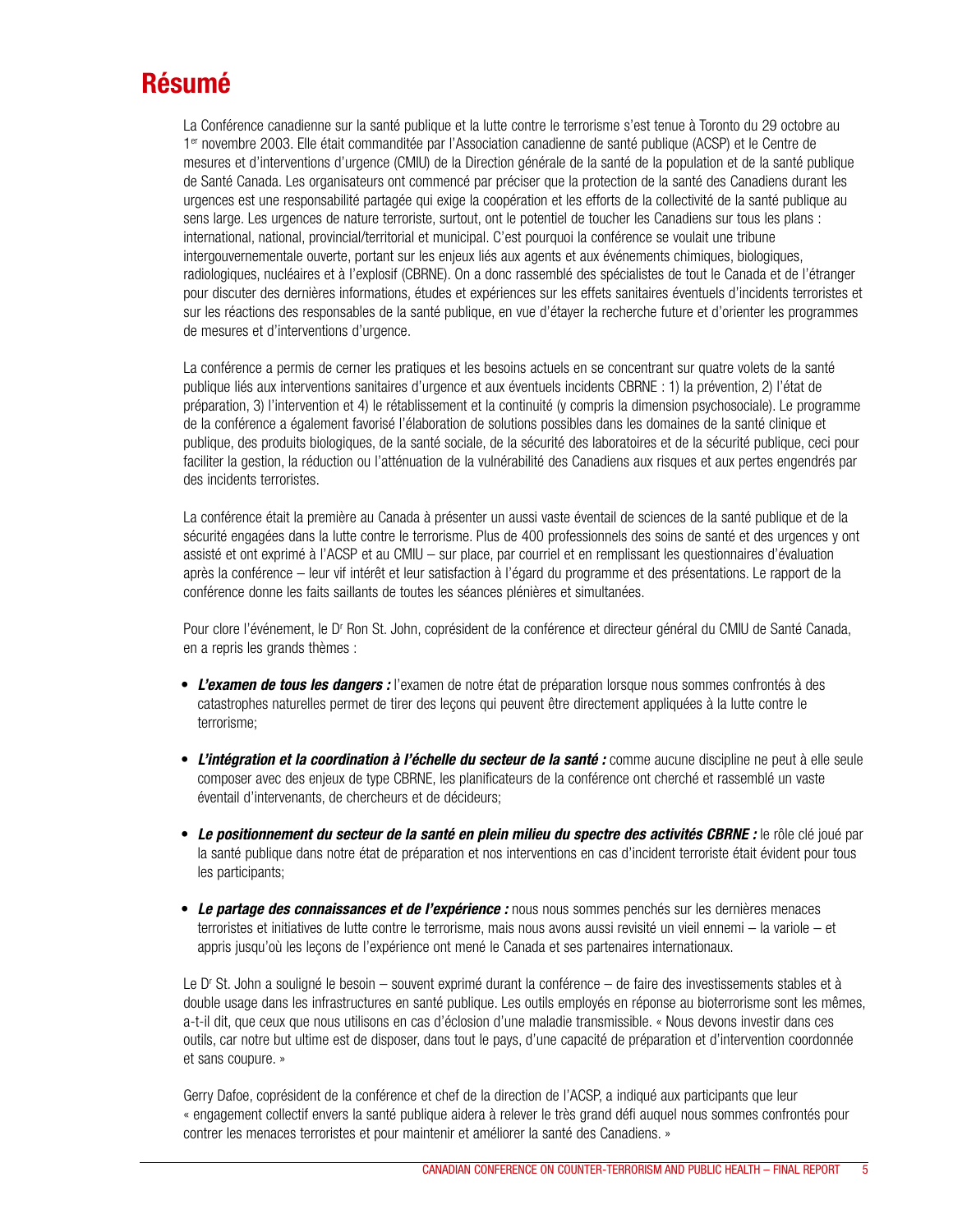## **Acronyms**

| APF             | Agricultural Policy Framework, Agriculture and Agri-Food Canada                    |
|-----------------|------------------------------------------------------------------------------------|
| ARC             | American Red Cross                                                                 |
| <b>BRAT</b>     | biological response action team                                                    |
| <b>BSE</b>      | bovine spongiform encephalopathy                                                   |
| BW              | biological weapon                                                                  |
| CAAM            | Comité aviseur antiterrorisme de Montréal                                          |
| <b>CBRNE</b>    | chemical, biological, radio-nuclear, explosive                                     |
| CCM             | crisis and consequence management                                                  |
| <b>CCRA</b>     | Canada Customs and Revenue Agency                                                  |
| CDC             | Centers for Disease Control and Prevention, USA                                    |
| <b>CEPR</b>     | Centre for Emergency Preparedness and Response, Health Canada                      |
| <b>CFMS</b>     | <b>Canadian Forces Medical Services</b>                                            |
| <b>CIDA</b>     | Canadian International Development Agency                                          |
| CPHA            | Canadian Public Health Association                                                 |
| <b>CRC</b>      | <b>Canadian Red Cross</b>                                                          |
|                 |                                                                                    |
| <b>CSE</b>      | <b>Communications Security Establishment</b>                                       |
| <b>CSIS</b>     | Canadian Security Intelligence Service                                             |
| <b>DFAA</b>     | Disaster Financial Assistance Arrangement                                          |
| <b>EMS</b>      | emergency medical services                                                         |
| ER              | emergency room                                                                     |
| ERCC            | Emergency Response Coordination Committee, Toronto                                 |
| <b>FBI</b>      | Federal Bureau of Investigation, US                                                |
| <b>FDA</b>      | Food and Drug Administration, USA                                                  |
| <b>FEMA</b>     | Federal Emergency Management Agency, US                                            |
| <b>FIORP</b>    | Food-borne Illness Outbreak Response Protocol                                      |
| FLQ             | Front de Libération du Québec                                                      |
| F/P/T           | Federal/Provincial/Territorial                                                     |
| <b>FSQ</b>      | food safety and quality                                                            |
| <b>HAZMAT</b>   | hazardous materials                                                                |
| <b>ICS</b>      | Incident Command System                                                            |
| IS <sub>0</sub> | International Organization for Standardization                                     |
| <b>IMS</b>      | Incident Management System                                                         |
| <b>MOH</b>      | Medical Officer of Health                                                          |
| <b>MVA</b>      | Modified Vaccinia Ankara                                                           |
| Naylor Report   | National Advisory Committee on SARS and Public Health, chaired by Dr. David Naylor |
| <b>NCTP</b>     | National Counter-Terrorism Plan                                                    |
| <b>NGOs</b>     | non-governmental organizations                                                     |
| <b>NSA</b>      | National Security Agency, US                                                       |
| PPHB            | Population and Public Health Branch (PPHB), Health Canada                          |
| <b>SARS</b>     | severe acute respiratory syndrome                                                  |
| SAVI            | SARS-accelerated vaccine initiative                                                |
| SGC             | Solicitor General Canada                                                           |
| TB              | tuberculosis                                                                       |
| UC              | unified command                                                                    |
| US              | <b>United States</b>                                                               |
| <b>WMD</b>      | weapons of mass destruction                                                        |
| <b>WHO</b>      | World Health Organization                                                          |
| WWII            | World War II                                                                       |
| Y2K             | year 2000                                                                          |
| 9/11            | terrorist events of September 11, 2001                                             |
| 24/7            | 24 hours a day and 7 days a week                                                   |
|                 |                                                                                    |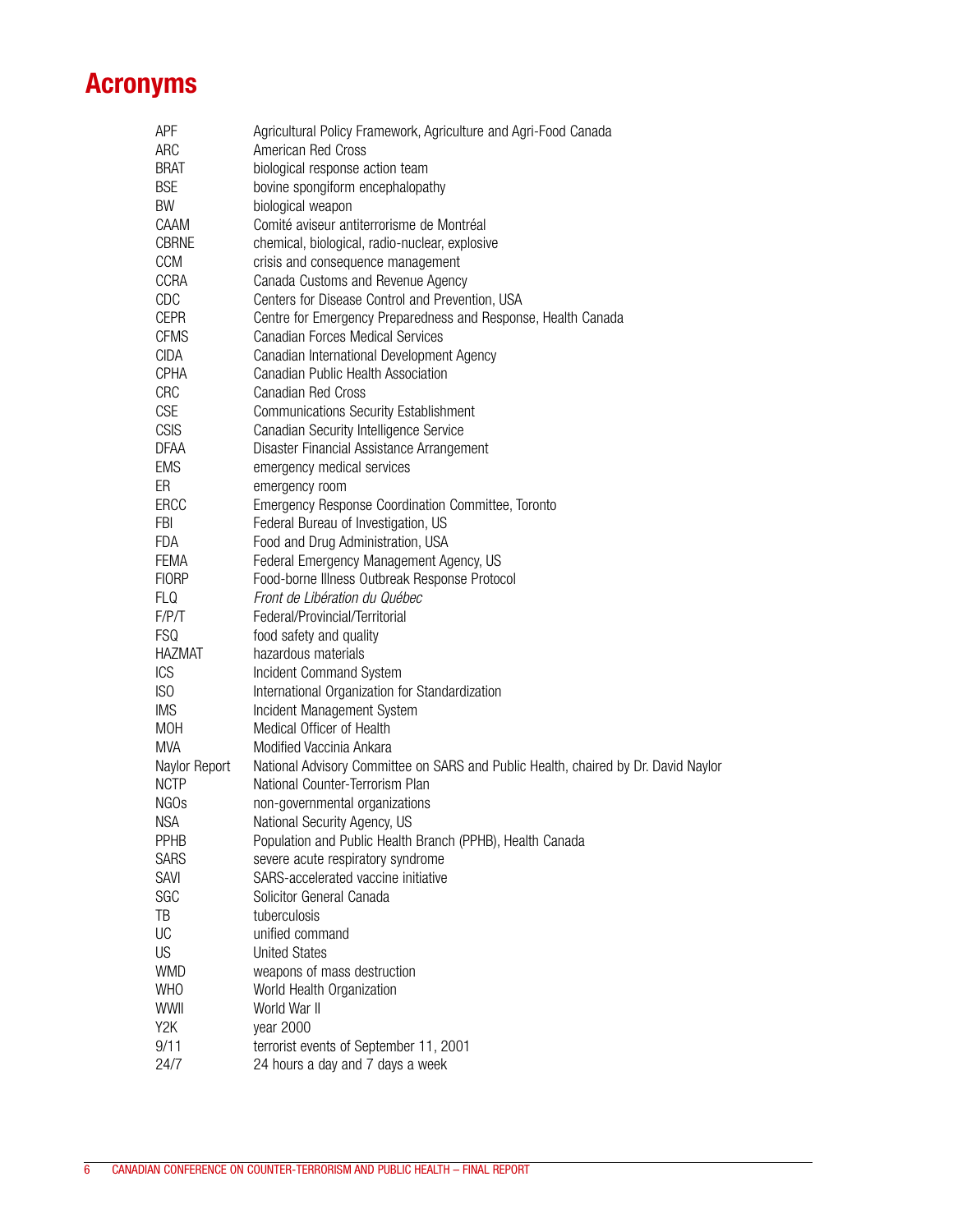## **Introduction**

The Canadian Conference on Counter-Terrorism and Public Health was held in Toronto from October 29 to November 1, 2003. The conference was sponsored by the Canadian Public Health Association (CPHA) and the Centre for Emergency Preparedness and Response (CEPR) of the Population and Public Health Branch, Health Canada.

### *Conference Goal*

*To offer the latest information related to the public health sector and terrorism, in a context that promotes the exchange, discussion and enhanced understanding of practices, policies, guidelines and protocols in clinical and public health, biological and social health, and laboratory and public safety as they relate to acts of terrorism.*

The conference organizers began their work with the understanding that the protection of the health of Canadians during times of emergency is a shared responsibility, requiring the co-operation and efforts of the public health *writ large*. Moreover, terrorist emergencies in particular have the potential to impact Canadians at the international, national, provincial/territorial, and municipal levels. Therefore, the conference program was designed to offer a crossjurisdictional, open forum on issues related to chemical. biological, radio-nuclear and explosive (CBRNE) agents and events. Experts from across Canada and internationally were brought together to discuss the latest information, research and experiences with respect to potential health impacts and public health responses to terrorist events, with an eye to informing future research and program directions for emergency preparedness and response.

### *Conference Objectives*

- *Offer a cross-jurisdictional, open forum on information and actions related to the public health sector and terrorism for first responders, public health workers, and political and policy decision-makers.*
- *• Enhance understanding of CBRNE agents to develop solutions in clinical and public health, biologics, social health, and laboratory and public safety to minimize exposure to risk and losses due to terrorist events.*
- *• Explore four public health activities: 1) prevention, 2) preparedness, 3) response, and 4) recovery and continuity with respect to health emergencies and CBRNE terrorist events.*
- *• Build and strengthen working relationships and 'best practices' among federal, provincial/territorial and local health departments, first responders, public health workers, voluntary health agencies, governments and professional organizations.*

The program helped to identify current practices and needs through four streams of public health activities as they relate to health emergencies and potential CBRNE events: 1) prevention, 2) preparedness, 3) response, and 4) recovery and continuity, including psychosocial dimensions. The program further assisted in the development of potential solutions in clinical and public health, biologics, social health, and

laboratory and public safety to help manage, reduce, or mitigate Canadians' exposure to risk and losses due to terrorist events.

This event represented the first Canadian venue to showcase the wide spectrum of public health and safety sciences engaged in counter-terrorism. Over 400 health care and emergency professionals were in attendance, and have communicated with CPHA and CEPR – on site, by e-mail and through post-conference evaluations – their great interest in and satisfaction with the program and presentations. This report offers highlights from all plenary and concurrent sessions.

## **Welcome and Opening Remarks**



### *Conference Co-Chair and CPHA CEO, Gerry Dafoe,* welcomed

delegates to the conference, which he described as a "truly groundbreaking event." While the threat to Canada may be low, Canadians must be prepared for a level of coordinated response commensurate with the overall threat,

given that the consequences of terrorism occurring in Canada could be disastrous. Through the presentation and exchange of the latest information and experiences in counter-terrorism and emergency management, the Conference Scientific and Steering Committees hope to contribute to Canada's preparedness and response capacity with regard to a terrorist event.



### *Dr. Ron St. John, Conference Co-Chair and CEPR Director General at Health Canada,* added his welcome to conference participants, noting the variety of organizations from different jurisdictions gathered to discuss how to prepare and respond to terrorist events. The program

emphasizes an inter-disciplinary approach to counter-terrorist efforts, with a nationally coordinated plan. While the focus of the conference remains public health, many dimensions are addressed in the management of such crises, as no single agency or group can respond sufficiently to such events.

*"My hope is that all of you gain new knowledge and ideas, and put them into practice to create a seamless emergency preparedness and response plan across the country."*

*- Dr. Ron St. John*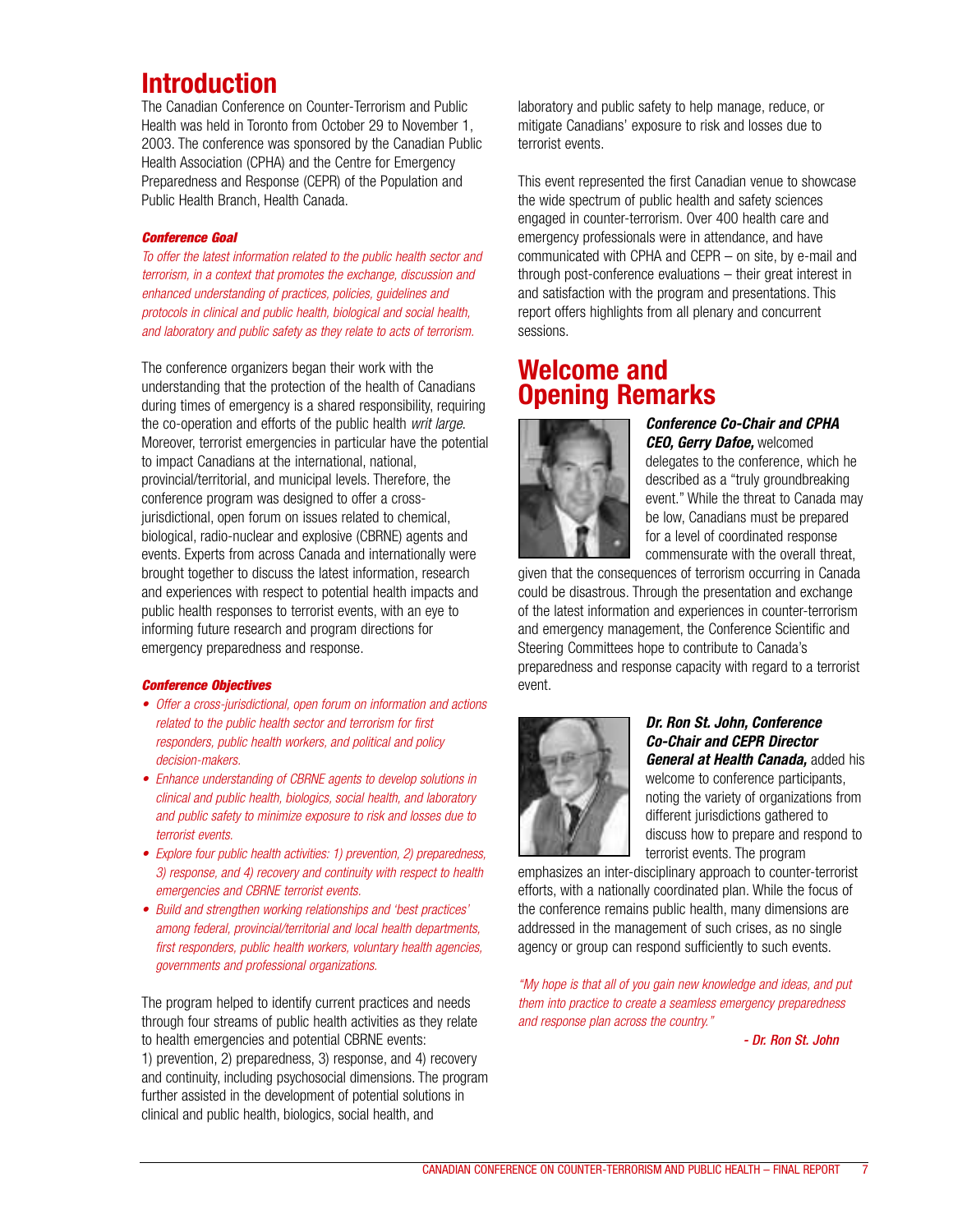## **Plenary I:**

### **Panel Discussion on Joint Investigation – Addressing the Needs of Health Professionals and Police Investigators**



*Dr. Marc-André Beaulieu, Chief, National Office of Health Emergency Response Team, Population and Public Health Branch, Health Canada,* presented Health Canada's framework for response to a bio-terrorism event. He noted that similar processes were being

undertaken across other government departments and jurisdictions. The framework of an investigative response to a bio-terrorism event includes three key elements: identification of the threat by intelligence services and police agencies, detection of the event through surveillance, and investigation of the source of disease. Beaulieu focussed on three aspects of the response: surveillance, outbreak investigation, and information sharing.

Systems already exist at the national level for specific surveillance scenarios, such as those involving respiratory diseases, enteric diseases, vaccine-associated adverse events, and antibiotic resistance cases in hospital settings. Additional systems are being considered or are in the early stages of implementation, including the tele-triage system, in which data are collected from nurses' reports on patients' symptoms, as well as emergency room surveillance and reporting. Another means to track and monitor outbreaks is the syndromic surveillance system, which looks at a variety of symptoms and laboratory results reported from a variety of sources (e.g., 9-1-1 calls) that do not point to a specific disease.

There are a number of sources of outbreak information, including public health officials, laboratories, and hospitals. Many outbreak investigations are concurrent, with epidemiology investigations, trace-back-to-source activities, laboratory investigations, public health control measures, and communication to health professionals and the public occurring simultaneously. Once an outbreak is confirmed, an investigation requires identification and counting of cases; orientation of data by time, place, and person; and implementation of control and prevention methods as quickly as possible. National coordination of the public health actions is required to deal with outbreaks.

Another critical element – efficient and timely communications – is essential between the health sector and the police and security sectors during an event. Communication lines are usually well established within sectors, but once additional and different expertise is needed, it becomes more difficult to share information across professions. Clearly, information released to the media must be controlled to prevent an investigation becoming compromised. However, even current health regulations can seriously compromise access to information for

effective surveillance activities. For instance, only a limited degree of mandatory reporting is required of physicians (i.e., specific list of reportable communicable diseases). A physician is not obliged to release information to law enforcement personnel about a patient's exposure to a biological event. The physician may, however, inform the Medical Officer of Health (MOH), who has greater decision-making authority. Barriers to information sharing also exist due to the confidentiality of health data. The question of ownership of biological material taken from a patient must be addressed. A clear need exists for pre-established agreements on the release and exchange of sensitive information and laboratory testing arrangements.



### *John Bureau of the RCMP's Explosive Disposal and Technology Section, Technical and Protective* **Operations Facility, discussed** terrorist incident investigations from a

police perspective. He presented summaries of several investigations in Canada that uncovered criminal activity

with terrorist intent, focussing on the manufacture of toxic agents, dispersal mechanisms, evidence of breach of security of law enforcement agencies, and the possession of explosive devices.

From the outset, health and law enforcement investigators have differing priorities. Health officials are required to protect the public, prevent the spread of disease, and protect public health workers. The investigative requirements of the police include conducting victim interviews, recovering evidence, protecting informants, and maintaining an investigative advantage by not releasing information too early. A number of triggers would initiate a joint investigation undertaken by public health and law enforcement authorities, including:

- $\blacksquare$  specimens or patients exhibiting symptoms that have been identified as related to potential bio-terrorism-related organisms;
- $\blacksquare$  large numbers of patients presenting with similar disease symptoms;
- $\blacksquare$  a disease outbreak with an unusual geographical or occupational distribution;
- $\blacksquare$  multiple patients exhibiting common activity history; and
- $\blacksquare$  unusual or unexplained death or illness among livestock.

An essential role is played by effective communications among the designated key players in all sectors in successful joint investigations. To that end, conferences such as this one represent a critical opportunity for members of different professional groups to meet, learn, and develop mutual trust.



*Robert Wadden, Assistant Crown Attorney, Ontario Ministry of the Attorney General,* presented the perspective of the prosecutor, who enters the investigation once it becomes a criminal prosecution. When conducting an investigation or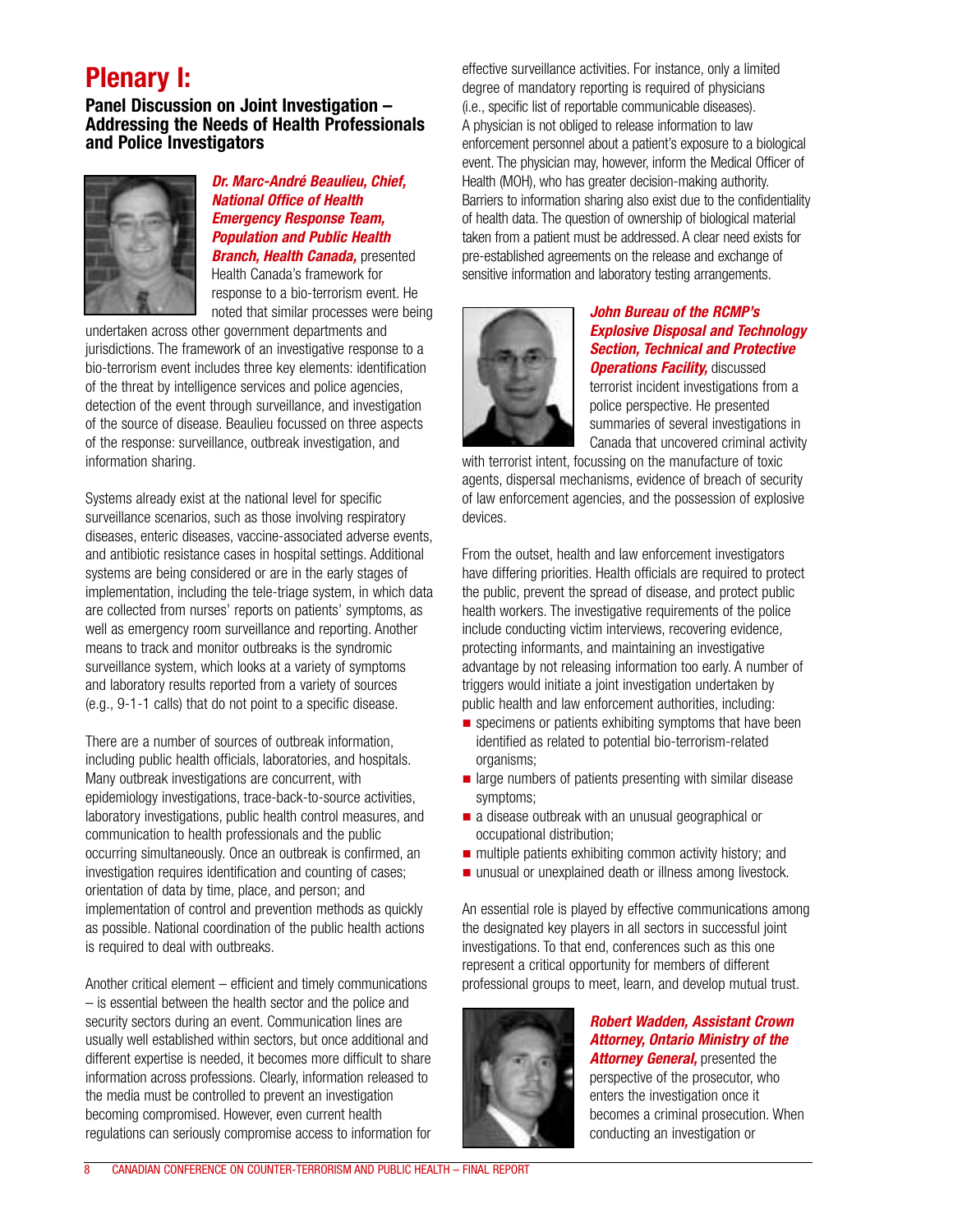coordinating the efforts of first responders, a law enforcement officer has two distinct roles. The first is the prevention of crime and further disease spread. The second role is the physical act of gathering and preserving evidence so it can be used successfully in prosecution. These roles are played concurrently during an event and will change in priority as circumstances change.

Feelings of urgency can be engendered in a crisis and interfere with the conduct of investigators. For instance, individuals may feel compelled to overstep their authority, or conversely may be prevented from acting as aggressively as is warranted because of misguided efforts by a third party to protect the rights of the accused.

Law enforcement personnel must know and have ready access to channels for sharing information. An essential point of contact is the presiding MOH, who has broad powers in both the collection of information and in ordering the physical examination of individuals suspected of harbouring certain diseases. Certain regulatory powers are also in place to allow police to gather information in specific circumstances.

It is important for police officers to know whether they are gathering information on a victim or a suspect. Common understanding is that the acts of search or seizure require a search warrant, whether the information pertains to records, physical objects, or biological materials. However, information can be obtained legally without a warrant. If the particular circumstances are deemed urgent and critical (i.e., exigent), protective (of persons from imminent bodily harm or death), or preventive (of imminent loss or destruction of evidence), then police may search or seize without a warrant. A considerable challenge for law enforcement is defining the end of exigent circumstances, allowing for a return to due process. Careful documentation of circumstances and influencing factors by police officers will assist in the determination of when exigent circumstances have occurred.

### *"Anti-terrorism laws grant broad powers in the early stages of an investigation, but only time will tell if they are adequate." - Assistant Crown Attorney Robert Wadden*

Limitations exist on the use of shared information. Seizure for one purpose does not mean police can use what was obtained for another purpose. For instance, re-seizure with a warrant may be necessary to obtain information that may have already been received during exigent circumstances. Law enforcement follows process as much as possible and makes every attempt to gather evidence using normal channels; in other words, law enforcement is compelled to act in good faith.

### *Discussion*

A potential scenario was presented in which the victim of a bio-terrorist event is also the perpetrator. For example, a person inoculates himself with smallpox with the intent of spreading the disease in hospital. Presumably, an astute physician will alert the MOH. But what happens next, a

delegate asked. Beaulieu replied that a physician can hold the patient, if the physician feels the individual will do harm to himself or others. Physicians can ask orderlies to restrain the patient and ask uniformed officers to assist. Wadden concurred, saying that the patient should be isolated and all necessary force used to prevent the spread of disease.

A delegate noted that most MOHs have a good professional relationship with the local police force. However, as physicians must protect confidentiality, releasing names to police can only be done with a clearly defined just cause. Wadden suggested that an MOH would be a good judge of the severity of a situation with respect to releasing information and cooperating fully.

## **Plenary II:**

### **The Government of Canada and the Fight Against Terrorism**

### **The Honourable Wayne Easter, Solicitor General**



### As *Solicitor General and Minister Responsible for Public Safety and National Security, The Honourable Wayne Easter* noted that he is very

much aware of the central role played by good partnerships among all sectors – government, industry, agencies and

organizations – in keeping Canada

safe. This conference represents the opportunity to build partnerships and collaboration in these efforts. While no specific threat of attack currently exists, Easter and his Cabinet colleagues have a responsibility as elected officials to maintain public safety and prepare for the worst, while hoping for the best. To that end, all governments and indeed all sectors must focus on building trust and working collaboratively, rather than 'protecting turf'.

Since the mid-1990s, the Solicitor General Canada (SGC) and partners in national security, including experts at Health Canada, have been working to prepare Canada for the possibility of biological or radiological terrorist attack. The Federal Government realized that to focus on embassy protection, hostage rescue, and airplane hijacking alone "would only be fighting yesterday's battle". Specifically since 9/11, the Government has taken the following steps to support prevention, preparedness and response capacities:

- $\blacksquare$  introduction of anti-terrorism legislation;
- $\blacksquare$  tougher immigration and border controls; and
- $\blacksquare$  establishment in 2001 of a five-year anti-terrorism plan supported as follows:
	- ◆ \$1.6 billion to equip and deploy more intelligence and frontline investigative personnel; to improve coordination among law enforcement, intelligence and national security agencies; and to boost marine security;
	- ◆ \$1 billion to improve screening of entrance into Canada;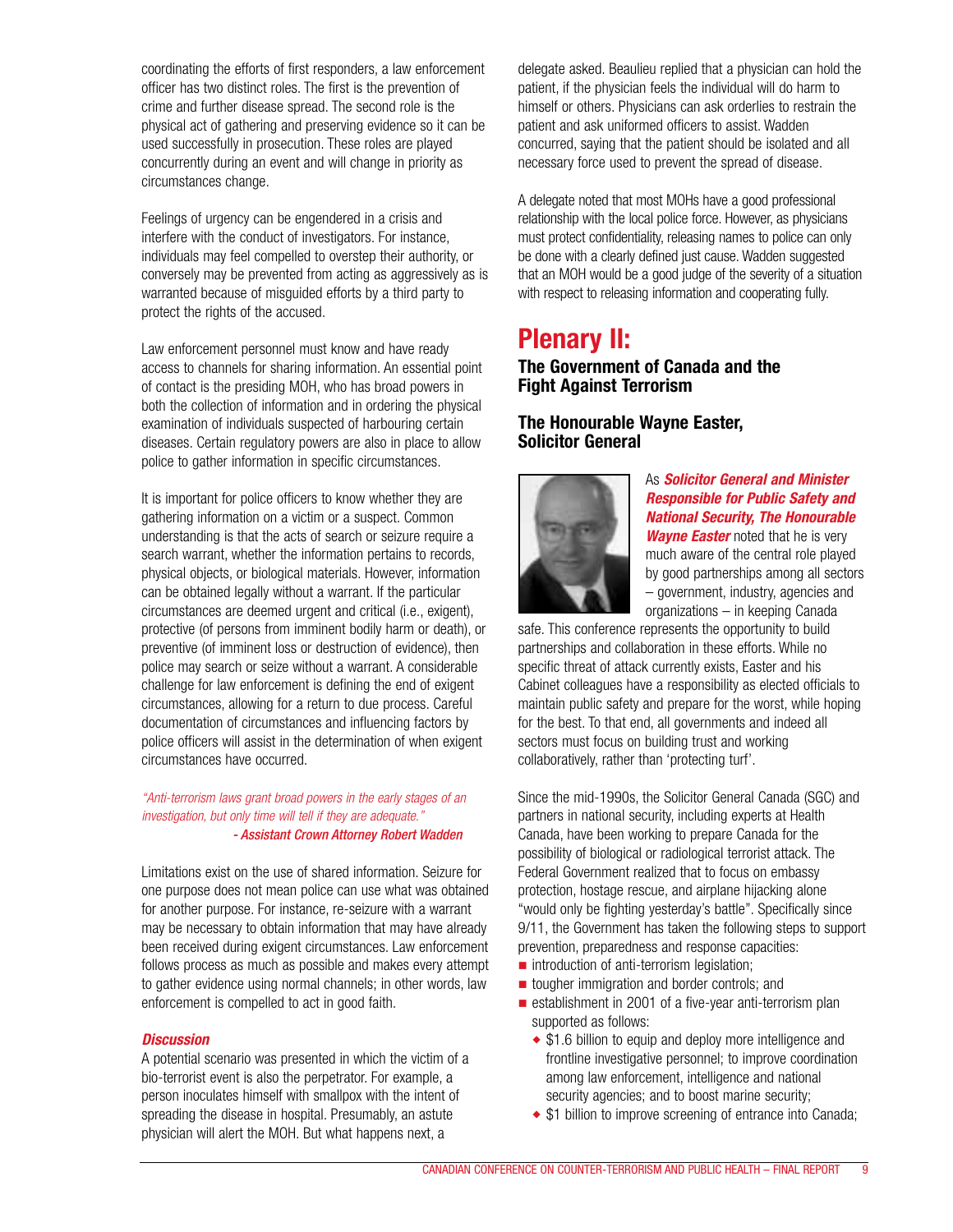- ◆ \$2.2 billion on air security, including new agency and undercover police officers on aircraft;
- ◆ \$1.2 billion enhanced border security; and
- ◆ \$1.6 billion to improve critical infrastructure, protection and emergency preparedness, and expand military antiterrorism capacity.

The national counter-terrorism plan, now under review, was first introduced in 1989. The plan examines potential linkages among government departments through crisis- and consequence-management plans to increase federal coordination, and also ties together provincial and territorial counter-terrorism arrangements. The thrusts of this plan are clarity and responsiveness.

Canada's largest trading partner is the United States (US); post-9/11,Canada is now seen through a security filter by that partner. Given the close economic ties, "we are working hard to ensure the Americans understand our policies and their robust and comprehensive qualities," Easter said. SGC has also established a federal, provincial and territorial counterterrorism working group to look at areas of mutual interest. These efforts demonstrate to Canadians that all levels of government are working together to protect them.

### *Discussion*

A delegate noted that allocated dollars had not yet reached some frontline responders, who are strapped for resources. Easter responded that the challenge is to meet the needs of the many and varied first responders across the country. At this time, funds are being targeted to training and equipment, but probably not enough have been allocated to the health care sector. With respect to potential prevention tactics, as raised by one delegate  $-$  i.e., the redirecting of Canadian aid to forestall the development of the 'terrorist mindset' among the most desperate or disenfranchised – Easter replied that the last budget increased funding for the Canadian International Development Agency (CIDA) by \$3 billion to address social and economic issues in the developing world. He further noted that giving people decent hope for the future and lessening the danger to the international community is a global responsibility, and that "we all must do more."

## **Prevention Session #1:**

### **Understanding Terrorism – What is Needed to Prevent It**

*Don Avery, Professor, Department of History, University*

*of Western Ontario,* characterized terrorism as one of the major issues of the 21st century and the most serious threat facing Canada's security officials. Concerns in Canada and throughout the world have gained momentum since 9/11 and the anthrax letter events in the US. Avery described the enemy as both more identifiable and more threatening, with an enhanced ability to access and use weapons of mass destruction (WMD). Some potential scenarios included the deployment of 'dirty bombs', access to and use of radio

isotopes (60,000 of which are available in Canada), suicide terrorists transformed into 'walking pathogen bombs', and the real threat posed by potential terrorist strikes on the agriculture industry (i.e., agri-terrorism).

In World War II (WWII), Canada assisted the Allies in the development of biological weapons, and continued to harness expertise during the Cold War. By the late 1960s, plans were laid out for 'designer' pathogens and combination agent packages with vaccine and antibiotic resistance. Large aerosol clouds between 20 and 30 miles wide, covering thousands of miles and moving undetected over cities and towns, were also envisioned. These state-sponsored activities supposedly ended with the 1972 *Convention on the Prohibition of the Development, Production and Stockpiling of Bacteriological (Biological) and Toxin Weapons and on Their Destruction*, when 146 nations renounced the use, possession and research and development of these weapons. Despite signing on, the Soviet Union continued to work with these weapons.

In the late 1960s and early 1970s, the first modern terrorists emerged, including religious terrorists, liberationists such as Canada's *Front de Libération du Québec* (FLQ), 'apoplectic' sects, and white supremacists, among others. Common to all of these is the use of violence in order to spread fear and acquire intense media attention to obtain their goals. Such terrorists have no remorse over their actions. Canada's relative sense of complacency about the terrorist threat was shattered with the Tokyo subway sarin attack by the cult Aum Shinrikyo in 1995. The cult's goal was to inflict mass casualties, but they were not technologically adept enough to meet their objectives.

*"Recall what the IRA said after they carried out the attempted murder of the British Cabinet at The Grand Hotel in Brighton on Oct 12th, 1984: 'Today we were unlucky, but remember we have only to be lucky once; you will have to be lucky always.' "*

*- Don Avery*

Since 9/11, Canada and its allies have responded to the increased possibility of bio-terrorist attack, but Avery noted that there are limitations on effective preparedness and the ability to predict an event. It is extremely difficult to penetrate terrorist organizations to learn about planning, and the results of terrorist activity may only show up in a doctor's office or hospital well after the fact. Canada and the US have been engaged in a series of joint exercises to respond more effectively to a mass-destruction attack, and both countries appear pleased with the results of their first responders. These exercises and others have generated new lessons learned and critical issues. There is a need to:

- $\blacksquare$  ensure that research scientists work closely with public health to expedite new methods of coping with bio-agents and improve response strategy and protocols (e.g., new knowledge on instant aerosolized effect of anthrax, revised concept of a lethal anthrax dose, new awareness of antibiotic effectiveness);
- $\blacksquare$  recognize and mitigate differences between public health and law enforcement officials (including dealing with hoaxes);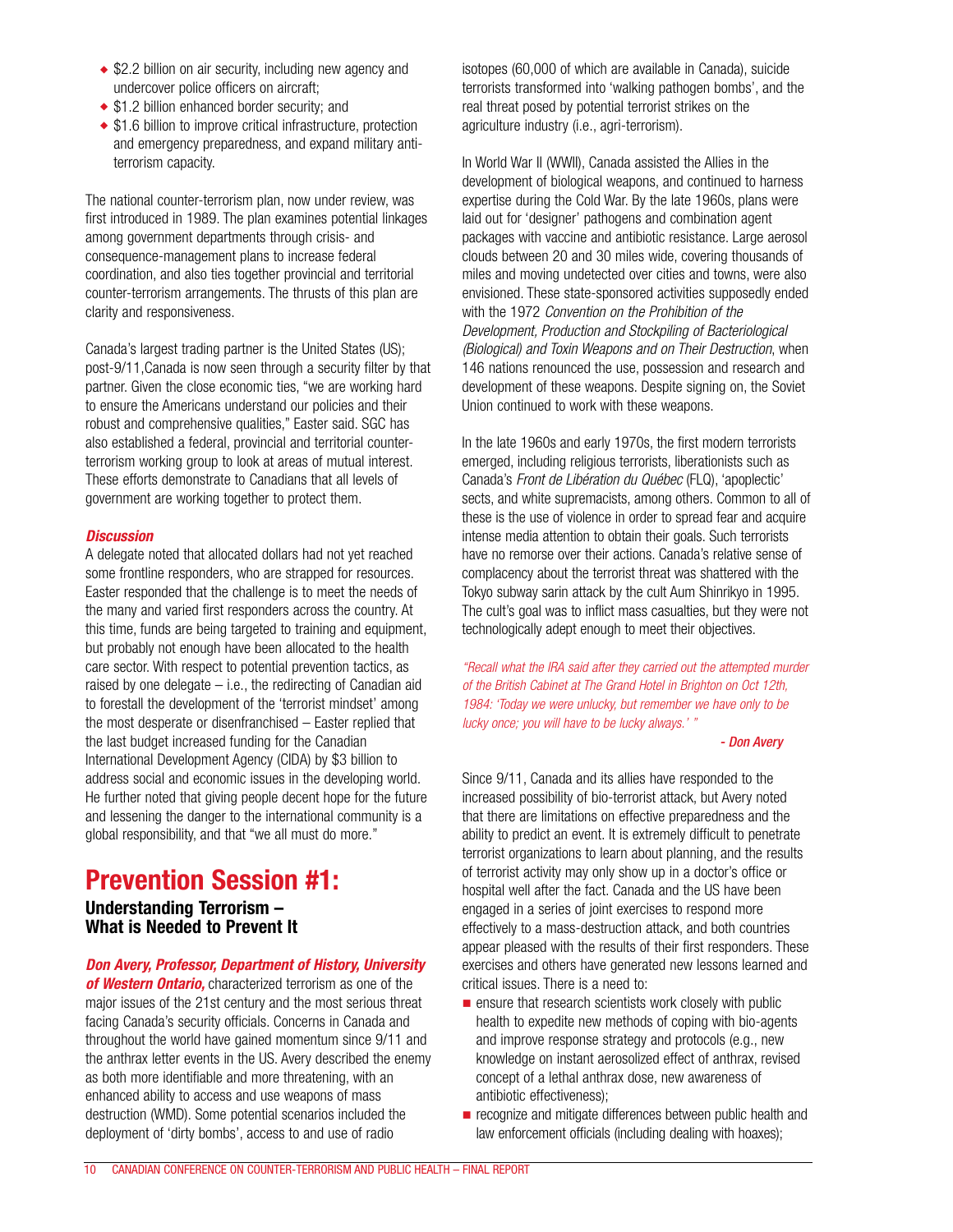- $\blacksquare$  ensure hospitals' surge capacity to handle patients; and
- $\blacksquare$  address psychological dimensions to counter distrust, fear, and insecurity.

*Gwynne Dyer, journalist and author,* told delegates that 2,750 people died as a result of terrorist actions against the World Trade Center in 2001, with 90% of the intended victims escaping the towers to safety. In all, only 350 civilians (Westerners) have been killed since 9/11 due to terrorist attack, most of those in a nightclub in Bali, Indonesia. As a result of the wars in Afghanistan and Iraq, "we have killed 20,000-25,000 Muslims," Dyer said and commented that the US has taken a disproportionate response to the events of 9/11.

Terrorism is not an ideology, but a technique for behaviour modification. A terrorist always acts for a political purpose. When nation-states undertake 'terrorist acts' – as Bomber Command did during WWII, Dyer added – these are seen to be legitimate techniques to kill. While 'state terror' is very effective, non-state terrorism is less effective, there being fewer resources available to non-state terrorists.

Dyer questioned the West's belief that events like 9/11 will be the pattern of the future and that action is necessary to counter this inevitable threat. Since 9/11, "we have had two wars (Afghanistan and Iraq), the US *PATRIOT Act,* Canada's Bill C-36, the US *Anti-terrorism, Crime and Security Act,* and thousands under arrest" with no subsequent attacks or deaths in America. Al-Qaeda is a weak organization with loose affiliates, and no state or national base. "Their 9/11 goal was not to force the US to surrender, but to illicit a disproportionate response, which would alienate America's allies in the Middle East and accelerate the revolutionary process to bring al-Qaeda and its partners to power in Arab countries: Saudi Arabia, Egypt, Syria, Algeria and non-Arab parts of the world as well," Dyer said.

Overall, terrorist groups have little success. They seek to drive a state into repressive measures by their actions, which will then turn the population against the government, and "they almost always lose." In the face of terrorist events, formerly liberal governments will turn repressive and crush the perceived enemy with ruthless measures. Many more lives were lost in WWII. Terrorist threats today remain small and should not provoke an over-reaction.

*"Preparing for disasters is appropriate, but the less we actually do about terrorism the better."*

*- Gwynne Dyer*

## **Preparedness Session #1: Is There a Threat? Towards Risk Assessment**

### *Chief Superintendent Dan Killam, Director General, National Security, Criminal Intelligence Directorate,*

**RCMP**, explained that when examining threats, three areas are reviewed: motivation, capability and intent. "Threat assessment is a planned and directed effort to assess the credibility of the

threat on both intelligence and technical grounds," Killam said. The RCMP has five threat levels, ranging from 'no threat' at the lowest level, to 'imminent threat' at the highest. As this system differs from the one employed by the US, the RCMP must gauge US levels on its own scale to determine what action if any to take and what resources are required. The higher the threat, the more resources are targeted to the problem.

New realities have evolved from the events of 9/11 and are informing the RCMP's counter-terrorism efforts. These realities include:

- $\blacksquare$  the fact that terrorists will continue to seek out ways to attack our societies;
- $\blacksquare$  ease of access to chemical and biological weapons in order to inflict harm, panic and disorder;
- $\blacksquare$  ease and expertise with which the 9/11 terrorists acted;
- $\blacksquare$  ensuing economic and social disruptions;
- $\blacksquare$  fabrication and manipulation of identity and other documentation; and
- $\blacksquare$  the fact that future attacks will 'push the envelope further', so it is paramount to act swiftly and decisively to thwart such acts.

Regarding the prevention of terrorism, the RCMP has realized its inadequacies in informant training to penetrate terrorist organizations and acquire information in advance of incidents. The service is now making great strides in this area and on other fronts. It is pursuing new technology and operability, new databases to share information, increased partnerships with the private sector, and consideration of undertaking R&D on explosives and other weapons.

*"We will get better at preventing terrorist attacks in Canada and abroad if we get all government services involved at the front end through a coordinated response that will ensure an effective response."*

#### *- Chief Superintendent Dan Killam*

The RCMP takes an integrated and best practices approach in its policing activities. It actively engages in joint partnerships, joint forces operations, secondments and exchanges of personnel with the Canadian Security Intelligence Service (CSIS), the Communications Security Establishment (CSE) that is similar to the National Security Agency (NSA) of the US, Citizen and Immigration Canada (CIC), and Canada Customs and Revenue Agency (CCRA). "All these agencies work in partnership with us, so we have a complete package when we try to assess threats and engage the right actions," Killam said.

A cooperative effort is central to success, given emerging critical issues such as CBRNE agents, critical infrastructure threats, and potential targets of opportunity (i.e., 'soft targets', such as the October 2003 nightclub bombing in Bali).

### *Cheryl Bourassa, Director, Disaster and Emergency Health Planning, Calgary Regional Health Authority,*

discussed some of the characteristics of terrorism, reminding delegates that there is no universal definition. A terrorist in one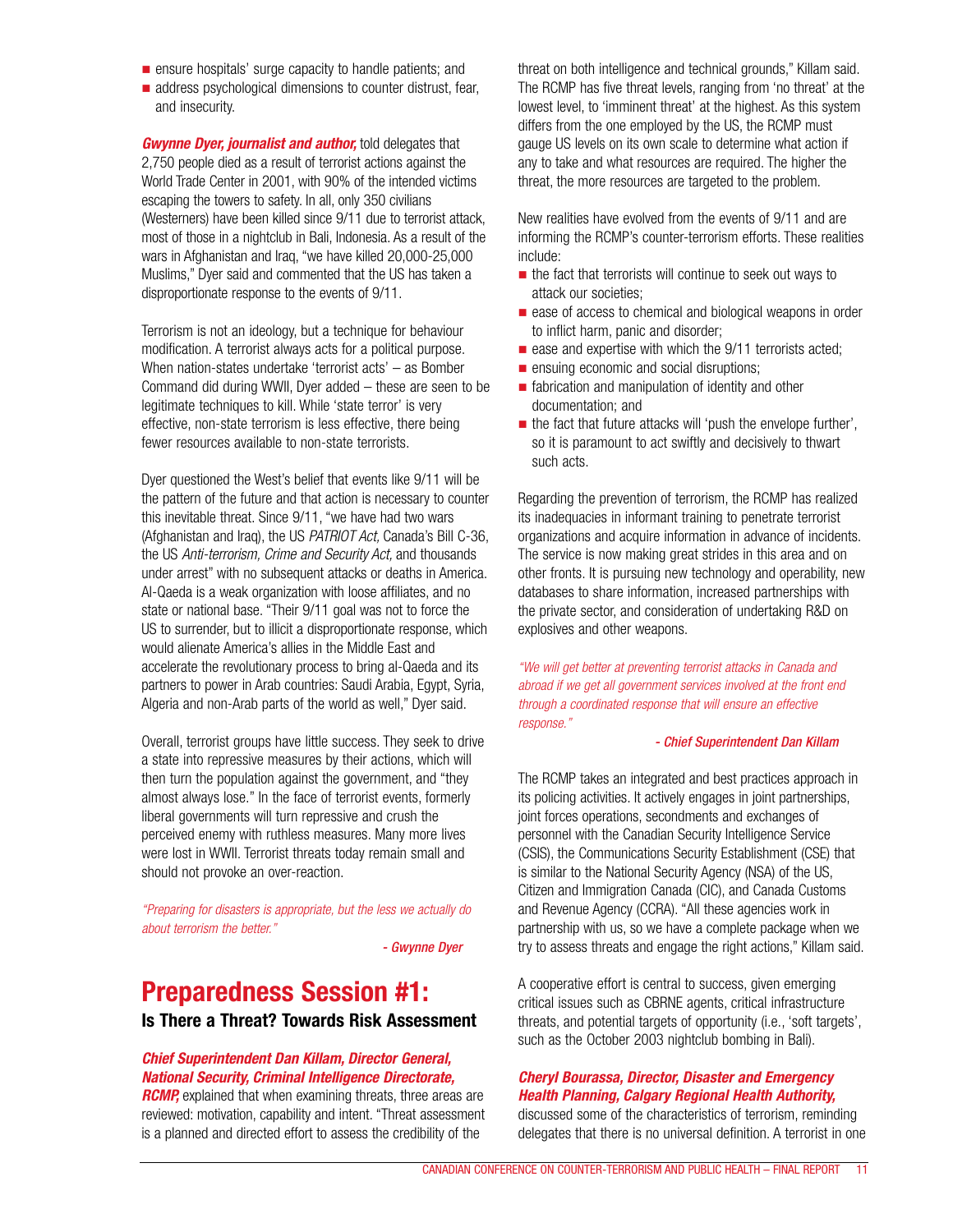country may be a hero in another. She explained that there are generally two types of terrorists:

- $\blacksquare$  domestic: for example, Alberta farmer, Wiebo Ludwig, who threatened the oil industry; and
- $\blacksquare$  international: for example, perpetrators of the 1985 Air India bombing in which planning was done in Canada but directed towards another government.

Terrorist acts are usually indiscriminate, and without the conventions of war no country is exempt from attack. Terrorists act without moral constraint, intending to gain attention for their cause, demonstrate their power, or recruit new members. They highlight a government's lack of power by raising the fears and anxiety of the population. The overall message of terrorism is moral chaos, in which a government has lost control and can no longer protect its citizens. Freedom, such as exists in Canada, provides an opportunity for terrorists, allowing them to move freely between borders. In recent times, Canada has faced a number of critical health and economic challenges (e.g., SARS, BSE). Delegates were asked to reflect on these events and consider the outcomes if they had been deliberate attempts to affect the economy. Even the fear of such events "can drive our system to its knees, affect people's health, and damage relationships and tolerance," Bourassa said.

### *"We may face accidental releases as well as terrorist attacks, so we need to be health-risk motivated, not incident-cause motivated." - Cheryl Bourassa*

A risk management approach acknowledges that not all risks can be eliminated and is key to disaster mitigation. It sharpens understanding of what needs to be done and the resources required. The existence of vulnerability does not necessarily mean a threat exists. Some threats are more likely than others, and should be reviewed regularly to ensure counter measures are in place. A risk management approach will ask, what can go wrong? And, how likely is it? Health risk assessments will be part of this process. A good understanding of, and access to, robust health sector capacity at home is essential; as well as effective assessments, priority setting and planning to be undertaken with international partners.

"We need to work with other countries, understand what they're doing, and plan together," Bourassa noted. "This is one of the rare times where health planning and national security do intersect in terms of risk assessment planning and response."

### *Patrice Guyard, Coordinator, Emergency Preparedness, Quebec Department of Health and Social Services,*

described the General Directorate of Public Security and Prevention, of the Ministry of Public Security, that was appointed by the Quebec government in 1992 to coordinate the use of government resources in case of disasters. Subsequently, a National Plan of Civil Security was developed, to allow for the delivery of 19 missions, drawing on the

services of 28 ministries or organizations, and generating more than 400 joint and other activities. These missions are similar to those outlined by the US Federal Emergency Management Agency (FEMA) and include: the provision of mass evacuation, essential goods and services supply, transportation, communications, police, municipality support, energy, food, financial aspects, reconstruction, health, and other deliverables.

To carry out the operational aspects of the plan, the Health and Social Services Network is mandated to preserve life, health and well-being, under what's called the "socio-sanitary mission". The Network works on three cascading levels of service: the local level through hospitals, CLSCs (health) centres), community organizations, etc.; the regional level through regional councils for health and social services; and the provincial level through the Ministry.

The socio-sanitary mission works within four complementary and expandable sectors: 1) physical health, referring to prehospital and in-hospital care and access; 2) psychosocial intervention, referring to services for victims, family and responders; 3) public health, referring to environmental health, epidemic control and notification; and 4) services continuity, referring to ensured access to hospital services, etc. A fifth sector – communications – makes certain that all four components are strategically networked. The Strategic Framework for Health Emergency Management used in Quebec informs both pre-event and after-event activities, and was developed by the Council of Health Emergency Management Directors.

*"In 2000, we had a sarin gas hoax in Montreal, for which we had secured sarin antidote. This hoax case allowed us to bring the reserve of antidote to Quebec City a year later for the Summit." - Patrice Guyard*

With this background, Guyard reviewed Quebec's experience with the Summit of the Americas held in Quebec City in 2001. The event drew 4,000 delegates, 150 dignitaries, and approximately 12,000 protesters. The Summit was initially designated as a municipal-level activity, but given the high number of international attendees and the protocol component of the event, it was expanded to include regional, provincial and federal resources. To begin, the planning committee – including police, fire, health and others – requested a complete revision of emergency planning of all hospitals designated for health response during the Summit, and installation of a new credential system for staff access to hospitals and other facilities within the Summit area. All planning for health had to incorporate the needs of the foreign dignitaries, as well as the protesters.

A perimeter was established that allowed planners to focus on a precise geographic area. "Every time a car passed through the perimeter, it was fully examined," Guyard noted. To address physical health needs, planners pre-positioned first aid stations in conjunction with the Red Cross Society,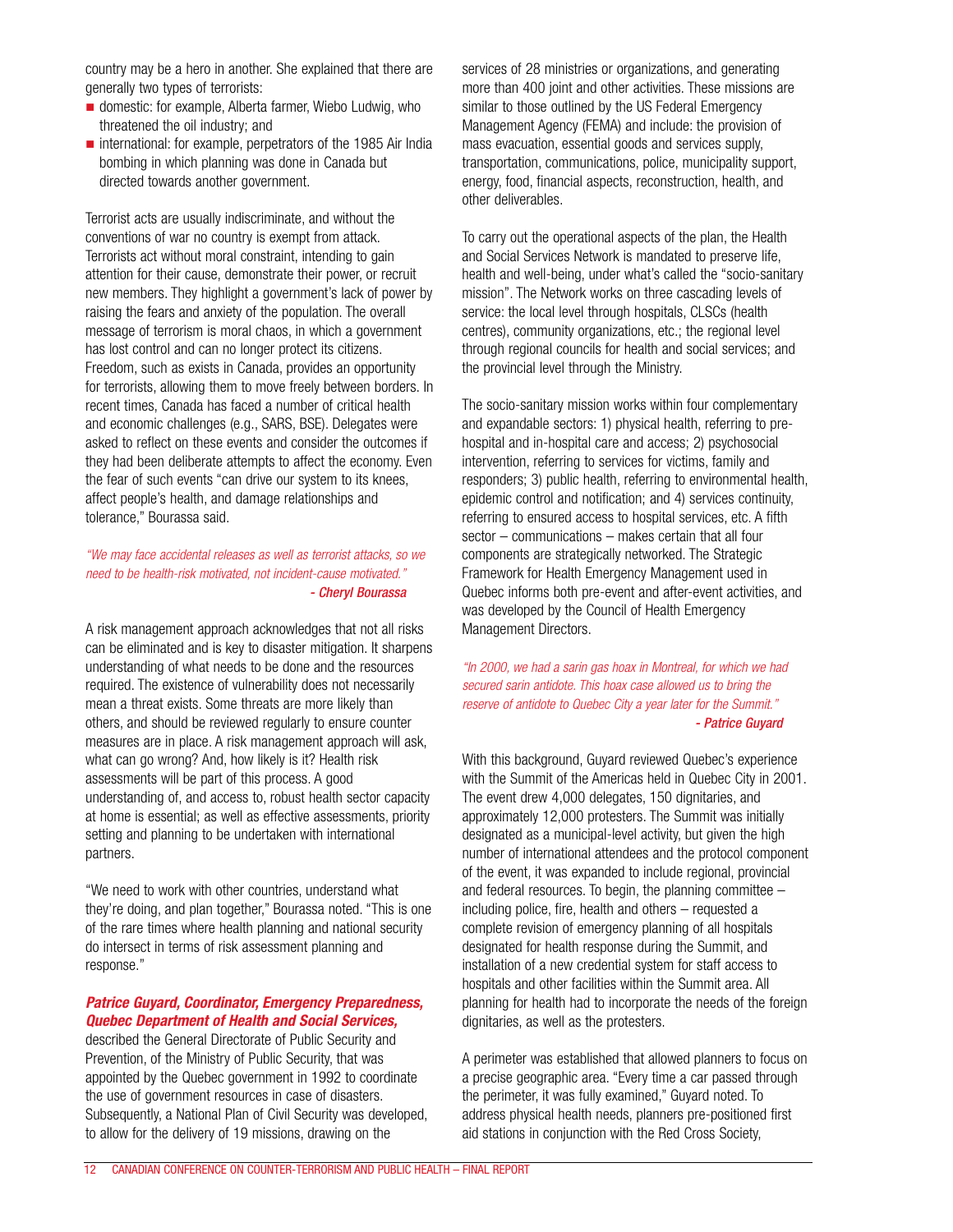designated 19 ambulances, established medical clinics in hotels where dignitaries stayed, and reinforced doctors and nurses in the six designated hospitals within the perimeter. They also established a special health facility in designated emergency rooms for police. On the public health front, planners pre-positioned antidote for sarin gas in some hospitals, and reinforced the level of surveillance of infectious diseases. To address potential psychosocial needs, special teams of trained workers (1,500 individuals) were mobilized to service victims, relatives and responders, as needed. The planning appeared to be extremely effective given the low number of hospital events that ensued: 229 people visited one of the six emergency rooms; of these, only 2 were admitted to hospital and they were released a few days later.

## **Response Session #1:**

### **Mission Possible – Organizing and Managing a Coordinated and Integrated Response**

According to *Wayne Dauphinee, Director of Emergency Preparedness, Ministry of Health Planning in British Columbia (BC),* we should all be passionate about responding to CBRNE threats. "The threat is real," he said. "Whether it's foreign or domestic, the threat is here." Recent US Federal Bureau of Investigation (FBI) reports indicate that agents have been attempting to enter government facilities in the US and Canada, and describe cases of tampering with electrical transmission systems. Dangerous materials 'liberated' from the former Soviet Union provide many possibilities, particularly in the hands of state sponsors of terrorism such as Iran, Libya, North Korea, Sudan and Syria.

Those in the emergency preparedness community have to take all threats – natural disasters and terrorist events – seriously. For example, they must ask themselves if the outbreaks of severe acute respiratory syndrome (SARS) or West Nile virus could have been introduced intentionally. Recent events such as the devastating BC forest fires of summer 2003 highlight the concerns of emergency planners and responders for "the great, unknown elements" that may be coupled with so-called natural disasters. As well, biological and chemical agents are coming under increasing scrutiny. A clandestine lab in BC producing methamphetamines or ecstasy could be a front for the production of chemical weapons. Management and strategic planning are necessary to understand and plan for subsequent effects on public health should a terrorist act occur, and emergency medical services (EMS) and acute care facilities are key to these planning efforts.

*"We need to be suspicious and alert, due to 9/11. What we are doing in this conference will help us prepare and plan."*

### *- Wayne Dauphinee*

Canada has invested money and purchased some equipment, but has done so without a strategic counter-terrorism plan, which will compromise the success of these efforts to date.

Dauphinee likened an absence of planning to "an orchestra playing without a conductor" and called the strategic plan "the sheet music of the orchestra." The emergency risk management process should be the backbone of any response strategy. The process called Hazard Assessment Elements identifies and profiles a hazard, and assesses the vulnerability of a community to the hazard impacts. This process is especially relevant to "main threat" cities with the highest risk rating – Montreal, Toronto, and Vancouver. However, the same tools can be used across Canada to develop a common language within every emergency situation. A Disaster Threshold will address the impact on a community by determining whether an event is a crisis, a disaster, an emergency, or situation-normal. This tool allows for planning, exercises, and revision, so that its effectiveness can be continually improved.

In extreme events such as 9/11 or natural disasters such as an earthquake, the location, economic status, and the health of the population become very important to the community's ability to cope. A hazard will be defined by the severity of the event, the vulnerability of the community, and the extent of its coping resources. The local level is the first to be impacted by an extreme event, and will be the first to respond. Too often, equipment is available but with little knowledge and training offered for those tasked with using it. SARS provided a good wake-up call for those working on Canada's response capacity, confirming that the status quo is insufficient. However, Dauphinee also noted that "we are never fully prepared for a major attack."

#### *John Lindsay, Disaster Management Specialist,*

*Manitoba Health,* called on Canadian decision-makers to form a pan-Canadian, established procedure for emergency response, echoing the remarks made above by Wayne Dauphinee. To that end, the emergency management framework is a key resource for pre-event planning through risk management. "Currently in Canada, we respond through an events-oriented approach," Lindsay remarked, citing emergencies such as SARS, Year 2000 (Y2K), and bovine spongiform encephalopathy (BSE) in which new, ad-hoc systems are devised on the fly. In contrast, an established procedure would encompass public health, physical and mental health, psychosocial intervention, and the maintenance of essential activities. It takes time and money to plan for and build in resiliency to the health sector so that communities can better resist harm and return to normal.

*"Our goal is to establish pan-Canadian systems to ensure programs and policies link local, regional, provincial, and federal levels within health and other sectors."*

#### *- John Lindsay*

The key elements of a successful process are: risk management, continuity of health service, evaluation, cooperation, professionalism, communication, volunteers, resource management, and Incident Management Systems (IMS). Risk management provides a framework for determining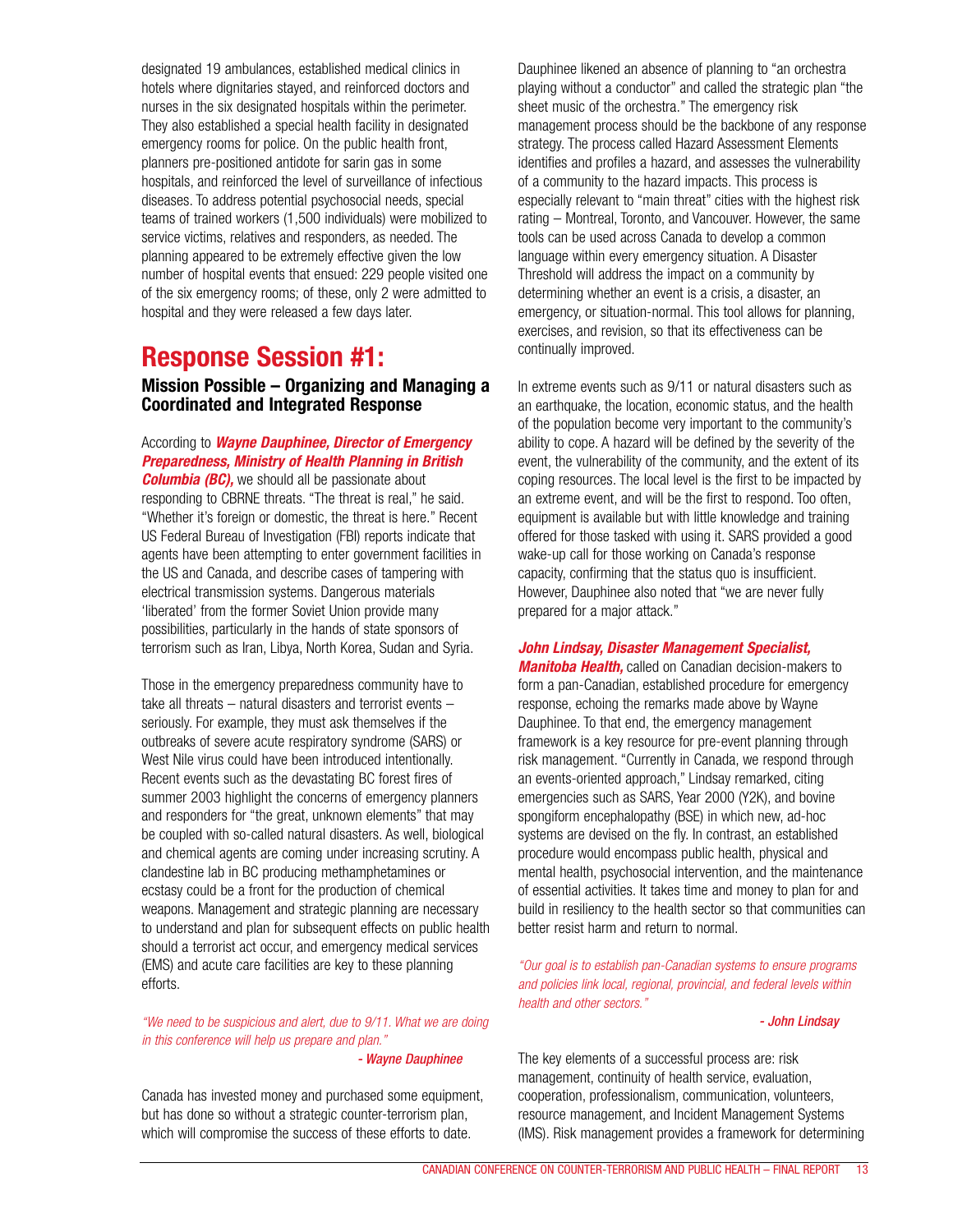appropriate risk treatment options, and focusses on continuity of health service delivery. For example, it would have forced a re-examination of the decision to close a number of hospital emergency rooms during SARS, and would ensure a plan existed to address events such as nurses' strikes. Evaluation and improvement are ongoing monitoring processes, and cooperation is a key element. An appropriate range of professional expertise must be combined with information and best practices to form the basis for disaster management systems, decisions, and actions. Volunteerism and convergence are also key to the plan. There is a need to work on the quality and quantity of volunteers, and acknowledge the expertise of non-governmental organizations (NGOs) such as the Red Cross and Salvation Army.

Examining the risk or hazard in one area will not necessarily generate preparedness for other risks or hazards. However, policies and plans for a wide range of occurrences – wildfires, floods, and tropical storms – can be implemented and maintained without transferring risk to other communities or postponing risk to future generations. Emergency management programs require the ongoing commitment of human, financial and physical resources. Responses should be based on a standardized incident management system approach that incorporates command, operations, planning, logistics, and administration functions. The success of every emergency response is found in how well all agencies involved have been prepared.

### *Discussion*

A delegate proposed two problem areas for IMS with respect to bioterrorism. First, an attack could be on a scale large enough to necessitate several incident command posts, operating simultaneously. Second, the plethora of decisionmaking bodies would impact their ability to work together. Dauphinee responded that IMS is not cobbled together haphazardly. In BC, the emergency centre coordinates the central response. All levels have to understand their roles and respect the expertise of others in order for the structure to work efficiently and effectively during a crisis, and not revert to political intervention.

Asked about the impact of SARS on the IMS structure, Dauphinee said that in British Columbia, IMS brought people together for an issues management team during the SARS crisis. This had the added bonus of allowing everything to be ramped up for the oncoming flu season.

The presenters also noted that the Incident Command System (ICS) is becoming the backbone of emergency management theory. IMS is an evolution of the ICS. Originating in the US, ICS ensures an effective, consistent, unified management of emergency responses, but is modular enough to adapt to various situations and jurisdictions. BC has mandated ICS at the provincial level. Developing from a battle plan to fight wildfires, it has been refined for emergency response. The command structure of ICS (planning logistics, finance/administration, operations, command staff, and

safety/liaison) is required for any emergency response. For example, at the site level, firefighters will need others to handle logistics, finances, public information, and safety concerns. In BC, the system is tiered to 25% targeted to design, 25% to training and 50% to planning.

## **Recovery and Continuity Session #1:**

### **Regulated Process Recovery in Public Health Disasters**

### *Dr. Robert Peterson, Director General of the Therapeutic Products Directorate, Health Products and Food Branch,*

*Health Canada,* reminded delegates that Canada's *Food and Drug Act* was developed 50 years ago and requires careful review to bring it into today's context of risk and threat with respect to medicinal products for the treatment and prophylaxis of disease caused by biological agents. The Act requires evidence of efficacy in humans, and the challenge is how to supply that evidence in the absence of standard clinical trials. In the US, the Food and Drug Administration (FDA) moved rapidly to pass legislation to allow use of data from animals. The legislation has a number of specifications, including the use of more than one species and working with a disease model applicable to humans. In the case of microbes, *in vitro* data are acceptable. The European Medicines Evaluation Agency has produced a guidance document on the clinical use of medicinal products with respect to biological agents, in which each member state makes its own provisions. Australia has amended its Emergencies Act, and now allows entry and stockpiling of large quantities of drugs.

Two other regimes in Canada – the *Emergencies Act* and emergency interim orders – deal with events, although they address different issues and different areas of jurisdiction. The *Emergencies Act* is clear, broad legislation and a tool of last resort, never invoked to date. Despite its breadth, the Act should not be interpreted as an ultimate 'catch-all' for emergencies. For example, the presence of terrorist-related anthrax cases in the US will not automatically trigger the declaration of an emergency in Canada if no evidence of such cases can be found here. Emergency interim orders are more modest, targeting powers within existing legislation to deal with urgent situations as they arise. Interim orders permit immediate action to address a significant risk to health, safety, or the environment.

The Health Products and Food Branch of Health Canada imposes a variety of restrictions to ensure the safety, efficacy, and quality of new products. A current example of where these regulations become restrictive, with potentially serious consequences, is the use of ciprofloxacin for preventing anthrax infection. This drug is readily available and widely prescribed for other purposes, but because it is not licensed for anthrax prevention, it cannot be stockpiled against a potential terrorist attack. Peterson reiterated that the key issue for the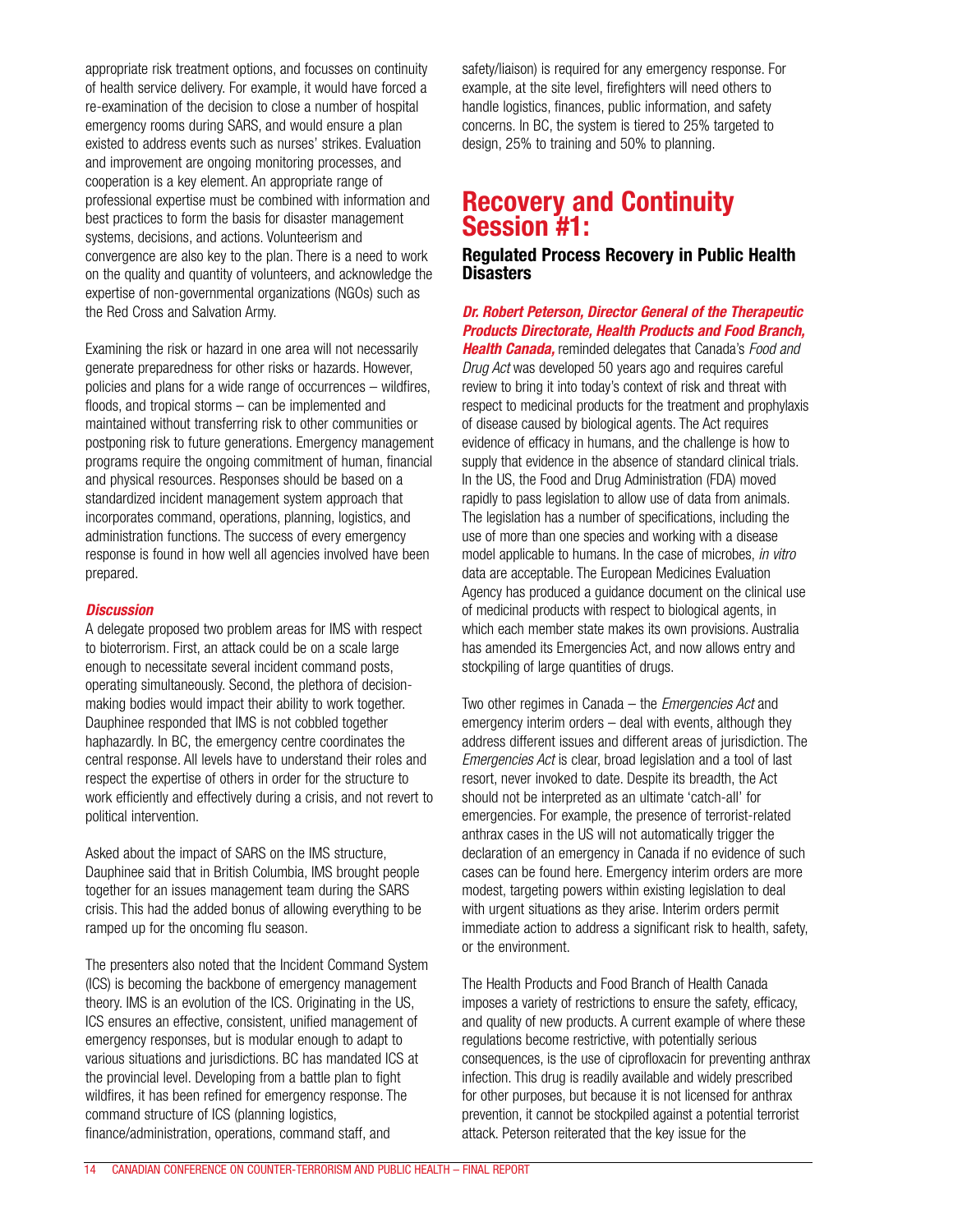department is to provide continued access to safe and appropriate health products for Canadians. To ensure an effective state of preparedness, all necessary agents and others that are deemed useful must be stockpiled. A regulatory amendment is being examined to encompass a broader context than simply acts of terrorism, such as new strains of existing micro-organisms and new uses for existing drugs.

### *Dr. Jeffrey Poston, Executive Director, Canadian*

*Pharmacists Association,* described the role of pharmacists in assisting with counter-terrorism plans as relatively new, although they have been involved with pandemic influenza planning. He focussed on issues related to the suspension of regulations governing drugs during a crisis. The supply chain of pharmaceuticals is regulated to some degree, with regulations pertaining to drug approval, distribution, and dispensing on provincial, territorial, and federal levels. The supply chain could probably function for some time in the event of an emergency, Poston said, despite the fact that many companies operate on a 'just-in-time' basis.

### *"Canada is currently on the threshold of electronic prescribing, which may prove helpful in times of emergency. But if technology is disrupted, there must be an alternative plan ready to put into action." - Dr. Jeffrey Poston*

Regulations regarding drugs need amendment to allow for emergency supply and distribution. One area of concern is the use of narcotics. In the event of a large number of injuries, a substantial supply of painkillers would be needed and, in this case, distribution could involve security risks. Regulations must also permit the appointment of persons other than qualified health care providers to dispense medications in the event that large numbers of health care providers are affected by an infectious disease outbreak and are unable to carry out their usual duties. Distribution during an emergency situation is a critical issue, and pharmacies can serve as useful distribution points for drugs due to their ubiquitous presence in communities. However, the logistics of the entire supply chain – from manufacturer, to wholesaler, to doctor or pharmacist, and finally to the patient – must be considered. While experience demonstrates that community health care professionals can maintain effective distribution of drugs for a sustained period of time, regulations should aid this process as much as possible.

The pharmacist also acts as a sentinel, since approximately eight million Canadians visit a pharmacy every week. For instance, pharmacists provided one of the early alerts in the Walkerton water event, Poston reported. Community pharmacists also play a key role as messengers in terms of allaying public fears and providing reliable information in times of public health crises.

### *Sally Rutherford, Director General, Integrated Policy Systems, Agriculture and Agri-Food Canada,* explained the Department's development of a food safety policy initiative to help the agriculture industry move towards a 'standards' system similar to the International Organization for

Standardization (ISO) structure. The primary agriculture industry is trying to catch up to the food processing industry with a verifiable system. The original impetus for this came from supply chain and liability issues identified by processors with respect to acts of terrorism and disease outbreaks.

The outbreak of bovine spongiform encephalopathy (BSE) in Europe in the 1990s highlighted the need to develop a system to facilitate tracing and identification of possible problems, regardless of whether contamination was intentional or accidental. The more recent foot and mouth disease outbreak in Europe and elsewhere had a huge impact on the animal industry in Canada, emphasizing the need for a system with critical control points to trace disease outbreaks. The 1998 Ice Storm in Ontario and Quebec also had an impact on the way people think about food, leading to consideration of preparedness plans for methods to manage the supply chain from farmer to consumer.

Rutherford presented a brief overview of the Agricultural Policy Framework (APF) that aims to protect human health by reducing exposure to food-borne hazards, increase consumer confidence, and improve market access to maximize opportunities for industry. Programming for food safety and quality (FSQ) requires a new approach to governance, given the large number of organizations in all levels of government involved. Improvements are needed in integration and coordination of the food safety system, which must filter down to the local level to be effective. Food safety rules must cover everything right down to individual farmers' markets.

While having a plan at the government level is important for emergency preparedness and recovery, strong connections at the ground level are essential for implementation. Three key challenges were identified for the future:

- $\blacksquare$  governments must move forward in an integrated manner;
- $\blacksquare$  implementation of industry-led initiatives and government regulations must be accelerated; and
- **Exchange is extended from the BSE and SARS outbreaks must be** applied to regulatory processes.

### **Presentation: The Food-borne Illness Outbreak Response Protocol**

*Anne-Marie St-Laurent is Associate Director, Interagency Program, Bureau of Food Regulatory, International and Interagency Affairs, Food Directorate, Health Products and Food Branch, Health Canada.* She outlined key aspects of the Food-borne Illness Outbreak Response Protocol (FIORP).

Due to increasing globalization of food and other products, food-borne illnesses – whether initiated accidentally or deliberately – are widespread and have an impact on the health system and industry. A national FIORP is being developed to deal with multi-jurisdictional outbreaks. The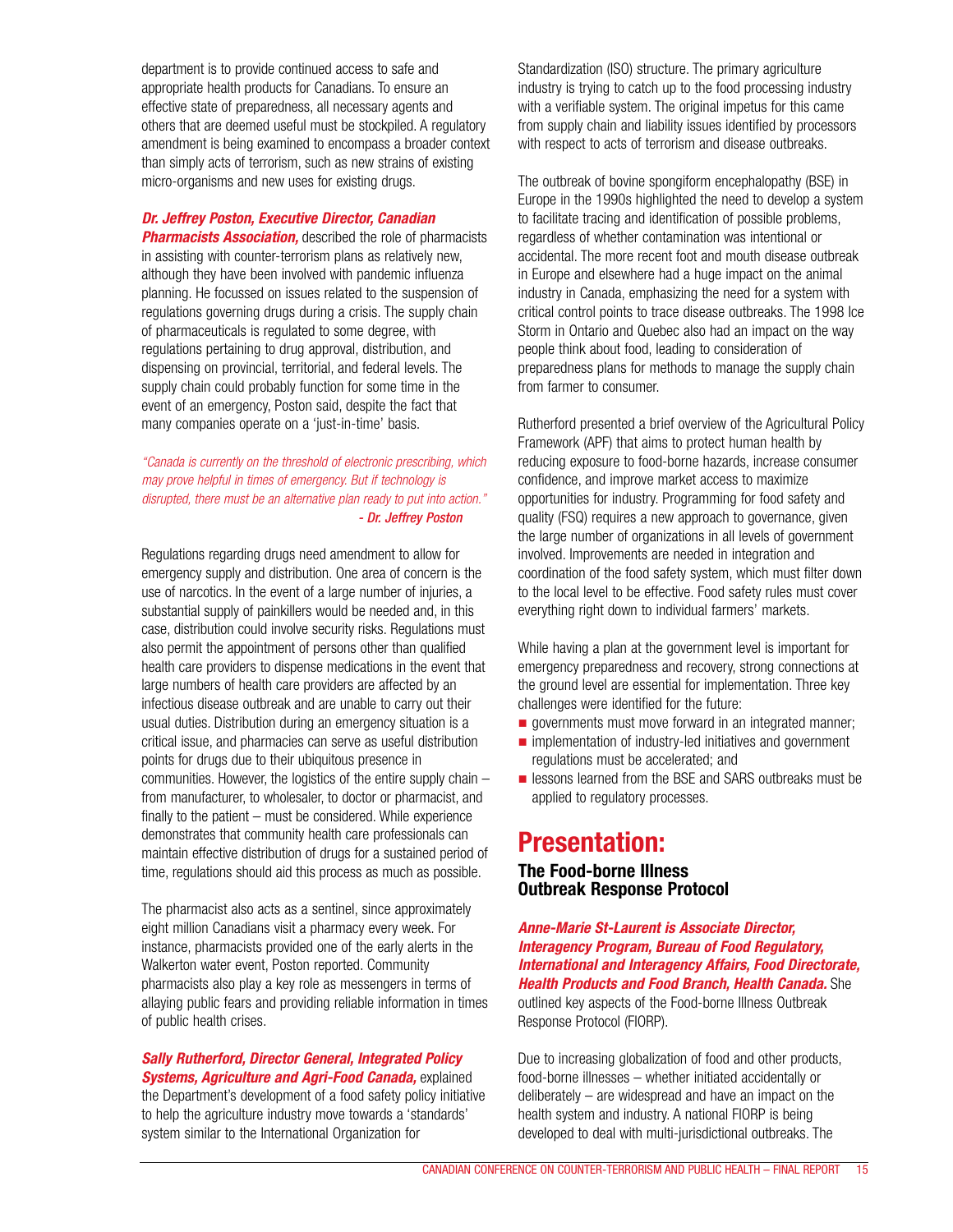protocol recognizes that where an outbreak is contained, local organizations may apply their existing protocols; but if federal assistance is requested, the national protocol will be invoked. Other protocols exist for specific perils, such as radiationcontaminated food and water following a nuclear emergency.

Responsibilities for FIORP are shared by federal, provincial, and territorial agencies. Collaboration and coordination among all partners are key to managing an effective response to events and to preventing future outbreaks. Other key elements of the revised FIORP include protocols that refer specifically to instances of terrorist or other criminal activity, and involve law enforcement, guidelines for public communications, and maintenance of an emergency response contact list. Health Canada is currently working with the provinces and territories to identify primary contacts.

The next step is to establish a Federal/Provincial/Territorial (F/P/T) working group to make final revisions based on input from the provinces and territories. The aim is to produce a document that is a workable protocol – one that will deliver a rapid and coordinated response to food-borne illness outbreaks and contribute to national emergency preparedness.

## **Luncheon:**

### **Greetings from The Honourable Anne McLellan, Minister of Health**



### *The Honourable Anne McLellan, Minister of Health,* extended her

greetings to conference delegates and discussed the degree of collaboration needed to deal with the challenges of public health in the context of terrorist threats. She reviewed the recent experience gained through the SARS

crisis, which helped to identify gaps in the public health sector.

McLellan specifically acknowledged the work done by the National Advisory Committee on SARS and Public Health under the leadership of Dr. David Naylor. She highlighted the Committee's "paving the way forward" and its clear articulation of the need "to deal with the challenges of public health, to get public health right for the future within this federation," which will call for a singularly high degree of collaboration among all jurisdictions. She commended the Committee's recommendation for a "seamless, pan-Canadian public health system" and noted that it complements the work already underway by the F/P/T Network on Emergency Preparedness and Response to create a coordinated emergency response capacity across all jurisdictions.

The post-9/11 period is "an unwelcome addition to our landscape – a challenge we did not invite but cannot ignore." Given that terrorists observe no boundaries and do not respect life, the conference program provides delegates and presenters alike with an important opportunity to deepen their

understanding of "planning for the unpredictable and recovering from the unimaginable." McLellan noted that she would be keen to hear from delegates during the conference on issues such as surveillance, patient management, protocols for triage, improving the capacity to handle new outbreaks, and how an all-hazards approach enhances response.

*"To all the provincial and territorial representatives here today, on behalf of the Federal Government, you have my 100% commitment to work with you to ensure, to the greatest extent possible within my power, that collaboration exists to protect the safety and health of all Canadians regardless of where they live."*

*- The Honourable Anne McLellan*

In closing, McLellan noted that terrorism cannot be allowed to have the last word. "We must work in new ways: across disciplines, across jurisdictions and across borders… to reduce terrorism's force and enhance our security," she said. "We have a choice – we can worry or we can prepare…. Let's work together to develop solutions. You have my commitment and the commitment of the Government of Canada in those efforts."

### **Prevention Session #2: Preventive Tools 1**

### *Dr. Donald A. Henderson, Johns Hopkins University Distinguished Service Professor and Founding Director of the Center for Civilian Biodefense Strategies,*

reminded delegates that smallpox was eradicated not so long ago, in 1980. In 1967, when the World Health Organization (WHO) mounted its eradication campaign, 15 million people were contracting smallpox annually and 2 million were dying. By 1980, the world believed it was safe from this deadly disease, and smallpox vaccinations stopped, as did vaccine manufacturing. But with the events of 9/11, smallpox has been raised to the top of the terrorist threat list in the US, and vaccines are again being developed.

In reviewing the pre-9/11 period, Henderson recalled that the smallpox vaccinia (live virus) strain used in the US was cultivated by the Board of Health in New York City in the early 20th century, and is referred to as the "New York City Board of Health strain". It was produced by Connaught Laboratories in Canada and other labs for use globally. Henderson discussed other strains that now exist around the world, with half of the labs working with their own strains, whose origins remain unknown. Most live vaccines contain more virus than is needed, and in handling, much of the virus dies off. The vaccine in its current form is freeze-dried and can be diluted five to ten times and still remain protective.

It has been confirmed that the Soviet Union undertook a program in 1980 to weaponize smallpox, and they are still not willing to talk about their program. Most staff of that program left the former Soviet Union to reside and work elsewhere. Their emigration means that smallpox can be produced in, and/or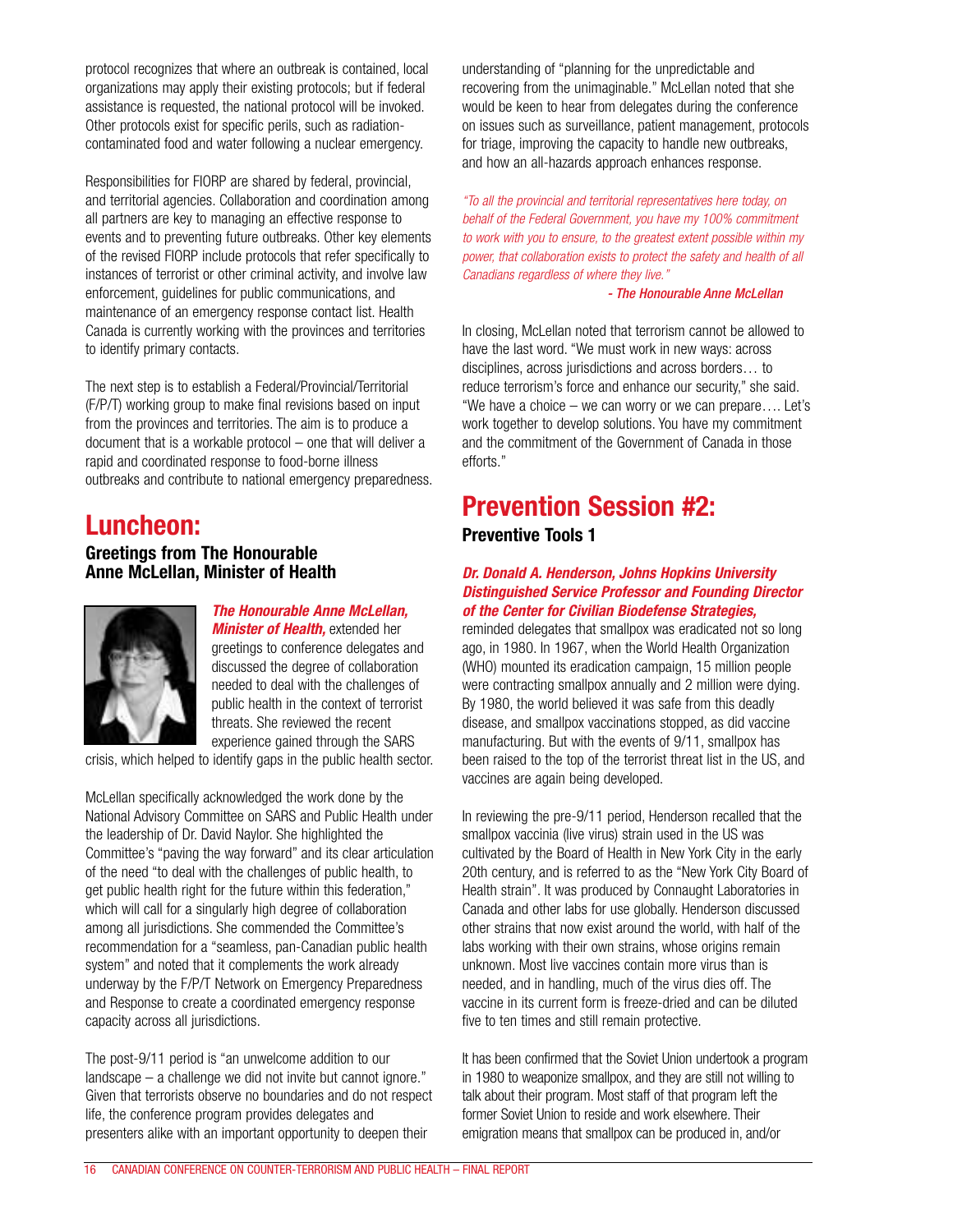made available to, a number of countries. "We believe there are programs of some sort in other countries, but why smallpox hasn't been used yet, we don't know," Henderson said.

Immediately after 9/11, US-based intelligence sources anticipated an imminent potential biological terrorist attack with smallpox and anthrax. At that time, only 80 million doses of smallpox vaccine were available, with considerable doubt as to how much of that quantity remained effective. In 2003, 209 million doses are available, and all of these can be diluted up to five times. Work is being done on two other vaccines:

- $\blacksquare$  Modified Vaccinia Ankara (MVA) vaccine a weakened form of the current smallpox vaccines, which should allow the safe inoculation of 'at risk' people with weakened immune systems. MVA is a non-replicating strain, and with two doses appears effective for protection. However, 100 times more virus is required in its processing, and as a result, it is costly to produce.
- $\blacksquare$  Japanese attenuated strain grown in rabbit kidney cells, but this vaccine has some genetic defect related to the immune system. It has been given to 50,000 Japanese school children, but protection is not ensured.

At this time, it remains a real – albeit small – risk that smallpox will be used for terrorist aims. "Indeed, smallpox is not even as serious a threat now as it posed 12 months ago in the US." Vaccine is now available, and it can be administered quickly if needed. The approach being adopted by governments around the world is to vaccinate first responders, health care workers, and other essential personnel, but determining who makes the last personnel category is challenging. In the US, smallpox vaccination has been administered to 480,000 military personnel and 38,000 civilians, with adverse events occurring in only two cases.

At this time, Henderson urged Western nations to attend to the global need for smallpox vaccine throughout the developed and developing world. "We will never be rid of the need for the vaccine," he said, given the political and social context in which the risk of smallpox is likely to remain. However, the public health community is better prepared to deal with an epidemic than it was two years ago.

### *Dr. Luis Barreto, Vice President Public Affairs and Director of Corporate Public Health Policy, International Public Health Affairs, Aventis Pasteur Limited,* spoke

about the Canadian experience with the smallpox vaccine through the Connaught Laboratories. Connaught played a critical role in the WHO's successful efforts to eradicate smallpox. Now 23 years after that accomplishment, Aventis Pasteur has been working again with Health Canada to manufacture and deliver smallpox vaccine.

The first lot of smallpox vaccine was released in December 1917, with Connaught supplying 600,000 doses to the Canadian military by the end of World War I. From 1921 to 1932, work on vaccines benefited tremendously from the great progress in science and process improvements. From 1930 to 1940, researchers determined the vaccine's elementary bodies, which led to the development of a dried vaccine during the period 1958 through 1962; the subsequent freeze-dried vaccine was available for distribution to remote parts of the world.

However, in 1962, the public health community was stunned by a case of smallpox in a Canadian child returning home with his missionary parents from Brazil. While this case turned out to be relatively mild, "our vulnerability was exposed, and the need to stockpile vaccine to be able to respond quickly became evident," Barreto said. From 1962 through 1966, manufacturing standards were intensified, and Connaught Laboratories worked closely with WHO to ensure that process improvements met all standards and that those standards could be maintained globally. By 1980, with the official eradication of smallpox, many thought the seed virus should be destroyed. But not everyone agreed, and stock was maintained in case the need to produce licensed products returned. Since 9/11, Health Canada has been preparing for future contingencies as part of its counter-terrorism plans. Fifteen million doses of smallpox vaccine are being prepared through a coordinated, public/private partnership with planning and funding, which are essential factors for a successful vaccine program.

Aventis Pasteur Ltd. has been engaged in the global polio eradication initiative, much as Connaught had done with the smallpox campaign. The establishment of smallpox centres of eradication, and the transfer of technology to global locations that the smallpox eradication campaign afforded, have greatly contributed to the success of polio eradication.

### *Dr. Frank Souter with the Allied Vaccine Development Project of the Canadian Forces Medical Group* **explained**

the mission of the Canadian Forces Medical Services (CFMS) – to provide the health care support necessary to sustain a multi-purpose, deployable, combat-capable force across the full spectrum of military scenarios. CFMS looks at protective measures for both peacekeeping and war-fighting scenarios, from the perspective of preventive medicine. The focus is on military members, Souter noted, and the impacts they will encounter greatly affect how products are developed and used. The Department of National Defence (DND) is actively engaged in advance development and acquisition of biological warfare medical countermeasures.

The CFMS is a "small organization with a large basket of responsibilities". With about 83,000 Canadian Forces in uniform, the relatively small medical organization is dispersed all over the country, and around the world. When planning for biological weapons threats, the decisions to be taken centre on where, how, and when personnel and equipment are deployed.

Vaccines are a difficult issue, Souter explained. Pre-9/11, there was little interest within industry to bring biological weapon (BW) protective and preventive products to market.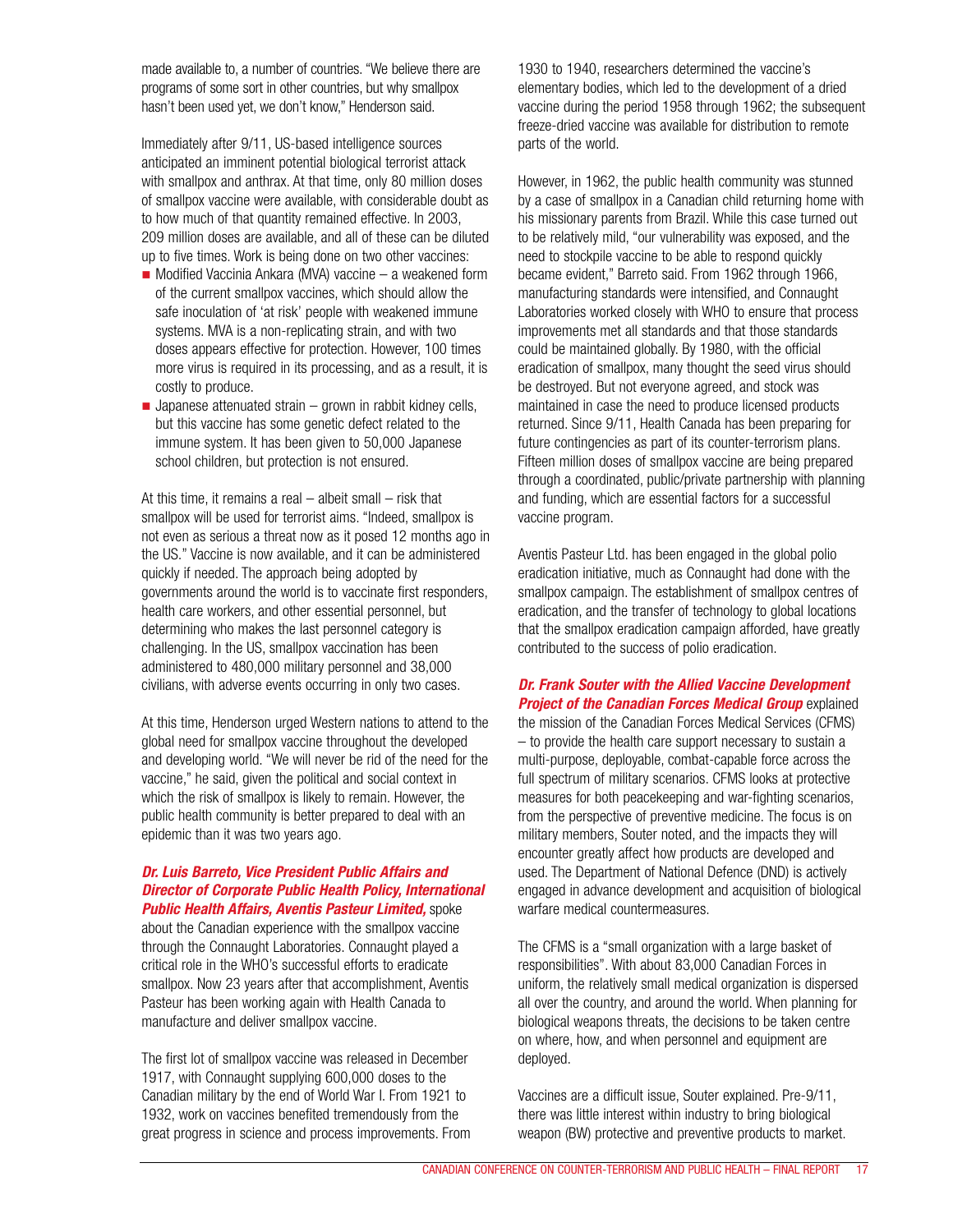Moreover, CFMS buys or develops products only for military use, representing an even smaller potential market, which translated into very expensive products. With the 2003 announcement by US President George W. Bush of a \$5.8 billion (US) BioShield and weapons of mass destruction (WMD) medical counter-measures initiative, "the landscape changed for Canada."

The CFMS' Vaccine Development Project is a response to a 1997 invitation by the American Department of Defense to participate in their program. Already in 1997, a similar project had been approved in Canada to develop and acquire safe and effective licensed BW counter-measures, not limited to vaccines. Canada is not limited to working with the US and United Kingdom (UK) allies only, and CFMS has maximum flexibility to take advantage of private sector initiatives as well. However, vaccines are expensive to develop, running up to \$500-800 million per vaccine (by industry estimates), which is an onerous cost for Canada to take on alone. Most R&D in BW counter-measures occurs outside of Canada, in the US and the UK, with whom CFMS can leverage initiatives at a reasonable cost. "We can get intellectual property access and use that to develop vaccines for defence purposes. We have to be trusted partners [because] interoperability is key. We work with other troops, and must be able to treat foreign allied troops, operating with us, with similar medical products to what they use," Souter explained.

In order to find initiatives that suit Canada's needs, CFMS will liaise directly with the US Department of Health and Human Services, and survey Canadian and other industries. However, medical products are exceedingly complex. Enormous challenges exist for CFMS in working through the Defence Services Program for development and procurement of medical and health-related products, given that the program is accustomed to building, procuring and launching military hardware. Other challenges include navigating the complexities involved in bringing products to the licensing process, and meeting the requirements of sometimes tri-national regulatory bodies such as Health Canada, the US FDA, and others. The major benefit to the Canadian public with respect to CFMS' efforts is that "the military efforts now undertaken offer some measure of security to public authorities and lower the risk to all of us."

### *Discussion*

Discussion focussed on the current state of vaccine development for anthrax. A second generation anthrax vaccine is an extremely high priority, Henderson noted, given that it is very difficult to clean up a facility after anthrax dispersal. It is hoped that the first lots of vaccine will be available in about six to eight months, but phase three testing will take some time before the licensing can occur.

A delegate asked about potential airborne dispersal of smallpox, such as on an airplane. Henderson replied that a fair amount of data indicate that smallpox can stay suspended and viable for more than 24 hours. The Soviet Union did undertake

aerosol experiments with smallpox. "We are concerned it would be used as an aerosol, with lots of ways to disperse it, but that would require huge doses. We don't see a likelihood of dispersing it by food or water, however," said Henderson.

### **Preparedness Session #2: Planning for the Unpredictable**

*Robert Lesser, Deputy Director General, Counter-Terrorism Unit, Solicitor General Canada, briefly outlined* the National Counter-Terrorism Plan (NCTP) and current best practices at the strategic national level. The plan is based on a threat-environment assessment, and that threat is sizeable, Lesser noted. The NCTP involves 26 federal departments, the 13 provinces and territories, with SGC taking the lead. The plan's aim is to lay out Canada's response framework to meet the very real challenges of working across departments, jurisdictions and sectors to share information, coordinate, communicate, and ensure capacity.

SGC is the point for threats occurring within Canada, and the Minister of Foreign Affairs takes the lead for threats to Canadians abroad. Throughout these scenarios, the Minister of Health would speak to specific health issues raised by threats and/or acts committed. The NCTP recognizes the paramount role played by first responders, and their need for potentially multi-jurisdictional advice and direction that would extend well beyond their current daily practices. As any terrorist incident will require a multi-jurisdictional and multi-agency response, the challenge will be to "get the right people doing the right things at the right time," Lesser said.

The NCTP establishes, among many other elements:

- $\blacksquare$  a communications framework for both internal government and public communication functions;
- $\blacksquare$  an adaptable framework for full and partial engagement of resources;
- $\blacksquare$  streamlined processes to allow for quick and effective response;
- $\blacksquare$  notification processes for alerts and incident resolution activities by which departments and agencies are informed of national security threats;
- **n** robust intelligence-gathering capacity; and
- $\blacksquare$  advance planning groups to work up plans for post-incident response and recovery.

The Federal Government considers communications to be central to its strategy, noting the particular challenge of balancing the public's need and right to know with pre-event preparations for response and post-event investigations.

### *Bernard Dubois, Director of Territorial Operations and Emergency Preparedness, Quebec Ministry of Public*

**Security,** reviewed the actions taken by the Quebec government since 9/11 to meet potential terrorist threats. He began by noting the Province's extensive experience in crisis and disaster management over the last two decades,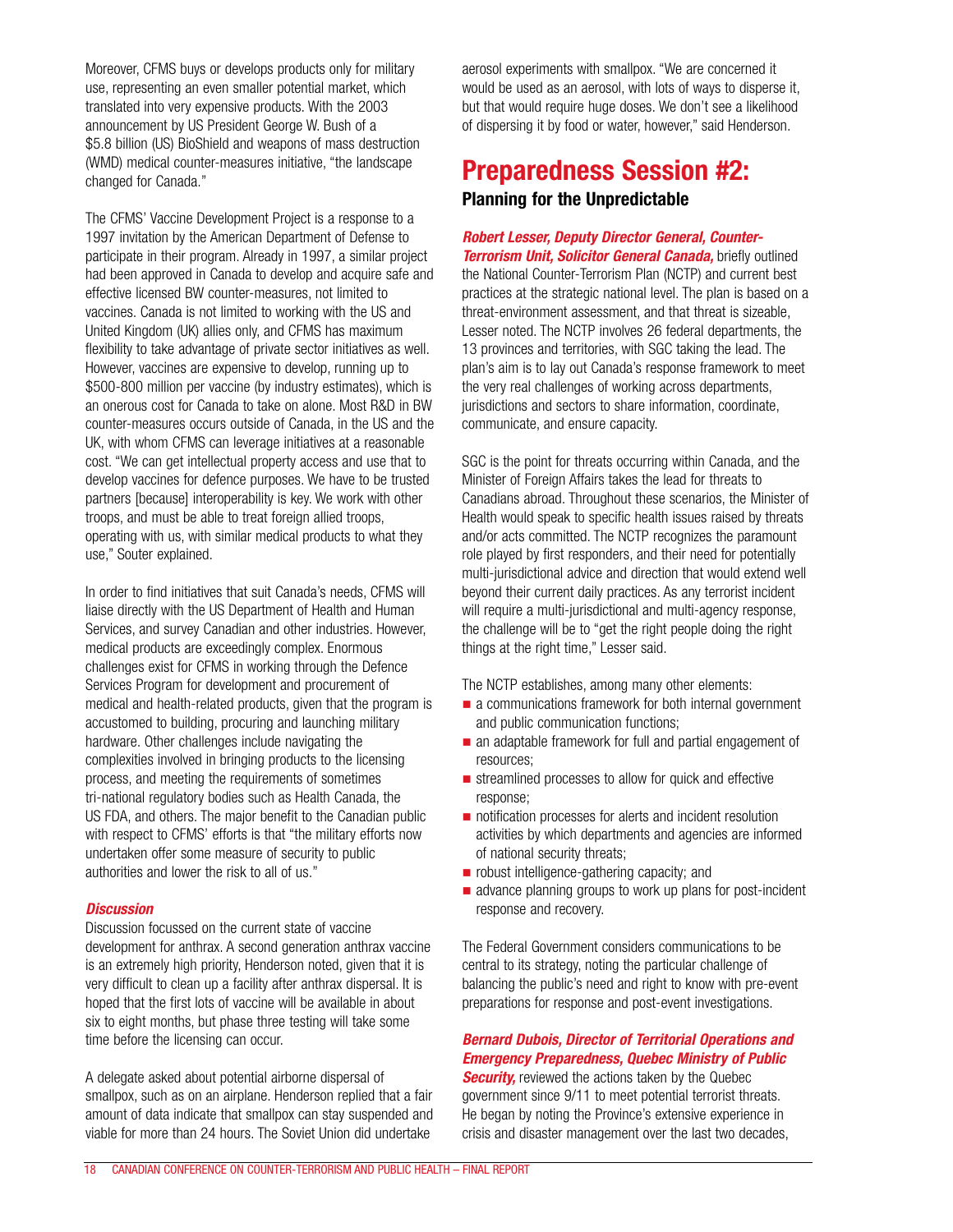citing incidents such as the 1988 St-Basile-Le-Grand PCB fire, 1996 Saguenay Floods, and the 1998 Ice Storm. Under Quebec's civil protection system, the Minister of Public Security is in charge of all police, civil and fire protection services; coroner, deontology and laboratory services; and emergency measures. The mandate of the ministry is to: 1) assist municipalities in emergency preparedness; and 2) coordinate all government actions during an emergency response. Quebec's focus on municipal jurisdictions corresponds to the province's demographics: 80% of Quebec's 7 million inhabitants live in the St. Lawrence lowlands, with 3.5 million individuals in Montreal, occupying 1% of Quebec's territory.

*"In Quebec, we have three key words in our mission: anticipate, alert, and inform. We check 50 news/information-related websites daily. We send e-mails at 8am daily to 150 partners, containing different monitoring and alert information, such as real-time information on water flows and levels, high-tide and winds along the St. Lawrence River, and hydro-nuclear alerts."*

#### *- Bernard Dubois*

Efforts to ensure essential infrastructure and civil protection involve 30 departments and agencies in Quebec, working collaboratively under a national security plan. The plan includes a 24/7 "watch centre" and CBRN response plans for Montreal, Quebec City and Gatineau, which can be deployed anywhere in the province. To improve planning and response, the ministry has brought in professionals from a variety of disciplines, such as biologists, chemists, engineers and geologists. Transportation safety has improved, especially regarding the movement of dangerous materials. A security committee has been established for the Port of Montreal to track and monitor the one million containers that pass through the port. At Canada/US border stations, cameras and new technology have been installed, and traffic control has been improved with dedicated lanes for truck traffic and better road signs. One of the key provincial partners, Hydro Quebec, has made major upgrades at its nuclear facility to strengthen screening procedures for workers and visitors, increase guard and police surveillance, and integrate its threat and alert system with the police and security services.

With respect to police services, concrete actions have been taken to better share information and harmonize procedures and protocols for dealing with suspicious packages (e.g., 500 false alerts immediately following 9/11), to screen newcomers to Quebec, and to improve the security of identity documentation. Specific to health and safety issues, Quebec has increased its stockpile of antidotes to anthrax and sarin gas, and has improved its decontamination facilities. Fifteen hundred professionals have been identified who can provide counselling on psychosocial issues in the event of an emergency.

When an event such as 9/11 triggers Quebec's security measures, communications become essential. For instance, during the 2003 Iraq War, a system of toll-free, 24/7

telephone lines was established to provide ready access to the public for relevant information. Many Quebeckers accessed this service during the conflict, concerned about their personal safety – especially newcomers to Quebec. Quebec has also taken an active role in the Northeast US-Canada mutual aid pacts, which emphasize cross-border support, prioritizing medical issues, and sharing resources. The Ministry is also working pro-actively to strengthen the Province's legislative provisions and to improve police training plans and exercises.

### *Michel Doré, President of Stratégies multi-risques,*

presented on the City of Ottawa's preparations for emergency management for a variety of hazards. Given some of the attributes of Ottawa  $-4$ <sup>th</sup> largest city in Canada, national capital with foreign representations, shares the region with the 3<sup>rd</sup> largest city in Quebec (Gatineau), seismic zone running through downtown – planning for emergencies has been a part of Ottawa's experience for some time.

A major challenge for Ottawa's administration is to efficiently manage and streamline the Federal and Provincial mechanisms that impact its more than 800,000 inhabitants. With the amalgamation of Ottawa and its environs two years ago, all former emergency plans are being re-engineered. City Council established a priority in 2001 for a renewed emergency management program supported by a \$7.1 million budget over five years. The program is led by a steering committee chaired by the City Manager and involving all General Managers, who link with elected officials. A working group has been designated that pulls together all major stakeholders in emergency management, urban planning, municipal corporate services, as well as first responders – a composition that represents a significant improvement over the pre-9/11 era – providing a monthly report to elected officials on the state of readiness. The MOH and hospital representatives bridge gaps between the city administration and hospital community.

The program is defined by four parameters: converging goals, principles, management and operational objectives.

- Goals: to provide an emergency management program that integrates effective emergency response with an all-hazards approach and an optimal set of contributions from federal, provincial and municipal sources.
- $\blacksquare$  Principles: to ensure the rational use of money, commitment to multi-department initiatives, and leveraging of initiatives to expand on other projects.
- $\blacksquare$  Management: design of an alert mobilization system on a 24/7 basis, within first hour of disaster, to include functional public communications system.
- $\blacksquare$  Operations: through multi-agency collaboration, the aim is to treat 20,000 exposed individuals within 24 hours, shelter 10% of the population, re-establish life lines within 48 hours, and provide confinement and control of fire.

Thirty-four projects have been designed or are underway to move the five-year plan forward. They include vulnerability analyses to determine capacities to respond, business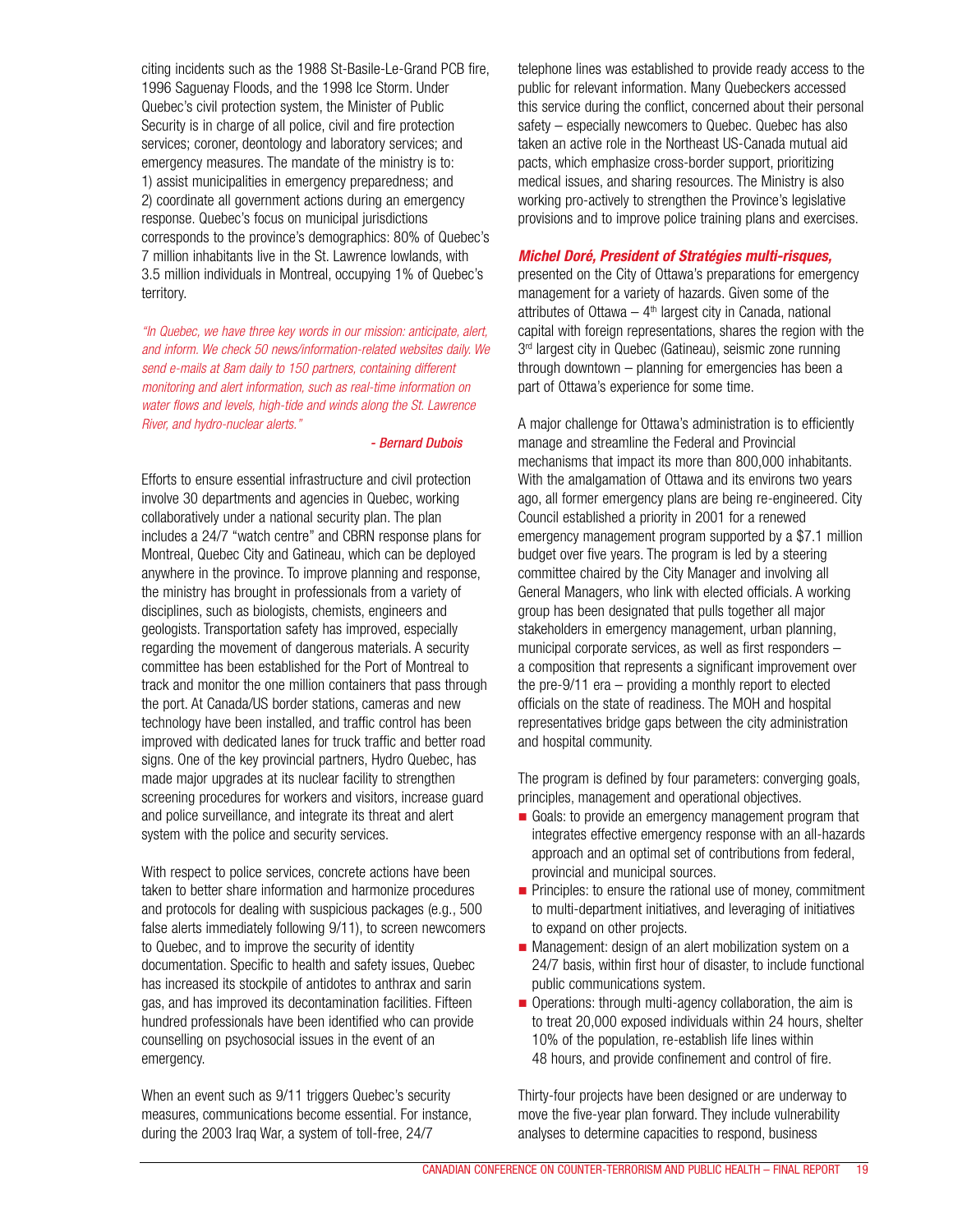continuity plans, evacuation plans, public education and awareness initiatives, identification of personal protection standards and required equipment, cross training between departments, and enhanced personal identification systems.

## **Response Session #2:**

### **The Coincidence of Impact and Evidence – Control and Security Issues in Terrorist Events**

### *Sergeant Don Bindon, Manager of Emergency Operations Program, RCMP 'E' Division,* explained the

unified command (UC) structure, as an offshoot of the incident command system (ICS), that allows for the assured and organized incorporation of all vested interests in emergency situations. UC grew out of the experiences gained fighting large-scale, cross-jurisdictional and rapidly moving forest fires in California and Idaho, in which the need to counter a poorly organized command structure became paramount. Different organizations have different reporting systems; so while they may have similar agendas, they may well have different outcomes, Bindon explained.

*"During large events, people often found themselves making decisions outside their area of expertise."*

*- Sgt. Don Bindon*

Under UC, similar authority levels work together. The command staff includes public information officers, safety officers, liaison officers and others, affiliated with a variety of organizations under four main sections of command: operations, planning, logistics (including medical units), and finance. UC saves time, which is a critical factor in emergencies. "If I'm told I'm the information officer, I know exactly what to do, how to organize my work and where I fit in," Bindon explained.

There is no "incident commander" under UC. If police, fire, and ambulance staff are at the same event, each discipline has a unified commander with a 'say' in all decisions. The various disciplines must select an overall operations chief from among themselves. Under UC, the operations chief will change according to what is needed. For example, in a fire where people have been injured, the first priority is saving lives. Therefore, the senior ambulance commander would be designated operations chief, with the police and fire departments taking direction from him, until the nature of what is needed changes.

*"Effectiveness is contingent upon the quality of personal relationships developed between the consequence managers and other team members. Knowing each other means there is a basis of trust." - Sgt. Don Bindon*

Crisis and consequence management (CCM) refers to discovering and preventing crisis events. The players include law enforcement officers, the intelligence community, and at times, armed forces personnel. Because this model is based on the premise that a crisis will eventually occur, the

designated consequence manager is the top of the chain of command. The earlier the consequence manager is informed of a potential crisis, the sooner he/she can gather and prepare background information. This is a challenging position as often the consequence manager will be "chasing ghosts" and deciphering huge amounts of intelligence data. "We now understand that these consequence managers are not part of crisis management," Bindon explained, "but they do need to be key players early on in the event." Unlike police, for instance, who operate at the behest and on behalf of the victim, the job of consequence managers is to catch criminals before they harm people. They will give up evidence in order to save lives and protect the environment. Generally, however, consequence managers operate behind a thick screen of confidentiality, with the understanding that very little of the information they have will ever be disseminated to the public, or perhaps even to other managers.

### *Dr. David Hutton, Policy Analyst, Strategic Initiatives/Mental Health Branch, Manitoba Health,*

reminded delegates that first responders in an emergency are often unaffiliated volunteers, such as family members, neighbours or bystanders. Professional crisis workers often view volunteers as crowds that need to be controlled, causing potential safety concerns. Viewed from a strategic and systematic point of view, the public should be seen as equal partners in an event, to be positioned as part of the solution. After 9/11, the American Red Cross raised \$643 million US and utilized 43,000 volunteers to serve 14 million meals. The Salvation Army utilized more than 15,000 volunteers. Of those who volunteered to help at the World Trade Center during 9/11, about 1,800 suffered post-incident respiratory problems and elevated stress levels.

Volunteers fall into a number of categories – the returnees, the anxious, the exploiters, the helpers, and the survivors. Some, such as medical workers, off-duty police, and community volunteers, already possess useful expertise. People respond because they need ways to redefine their sense of power over events. Ninety-seven percent of Americans polled after 9/11 said it was the "most tragic event in their lifetime." Ninety-four percent said they acted in some way – by helping on site, making a donation, or taking part in a memorial ceremony.

Terrorist attacks create a strong urge in individuals and communities to help. It is up to crisis management personnel to provide real opportunities for them to do so. Policymakers, politicians, and emergency personnel need to reach a consensus about the role of volunteers, and regard the community and the public as partners, not just as beneficiaries. Orientation sessions will greatly assist volunteers in understanding and following emergency procedures. Education and training are needed, not only to allow volunteers to effectively demonstrate their individual competence during a crisis, but also to alleviate their anxiety about the event and its health and safety impacts. Moreover, training will help to contain the often heightened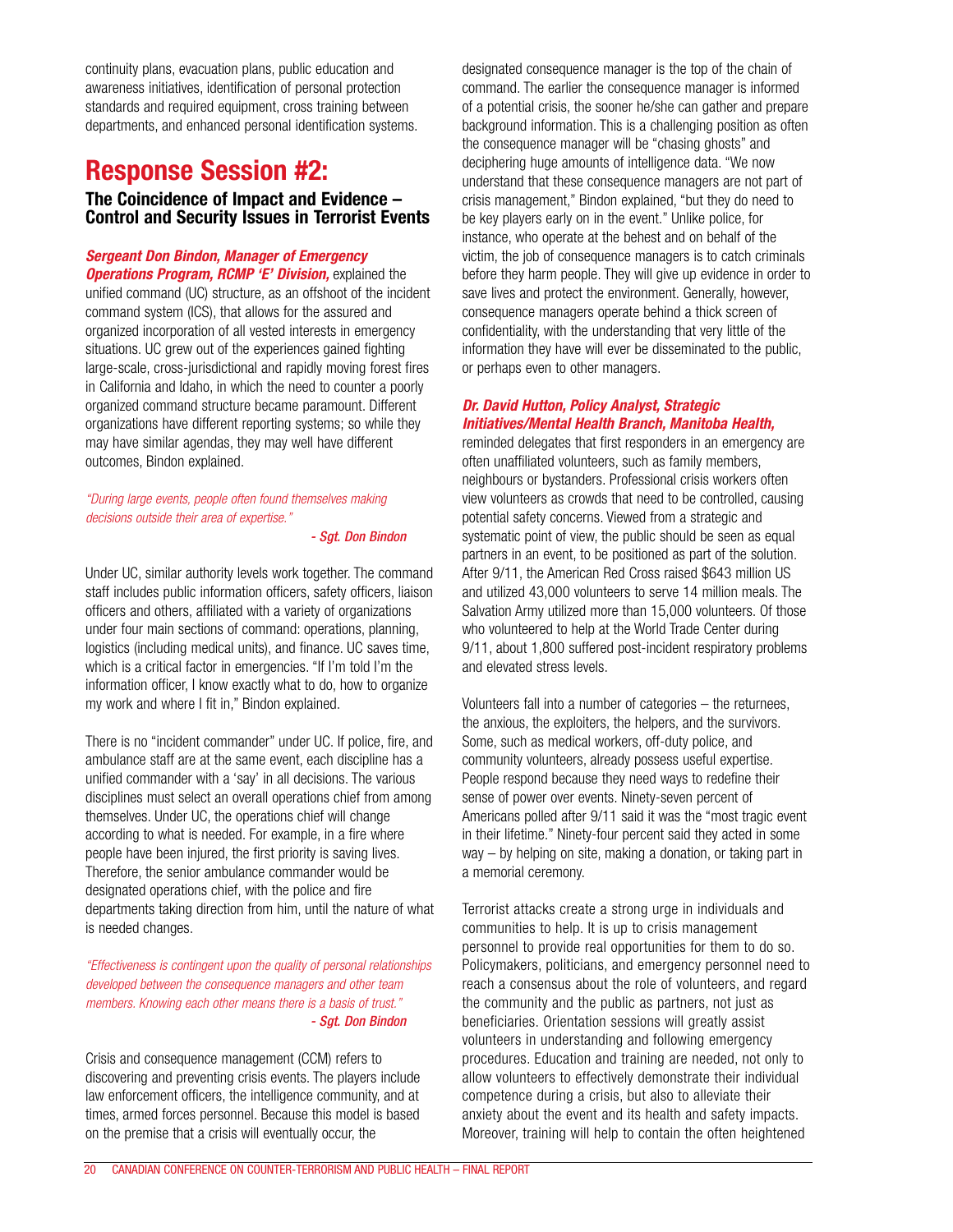sense of vulnerability many feel after such an event. Volunteers need personal support, including, as an example, participating in exit interviews through which they can ask for and be directed to counselling and other resources.

### *Discussion*

A participant remarked that Hutton's comments on volunteers were "absolutely correct" but that a big problem for hospitals is getting a traditional "take charge" agency to work effectively with volunteers. Hutton replied that it is essential to obtain a commitment from key stakeholders, and to know and understand how to work with large groups of volunteers. Bindon added that "it would be a failure if you end up sending large groups of people home."

Commenting that the SARS outbreak taught her that hospitals and public health departments are separate systems responding to different levels of government, a delegate asked about the best way to handle infectious diseases. Bindon noted the importance of having a plan in place before any event to identify all vested interests as part of UC. Scenarios for temporary emergency events can be developed in advance, detailing the incident command structure, which helps the technical specialists get on with their work.

### **Recovery and Continuity Session #2:**

**Public Health Workers – Legal and Ethical Issues in Response to Recovery**

### *Professor Elaine Gibson, Associate Director, Health Law*

**Institute, Dalhousie University, noted how terrorist events** put intense demands on public health professionals. Preparing the workforce to respond effectively requires development of many competencies, including the capacity to handle legal and ethical issues. Key values are at stake in times of crisis: liberty, autonomy, and privacy. Protection of the public is another key value, which is squarely stacked against the values of liberty, autonomy, and privacy in public health legislation. An ethics framework will assist health care workers in the management of privacy and ethical issues. Such a framework should begin with the premise that the law and ethics are not mutually exclusive and should promote the value of doing no harm.

Public health powers in Canada are divided among federal, provincial, and territorial levels of government. Federal responsibilities include marine hospitals; quarantine issues; and general peace, order, and good government. Public hospitals, property, and civil rights fall under provincial jurisdiction. Much of the public health sector has devolved to provincial and territorial control, with the Federal Government's hands increasingly tied. Federal statutes include the *Emergencies Act,* covering public welfare emergencies and acts of intimidation towards Canada (e.g., epidemics and bio-terrorism), the

*Quarantine Act,* and proposed health protection legislation, for which the consultation process is now underway. On the provincial and territorial level, the *Emergencies Act,* the *Public Health Act* and acts relevant to health information fall under their jurisdiction. Common law includes a duty to keep information confidential – exceptions to full confidentiality must "carve out" only the precise information required to be revealed. When laws cover the same ground, federal law takes precedence over provincial law, and legislation takes precedence over common law. There is also an "uber-law", namely the Canadian Charter of Rights and Freedoms.

Gibson explored a number of issues with respect to health care workers and the law in times of crisis:

- **Duty to Report: reporting of known or suspected cases of** specified communicable diseases (including carriers, in Ontario); some provinces include dangerous, virulent, or exotic diseases; scope of information to be reported varies among provinces and territories and is very specific; degree by which law is binding varies between jurisdictions.
- **Quarantine and Isolation: quarantine following exposure to** or during an incubation period for a communicable disease; isolation of someone with an active infection; legislation allows for mandatory treatment and mandatory reporting of infected individuals with designated communicable diseases.
- **Mandatory Examination: Federal and provincial law allows** for an officer to examine an individual without consent.
- **Detention: a primary power under the** *Quarantine Act***;** applies to travellers to and from Canada; at provincial level refers to detention in hospital or other facility, with use of force if necessary; used to contain individuals who have refused examination, treatment, or advice of health care workers.
- Conscription of Health Care Workers to Provide Services: applies primarily to emergency legislation.
- $\blacksquare$  Policing Duties: Before acting, health care workers must ensure that a law authorizing any order or request they receive supports that action, by consulting with a union representative, professional association, or legal counsel.
- $\blacksquare$  Treatment: with some differences in provinces, the onus is on the individual to seek treatment, although the individual does not have to accept treatment; a clear entitlement of common law is to refuse treatment, even if death may result.

In the case of a health crisis, more deference would be given in law to public health than to the rights of the individual. In terms of legislation, the pendulum swings alternately from the protection of individuals to the strong support of public health initiatives.

### *Dr. Anthony Moulton is Director of the Public Health Law Program at the Centers for Disease Control and*

*Prevention (CDC).* He discussed CDC's goal of ensuring that the American public health system is prepared for public health emergency situations such as acts of terrorism, industrial accidents, and natural disasters. CDC has identified several areas of public health practice that require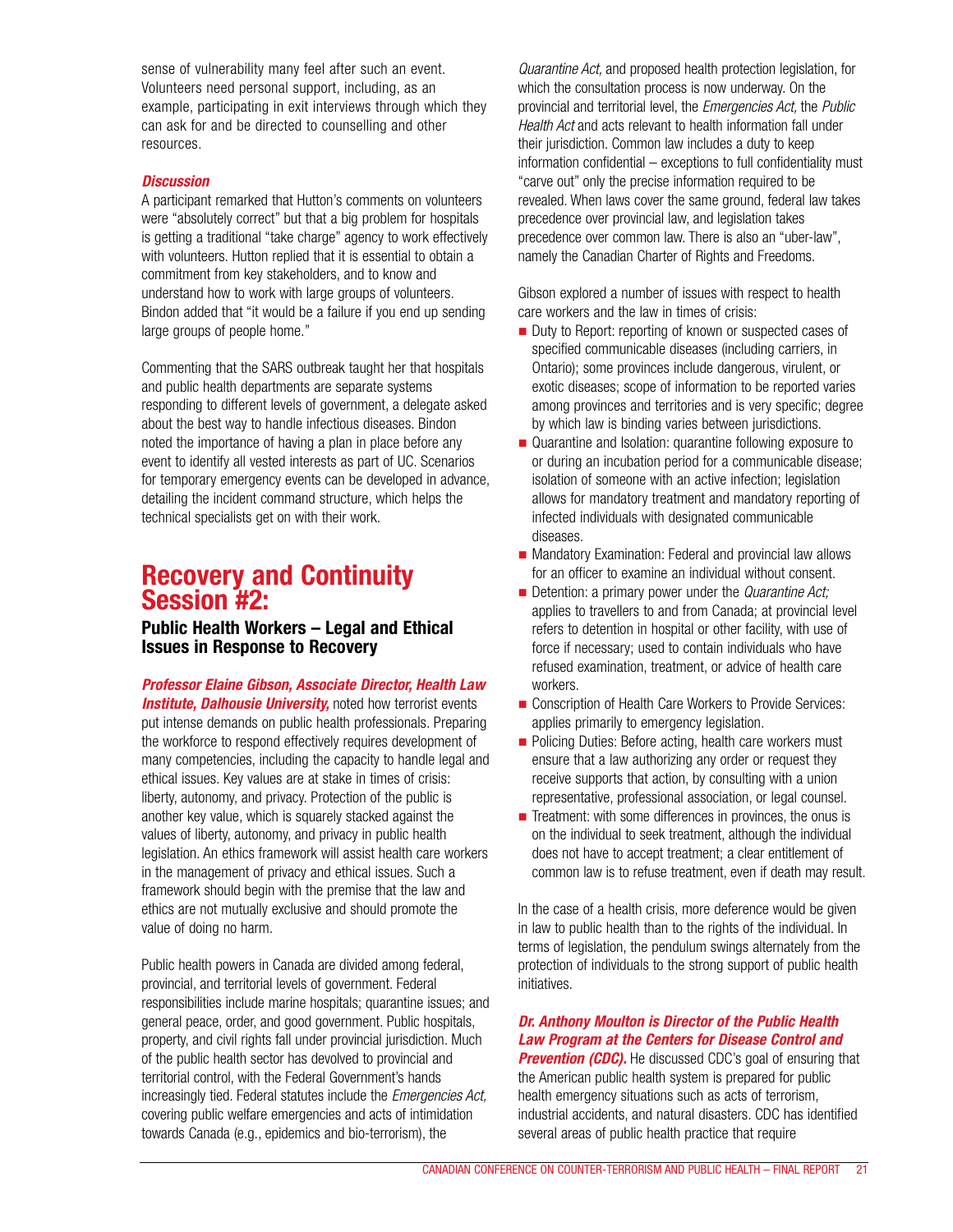strengthening: planning and assessment, surveillance and epidemiology capacity, public health laboratory capacity, communications and information technology, risk communication, and workforce development.

Moulton works primarily with local and state health departments, providing legal advice, developing products and courses, and focussing particularly on training for public health care workers. The overall strategy is to develop a common approach across states and to seek agreement on needed competencies, while remaining alert to local differences. Moulton observed that many of the legal issues and debates that Canada faces are similar to those in the US. As infectious disease outbreaks do not respect political boundaries, countries must work together to improve coordination of efforts. For instance, during SARS, CDC's disease control and prevention experts exchanged information and lessons learned continuously with their Canadian counterparts.

After 9/11 in the US, a national coalition met to discuss a breadth of public health issues. The coalition chose to prioritize the development of a set of core competencies that would be common to all public health workers, with the addition of specific roles for each type of worker. The notion of core competencies is now the touchstone of CDC's plans for training. Existing capacity can be leveraged to develop training delivery, including through the Public Health Training Network, state and local health departments, and schools of public health.

Establishment of a code of ethics leads to improved practice and health outcomes, greater trust during emergencies, an opportunity to involve and inform the public, professional recognition, and reduced litigation. In the US, ethical decisionmaking in times of crisis is a primary focus, with an emphasis on supplying applied education and practical tools for frontline public health workers. Over the past few years, centres of public health preparedness have been established to create new capacity. Training centres for health resources and services administrators have also been created, along with a number of bioterrorism training centres for health care professionals. Health law training products are under development to clearly define the legal position of public health workers during an emergency response. For instance, in forensic epidemiology two key responders will be involved in a suspect event – a public health worker and a police officer. These responders must clearly understand their own and each other's roles and responsibilities, given the interdisciplinary nature of counter-terrorism.

### *Discussion*

A delegate asked if there is a risk that an ethical approach could be lost if too many laws were created to deal with crises. Gibson replied that in Canada, provinces and territories are bringing in legislation that tends toward stronger privacy protection. The result is privacy on one track and public health on another track, leading to attempts to create legislation with sweeping measures in order to get access to private

information. Caution is needed, she advised, or an overreaction or imbalance will be created on the private versus the public front.

Another delegate noted that provincial legislation varies widely both in scope and time of updating, thus hampering the ability to achieve common ground. Gibson responded that the Report of the National Advisory Committee on SARS and Public Health recommends more coordination of legislation throughout jurisdictions. She added that Health Canada is reviewing this and is considering responsibility for ensuring that legislation evolves into a more homogenous regime. She also suggested that the Uniform Law Conference of Canada could be tasked with helping to examine health legislation.

When asked to comment on how the US viewed Canada's competency in dealing with recent outbreaks such as SARS and BSE, Moulton offered his praise, categorizing Canada's handling of the SARS crisis as "stunning."

## **Prevention Session #3:**

### **The Local Planning Process for Bioterror**

*Dr. Bonnie Henry, Associate Medical Officer of Health, Toronto Public Health,* focussed on the planning and preparedness measures taken by the City of Toronto since 9/11. Toronto is home to one third of Canada's population or roughly 7 million inhabitants, with a number of residents from multi-cultural/ethnic backgrounds (52% of population). The city has 25 hospitals, 19 acute-care facilities, 100 schools, and a high number of high-rise dwellings.

With respect to emergency response experience, Henry spoke about the 1985 subway crash, a number of airplane-related accidents, and natural disasters. During a recent transformer fire in one hospital, over 5,000 people were evacuated, and this activity was successfully executed without an official emergency declaration. The greatest recent challenge to Toronto in the pre-SARS period was the anthrax threat. In a short timeframe, over 2,000 suspicious packages were reported, presenting 337 credible threats.

Toronto has a joint office of emergency management through which protocols for biological agent response and heavy urban search and rescue planning are now under development. The Toronto District Health Council's Emergency Response Coordination Committee (ERCC) produced a report [entitled "Recommendations for Improved Emergency Response Coordination in Toronto's Health Sector" (www.tdhc.org)], which is a work in progress. The report represents a preliminary grassroots exploration of what needs to be done to improve the local ability to respond to large-scale emergencies, including CBRN events.

Recommendations are provided through three models for improved coordination of emergency response in the health sector: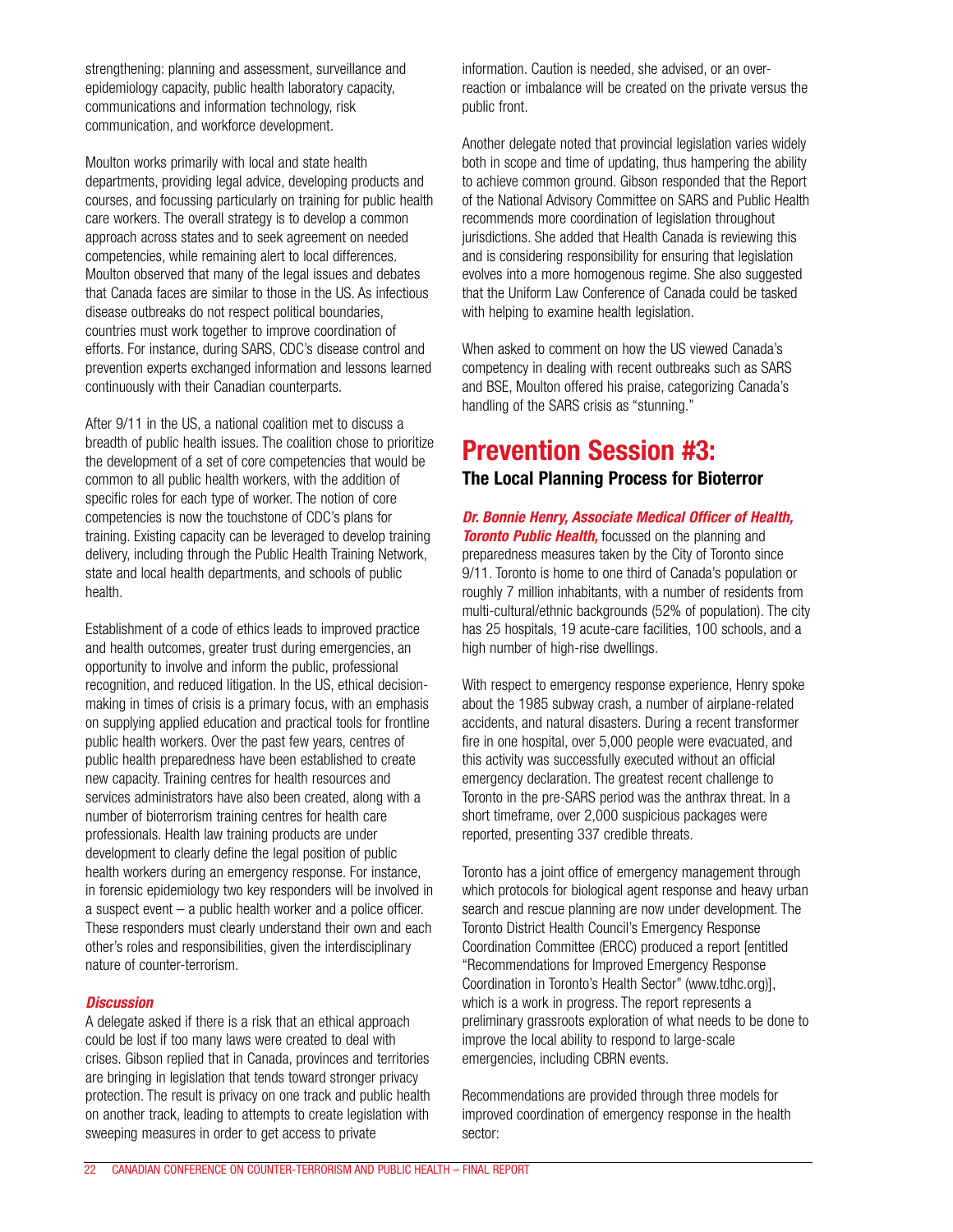- **n** Incident Management Model: using IMS, a recognized and widely used emergency response methodology based on unified command.
- **Communications Model: proposed that Toronto Emergency** Medical Services be the sole conduit of two-way information between the incident command (whether at the site, municipal, regional or provincial level) and the health sector.
- **EXAMPE CBRN Response Model: proposed that a two-tier model of** CBRN response be implemented in acute-care hospitals in Toronto, with all hospitals maintaining a baseline level of response, and some hospitals having advanced CBRN response capability.

To date, planners have requested financial support for a CBRN response team, but have failed to obtain support beyond one year of funding. Second-year funding from the Federal Government has also been denied at this time. The CBRN response team includes representatives from police, fire and public health, and undertook six joint training sessions in the first year. With the advent of SARS, further training has been delayed.

### *"There's only one thing more difficult than planning for an emergency, and that would be having to explain why you didn't." - Dr. Bonnie Henry*

The response team designated working groups to conduct a capacity assessment and develop CBRN response protocols around equipment, medications, training and other requirements. They have identified some specific gaps in preparedness. For instance, the team discovered that while hospitals report to the province, they are looking to the municipality for more emergency response direction. The CBRN response team is now liaising with them in this area. With respect to communication, Henry noted that a radio system is being installed to allow simultaneous contact with all hospitals at once. An ongoing challenge is how to find an efficient mechanism to communicate with the more than 8,000 community physicians in Toronto, given that up to one third do not have access to e-mail or fax. The team is also hoping to ensure compatible equipment in hospital emergency rooms across the city, and to be able to offer more joint training.

### *Dr. Paul Le Guerrier is Médecin-conseil with the Régie régionale de la Santé et des Services sociaux* in

Montreal. Le Guerrier explained that Montreal shares some issues with Toronto in that it is a large city (1.8 million individuals) on an island with 20 hospitals, 29 community health centres, and a jurisdiction split among City Hall, fire department and the regional health board, with no collaborative structure. Following the March 1998 incident in which a suspected sarin-containing package and threat were received, the city of Montreal established the *Comité aviseur antiterrorisme de Montréal* (CAAM, Montreal Advisory Committee on Terrorism) to integrate police, fire, emergency preparedness, EMS, the health department, the Provincial Government, and others. Prior to 9/11, CAAM met for four to six hours once or twice a month.

The greatest challenge at that time was to develop true working partnerships in order to effectively plan. The key issues involved: 1) zone and site management in which unified command was initially resisted; 2) decontamination; 3) phases of an emergency response system; 4) equipment required across first responder groups; and 5) post-exposure prophylaxis. It was difficult to get all of the stakeholders organized, especially when it was thought the risk of a terrorist attack was negligible.

*"Unfortunately in October 2001, Oxfam did a mail campaign, sending out letters containing carrot seeds in envelopes that said 'Shake this envelope, and it will change your life'. Police got lots of calls!" - Dr. Paul Le Guerrier*

After 9/11, Montreal experienced a wave of suspected anthrax cases during which 80 calls were received in a single day. At present, four levels of attack warning have been designated – vigil, alert, intervention and demobilization – each level triggering specific actions in response. A unified command structure now exists, along with guidelines for chemical handling. As well, several joint exercises have taken place.

The municipality still requires a better understanding of the defined roles and responsibilities of the provincial and federal governments, and those wide jurisdictional plans need to be implemented at the municipal level. The SARS crisis in Toronto helped to ramp up emergency planning in Montreal with the formation of a core group of health care professionals and regional hospitals, along with an infectious emergency committee. But LeGuerrier stressed the need to understand how much time it takes to pull all the necessary components together – the right plan, the right people working together to build trust, mutual respect of organizational missions, and a unified command structure.

### *Cheryl Bourassa, Director, Disaster and Emergency Health Planning, Calgary Regional Health Authority,*

reported on Calgary's complex regional health planning structure for the G8 Summit held in June 2002. The topics to be covered in the Summit – strengthening global economic growth, reduction of global poverty, focus on education and protecting global environment – were considered sensitive with regard to terrorist groups. The Summit affected multiple communities, in different jurisdictions, having roughly 7,500 delegates, 4,000 security, and 3,000 to 4,000 armed forces. The planners also had to anticipate an unknown number of demonstrators. In order to meet this challenge, the G8 Health Services Steering Committee – made up of the Calgary Health Region, the Provincial Laboratory and the Headwaters Health Authority – requested funding for the planning and preparedness phases and dedicated resources, and designated responsibilities that crossed over many jurisdictions.

Health Canada outlined a health-based mandate for the G8 Summit, as the development of an emergency medical contingency plan for VIPs and their families that would be in force *without* disrupting normal public services. Initial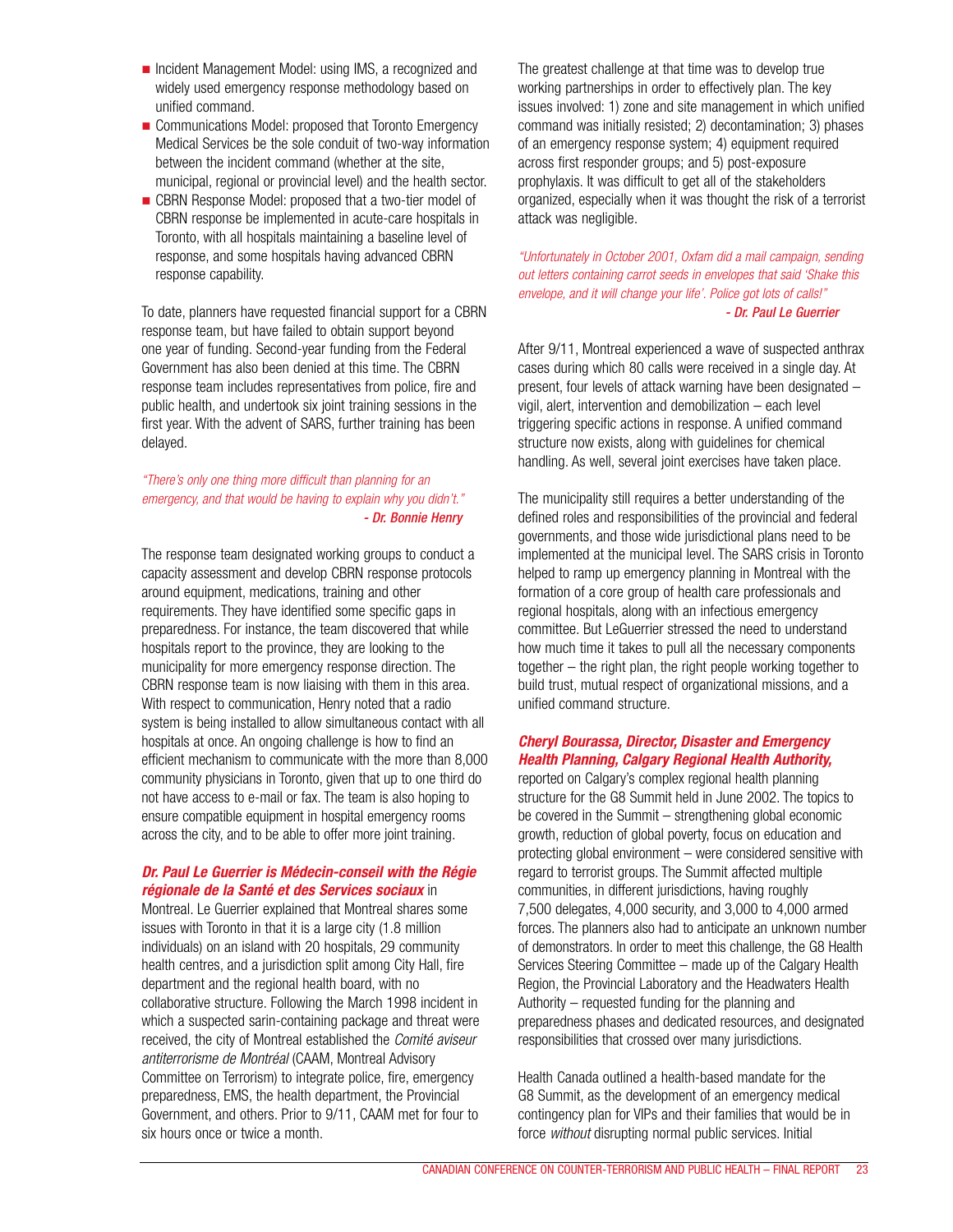recommendations included the establishment of a project sponsor, full-time project manager with administrative support, a planning structure, access to financial services support, and good communications with the Region's health managers and staff. At the outset, some of the stakeholders felt they were not sufficiently consulted about the Summit and its requirements. Yet in the end, Bourassa reported, the project was straightforward with a successful outcome. This was due, in part, to the close working relationship among the Steering Committee, the RCMP and the police.

Planning priorities included: the security and health of the public and international visitors, maintenance of essential services, respect for democratic rights of all, and the desire to showcase the region. The Summit's Public Health Working Group introduced a syndrome surveillance program in four hospitals along with increased food and water inspection and temporary shelters. The CBRN Working Group installed decontamination units, purchased personal protective equipment, developed clinical CBRN treatment protocols and staff training, and stockpiled pharmaceutical supplies. The Clinical Services and Trauma Working Group liaised closely with ambulance services to designate and outfit containment areas. In collaboration with RCMP and police, the Security Working Group established an on-site command centre at Foothills Hospital with increased security staff. The Summit Communication Plan was designed to reassure the public and staff, and to emphasize that the summit was simply "business as usual" for those responsible for health and security; that is, to 'expect the best, and plan for the worst'.

### *Lynn Gibbs-Scharf is CDC's Health Scientist with the Division of State and Local Readiness in the Office of Terrorism Preparedness and Emergency Response.* She

reviewed the CDC's cooperative agreement program for public health preparedness. The program is designed to improve the capacity of local and state jurisdictions to respond to bioterrorism, outbreaks of infectious disease and other public health threats and emergencies. In 2002, the US government dispensed \$918 million to state and local jurisdictions, with an additional \$890 million this year, of which 75% is targeted to be used at the local level. Funding will be ongoing and will address: 1) strategic direction, coordination and assessment; 2) epidemiology and surveillance capacity; 3) biologic lab capacity; 4) health alert networking and information technology; 5) risk communication and information dissemination; and 6) education and planning. In 2003, the program added chemical lab capacity.

To meet critical capacity, the essential capabilities and critical benchmarks must be completed within the budget year. The Public Health Preparedness and Response Capacity Inventory – a voluntary self-assessment tool located online at www.phppo.cdc.gov/od/inventory – is most commonly used to achieve these objectives. Software is available on the website to aid in the analysis of collected information. A variety of tools are now in use, with more robust evaluation requirements for evidence and third-party review, and less self-assessment. The

new tools seek to integrate performance goals and indicators with cooperative agreement guidance, to move towards a standardized framework based on performance goals – that is, taking a score-card approach.

Another new initiative is to develop public health-based preparedness and performance measures to create a basis for evaluations of state and local preparedness efforts. An allhazards approach is needed with flexibility to address jurisdiction variability and the paucity of science-based evidence for public health preparedness criteria. The overall goals are to achieve an all-hazards response system with detection, diagnosis and reporting, with sufficient resources to investigate and contain, and implement an effective and coordinated recovery.

### *Discussion*

Henry was asked if public health was seen as the link from the municipal emergency response organization to the hospital and the broader health care sector. She responded that public health and EMS were seen as links to the health sector. The Toronto District Health Council pulls all the groups together, with public health remaining the key link. Public health has also recently obtained positions at the City's emergency planning group.

### **Preparedness Session #3:**

### **Lessons Learned and Impact on Resources – Doing it Right**

### *Dr. Sheela Basrur, Medical Officer of Health, City of*

*Toronto*, reviewed some lessons learned from the SARS experience, the largest health event in recent history in Canada. There were 480 SARS cases country-wide, with half of those cases occurring in Toronto, and 44 deaths, again mostly in Toronto. Forty-six percent of the cases occurred in health care workers, including three deaths. Basrur noted that the outbreak had a "tremendous impact, knocking out one hospital after another."

All of the outbreak control plans put in place prior to SARS had targeted a pandemic influenza outbreak. However, the City faced a novel virus, with no diagnostic tests, treatment, or vaccine available at the outset. Physicians and public health workers had to rely on non-technological means for diagnosis and be "very creative" in how control measures were implemented. The 'lucky' factor for Toronto in the SARS outbreak was that the virus was most contagious only in those with severe illness, and not easily spread by those with mild or sub-clinical presentations. The transmission factor was one of the reasons why significant community spread did not occur. The other lucky factor was that SARS hit in Toronto with its relatively sound health infrastructure already in place. The City received many offers of assistance from other centres, but was limited by not having developed enough shared-services agreements. These agreements had to be created 'on the fly' concerning credentials from other provinces, unions, etc.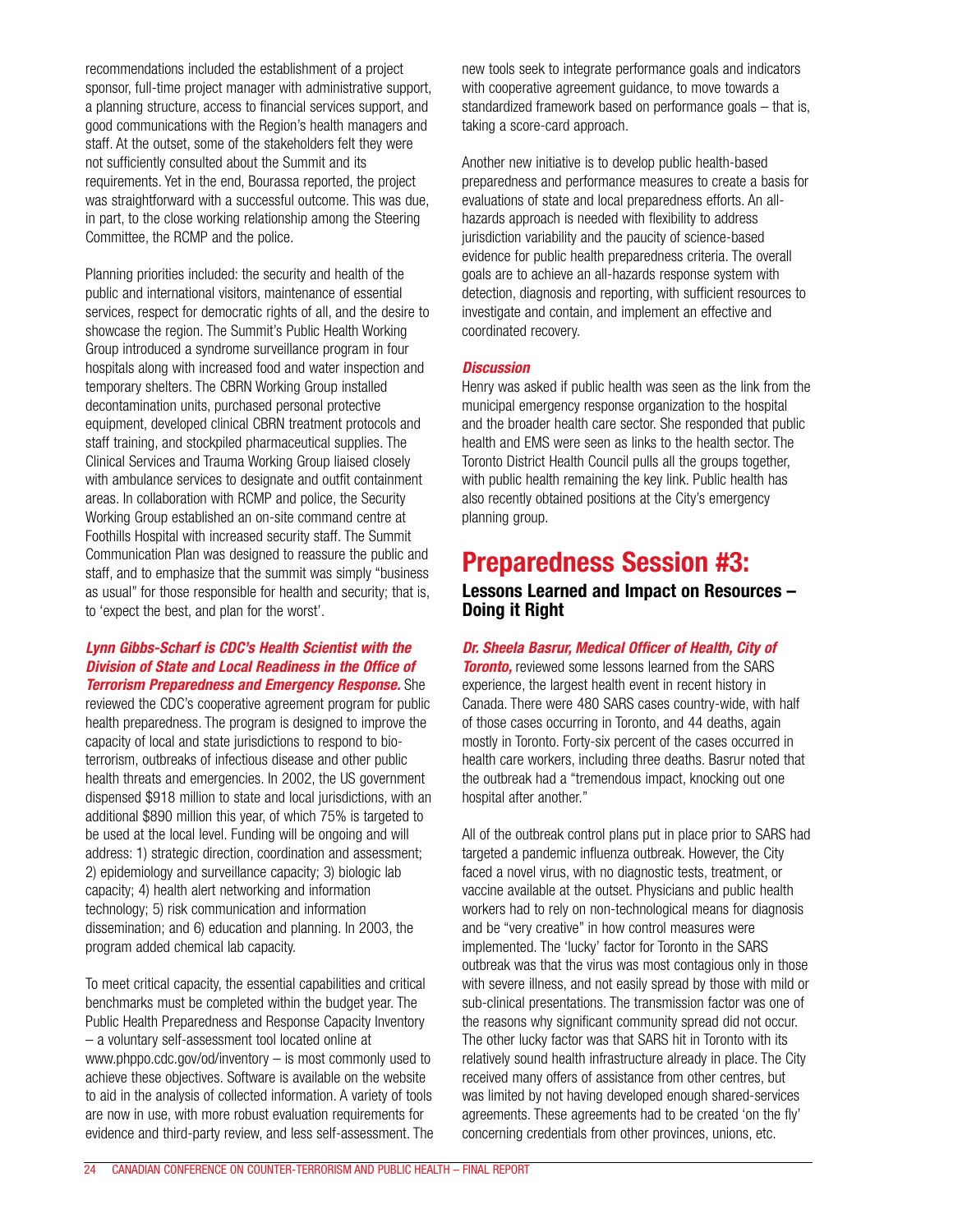Public health's role centred on disease surveillance and reporting. "We had inadequate technology that made this a nightmare," Basrur recalled. Public health investigated suspect cases, placed individuals into quarantine, and issued isolation orders. The health risk assessment requirement was particularly challenging at the outset, given the bombardment of calls from the public for information and the dearth of information that was available. "We didn't have good evidence on, for instance, safety in the subway. We didn't know, and had to make our best judgement. We learned as we went," Basrur explained.

From this experience, the vital role of public communication became clear. Public health had a major communications responsibility when managing community relations and myriad related issues beyond the virus itself.

There was a tremendous amount of work involved in finding SARS cases. Decisions about whether a hospital or school stayed open or not, were challenging given that often it was unclear whether a particular individual in those institutions had SARS or not. "We had 23,000 people contact us saying they had SARS. Only 27 orders under the Health Protection Act were given, and about 13,000 went into quarantine voluntarily," Basrur said. Good will and trust were essential to this work.

*"We opened up a hot line on the local level, not provincial. We got 300,000 calls, 50,000 calls in one day. Some angry calls had been waiting for a long time. There were 1,200 media calls from local, national, and international sources, with Toronto SARS stories going around the world."*

### *- Dr. Sheela Basrur*

SARS had a widespread community impact with the cancellation of health and community services; closure of or restriction to hospitals, long-term care and social service facilities; economic hardships; compromised tourism industry; losses for Chinese-Canadian-owned businesses; adding up to approximately a \$2.5 billion economic impact. Moreover, SARS had a profound effect on individual health care workers: shunned or feared by family and neighbours; working in quarantine, not knowing if they would become ill; and wearing masks and gear on the job and travelling to and from work. The acute event lasted a long time. The prolonged experience led to fear, grief, stress, exhaustion, illness and post-traumatic stress disorder among staff and paramedics.

Some specific lessons learned from SARS in Toronto include:

- $\blacksquare$  archaic information systems (e.g., paper files, coloured pasted notes, no cross-jurisdictional access) need updating;
- $\blacksquare$  need active exchange of surveillance information, a better flow of information;
- $\blacksquare$  human resources are in short supply in public health and we need resources to mobilize; and
- $\blacksquare$  emergency preparedness requires dedicated attention and funding between events to ensure we have interoperability of plans across boundaries.

Surviving the SARS outbreak engendered the feeling of having contributed to a common cause, bringing out the best in people, organizations and the City itself.

### *Dr. Brian Gushulak, Director General of Medical Services, Citizenship and Immigration Canada (CIC),*

reviewed the workings of the Canadian Immigration Medical Examination process, which applies to individuals who do not have a permanent right to be in Canada. The basis of the examination is to identify two types of individuals wanting to come to Canada: those who pose a public health risk because of infectious disease, and those who are actually a burden on the existing health delivery system. To determine these outcomes, CIC conducts a health history and physical examination: a urinalysis for those 5 years and older, chest X-ray for those 11 years and older, and tests for syphilis and HIV for those 15 years and older. These examinations and tests are conducted through a network of local physicians familiar with government systems.

Canada receives annually 66,000 family-class immigrants, approximately 140,000 business-class immigrants and 25,000 refugees. From a health perspective, there are several risks involved in immigration. For instance, the countries of origins for many of these immigrants can harbour nontraditional disease patterns and outbreaks. As well, given that immigrants once in Canada are dispersed across the country, and serviced by non-uniform health services from a given province or territory, any potential health challenges will not be shared equally across jurisdictions.

CIC does obtain baseline health information about the countries or regions of origin for incoming immigrants and refugees, with an understanding of the normal incidence and disease prevalency rates for these populations. However, in an emergency evacuation situation, there are often limited data or access to information from the countries or regions of origin, with language and cultural issues becoming formidable obstacles to information. Moreover, people new to Canada may not have defined destinations on arrival, Gushulak noted. There is a great impact on CIC services if individuals require management on arrival, thus requiring the department to set up holding centres to stage entry and conduct medical examinations. A rapid evolution in the political situation of a country or region can affect operational processes. For instance, in Kosovo in 1999, humanitarian evacuations moved individuals from regional to international destinations very quickly. Approximately 72,000 people moved to 48 countries within 14 days.

Some major lessons learned by Medical Services in acute situations include:

- $\blacksquare$  appreciate each situation as unique: the health status and the nature of diseases vary by population at risk;
- **E** deliver medically pre-scanned people to Canada to reduce the logistics in Canada;
- $\blacksquare$  focus on the mission itself to protect delivery of the program, and not on conducting research or introducing new technology; and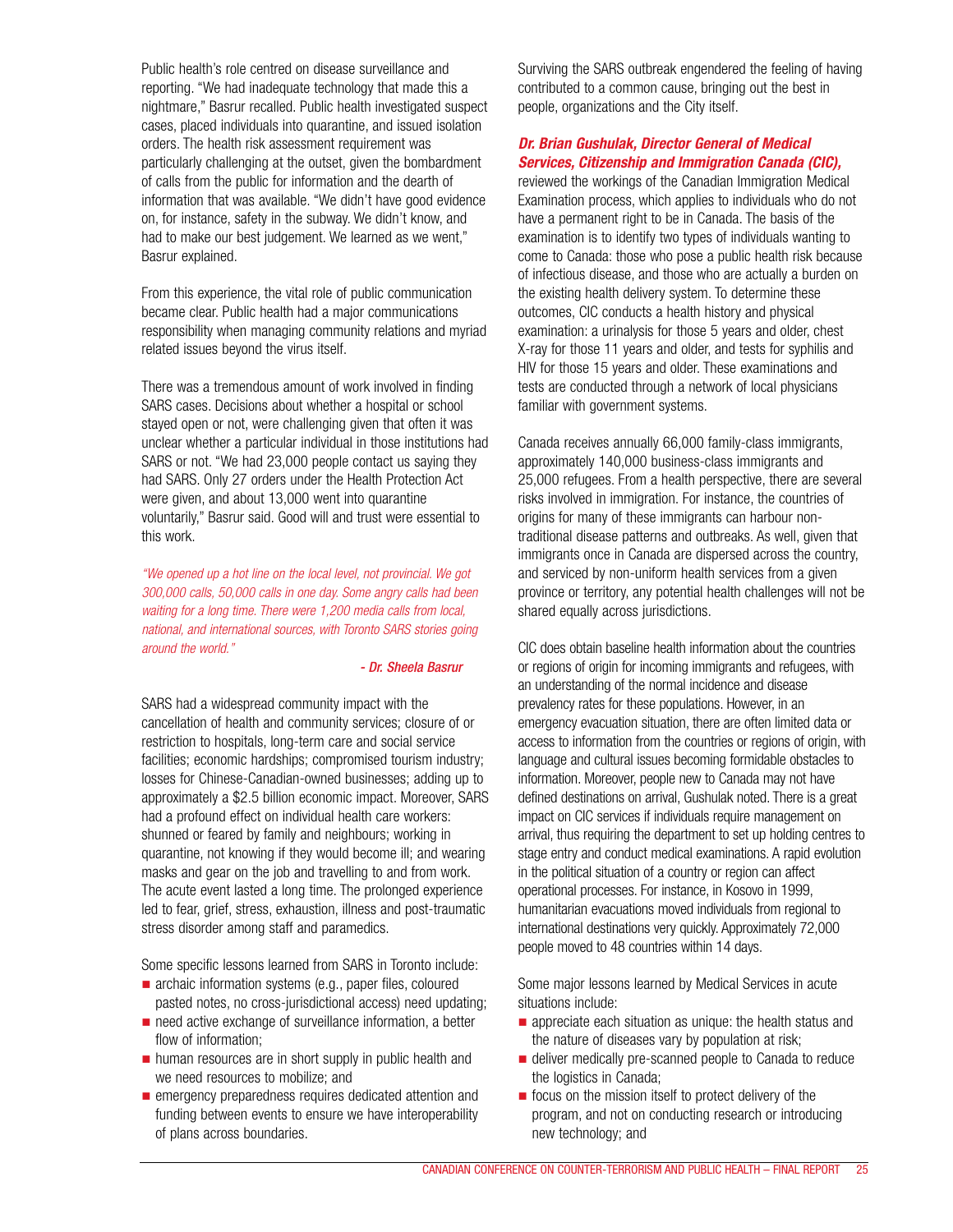$\blacksquare$  ensure that human resources are available during a critical situation to manage and plan for needed changes on the fly.

### *Dr. Stephen Corber, Manager, Disease Prevention and Control, Pan American Health Organization (PAHO),*

reviewed the World Health Organization's (WHO) recent initiatives and experience with SARS. With the surge in global travel and breakdown in public health capacity, there is an increase in the spread of disease worldwide. In Canada alone, there are 12 million international travellers each year. In the past, in the event of illness as a result of travel, the process was relatively slow. "A doctor would report the disease to the local health department after a lab report, then the Province, then the Federal Government, then maybe WHO would hear about it several weeks later." Now, WHO has surveillance officers throughout the globe, reporting immediately, and the Internet has become another source of quick reporting.

WHO has learned that it needs strong partnerships to ensure effective coordination, rapid communication, and mobilization to contain outbreaks. To that end, it has developed an Internetbased database of resources to access in an emergency, standard operating procedures for response teams, stockpiles of investigation and response supplies, and field assessment and investigation protocols to be used in outbreaks. Two hundred outbreaks are reported every day to WHO, with only about 20 requiring review. WHO is specifically concerned about:

- $\blacksquare$  whether a reported outbreak can spread beyond national borders;
- $\blacksquare$  if a serious health impact or high rate of illness/death exists;
- $\blacksquare$  if there is potential for interference with trade or travel;
- $\blacksquare$  how well the affected country can respond; and
- $\blacksquare$  cases of accidental release of agents.

Corber then discussed the SARS outbreak. On February 26, 2003, an index case was admitted to a Hanoi hospital with acute respiratory illness. Staff called for a WHO consultant to look at the individual, and he recommended lab specimens be taken and the patient be isolated. He then notified WHO. On March 5, the individual was evacuated to Hong Kong via Singapore Airlines. Hanoi reported that on that day, 7 health care workers had fallen ill. On March 12, Hong Kong reported 20 health care workers had fallen ill. That same day, WHO issued a global health alert. In the end, 30 countries reported imported SARS cases, 9,000 cases reported in all with only the original locations – Canada, Hong Kong, Singapore, China, Viet Nam, Taiwan – having extended local transmission. In a global sense, the mechanisms worked to contain the international spread.

Several factors contribute to success in outbreak crises such as SARS. They include:

- $\blacksquare$  a clear response plan with surge capacity;
- $\blacksquare$  partnerships established in advance with clear roles, agreed-upon priorities, and opportunities for practice;
- continual communication;
- $\blacksquare$  investment in resources to control the outbreak where it starts, with trained infectious disease resources ready; and

 $\blacksquare$  transparency of operations, as "we have to know what's going on," Corber concluded.

For Canada, the lessons learned from SARS might include the need to understand how the WHO works and how decisions are made, and the need to ensure the country's credibility when delivering information. It is difficult for WHO to be effective in dealing with a country with three levels of government because of the obstacles to accessing good information in a timely manner. Canada needs to establish clearer roles and lines of government authority.

### **Response Session #3: Responder Protection and Safety**

*Eric Bone, Manager, Disaster Preparedness, BC* **Ambulance Service,** outlined a broad definition of safety as comprising a public health concern, mental health issue, infectious disease issue, and environmental health concern. Bureaucracy can interfere with safety, which is particularly evident in the current lack of clarity among jurisdictions (e.g., municipal and provincial) when enforcing safety guidelines.

One of the approaches to responder safety now under development is the "consolidated planning process." The goals are to eliminate role ambiguity and to ensure early medical intervention for victims. Ambiguity is a safety issue. When responders use different guidelines and standards, problems are inevitably created. Responders need to be trained to identify risk. Training should take place at the street level, so that emergency responders can recognize danger immediately and retreat to a safe location. Bone enumerated a list of standards developed by the National Fire Protection Association (NFPA) for various situations, procedures, and emergency equipment. It is often not clear which jurisdiction is in charge of administering the various standards.

Two questions must be asked when developing or procuring personal safety equipment: What is safe for rescuers? What works for patient care? The most effective safety equipment often has the simplest design and is the easiest to use. Many different levels of safety equipment exist, and not every situation requires what might be called a "level A" category of equipment. There are few clear equipment standards among jurisdictions for incidents of biological terrorism. For instance, different countries have varying classifications for safety equipment: what is considered "level A" gear in Australia is classified as "level B" in Canada. All countries need to develop common equipment standards.

*Dr. Karen Wanger, Emergency Physician and Regional Medical Coordinator, BC Ambulance Service,* emphasized that responder safety is a daily issue for emergency workers, whether involving a multi-vehicle traffic accident or some larger threat. She agreed with Bone that 'we can learn from others', and emphasized the obligation to do so. Some lessons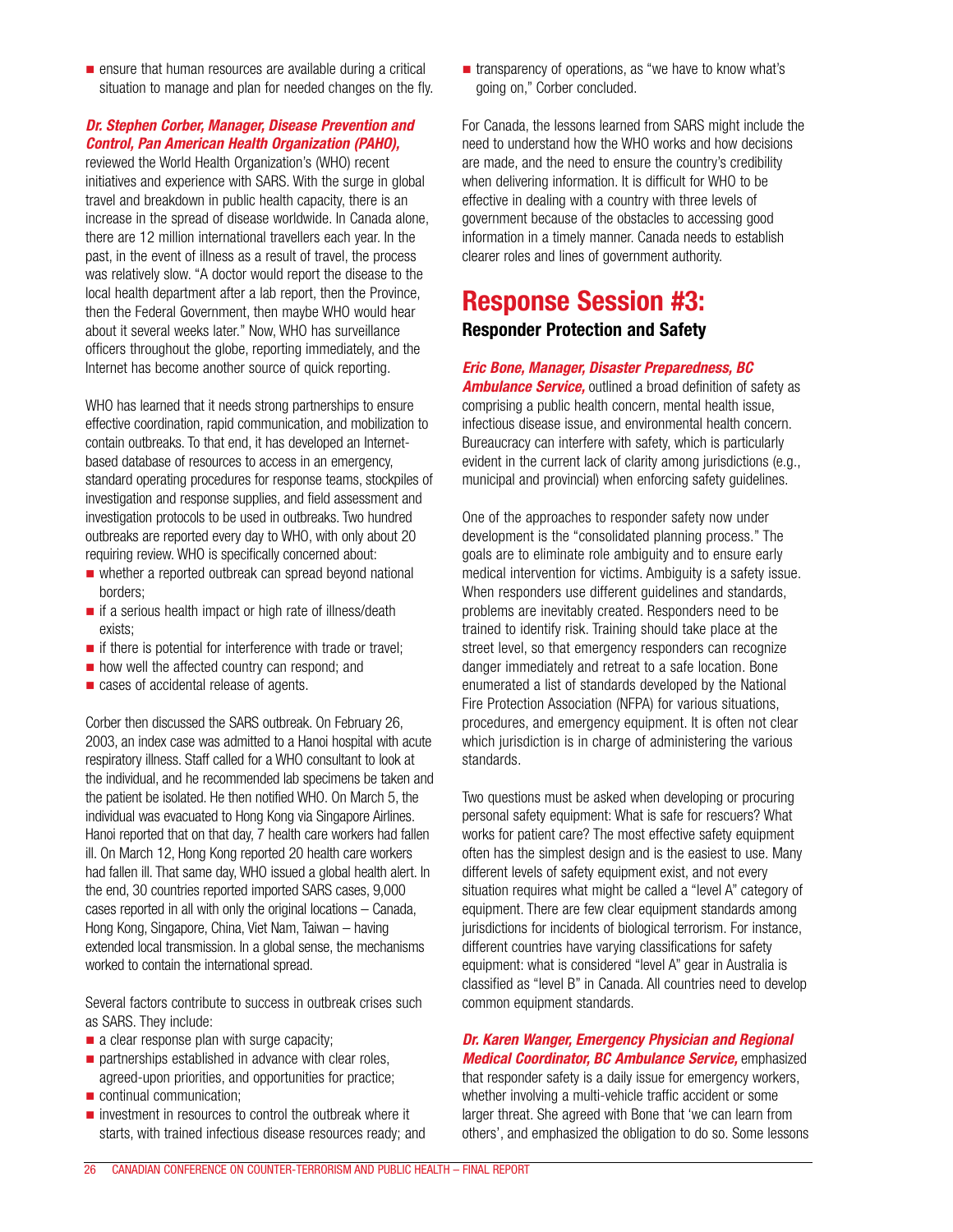are too dangerous and too expensive not to learn from, and it is a myth to believe that "canaries [or sentinel cases] are inevitable." Wanger lamented the current passive attitude toward first responder safety, and explained that it is due in part to inadequate budgets.

Dispatch personnel and first responders need training to assist them in approaching emergencies, and they need special training to recognize symptomatic "patterns" within and among incidents and emergency calls. For instance, responders need to quickly see a significant pattern, such as everyone vomiting at the scene of an incident. If 9-1-1operators are trained in pattern recognition, they can save lives by sending the appropriate first responders to the scene. Dispatch personnel must also be well informed about the conditions of an incident, so that the right response can be developed. For example, dispatch can advise first responders on geography or wind directions, so that personnel are equipped with adequate tools and knowledge. Sending the right set of first responders with the right information is an important part of ensuring safety.

*"By preventing 'canaries', which are not necessary, and by increasing interoperability among agencies, safety for first responders will be increased."*

#### *- Dr. Karen Wanger*

The biggest myth is the belief that mutual aid and interoperability exist among agencies. Traditionally, mistrust exists between paramedics and emergency physicians and can be countered only through joint work and exercises. Agencies must work together, but first they need to trust each other. "Two components make up trust: physical issues and turf." Also, all personnel should be outfitted with the same gear, to encourage compatibility among agencies. Developing standardized operating procedures and guidelines can lead to better cooperation among agencies.

The makeup of the Incident Command System (ICS) must be clear to everyone involved. Public safety draws on responder agencies and safety experts, mental health agencies, toxicologists, and radiation experts who all must be able to communicate with IC. All those expected to have input at an incident should receive pre-training with public safety agencies.

*Ugis Bickis of Phoenix OHC, Inc.* is a Registered Occupational Hygienist teaching at the Royal Military College of Canada. Recent events with SARS indicate that the clinical community have failed to maintain their learning based on the history of disease in the 20th century. The clinical community have a limited understanding of disease prevention and/or personal protection, and have neglected to access existing knowledge and expertise in this area.

With respect to the reactive 'overuse' of protective equipment, personnel can develop a false sense of security if they rely too much on any and all equipment in crisis situations. Too often, personal protective equipment is selected on the

recommendation of the manufacturer or by its advertising, rather than the scientific filtration effectiveness. Another consequence of the inappropriate use of personal protective equipment can be an overestimation of contagiousness and risk. This can lead to over-protection, which will compromise the safety of the worker and patient. Effective personal protective equipment must allow the wearers to do their job – i.e., treat and respond to patient needs – while the equipment does its intended job of securing the responders.

### *"With the drive towards technology, we've forgotten the basics." - Ugis Bickis*

A number of myths and mantras must be de-bunked, such as "droplets = aerosol" and "surgical masks are protective." During the SARS crisis, some healthcare workers wore masks without proper filtration. The consequences of poor preventive techniques are infection, illness and death, as well as societal disruption, financial impacts and, in short, all factors that meet the goals of terrorism.

### *Discussion*

A participant asked what steps can be taken to limit exposure during an outbreak such as SARS. Bickis said that SARS information should have been disseminated quickly to stop the infection. He noted that a federal statute requires employers to protect their employees from disease contamination and to provide appropriate equipment. "During SARS, those who were directing efforts should have had the knowledge and information to assess the type of respiratory protection needed by various health workers depending on the tasks they were undertaking on a daily basis," said Bickis.

Another participant challenged Bickis' assertion that masks give personnel a false sense of security. He asserted that by putting on a mask, individuals would follow procedures more carefully and be conscious of safety issues. In reply, Bickis recommended a book by psychologist Gerald Wilde entitled *Target Risk,* which documents that people take more risks when they feel more protected. A delegate disagreed with Bickis, pointing out that studies will soon be published about the behaviour of health care workers during SARS showing that, for the most part, they followed procedures carefully and wore N-95 masks. Some health care workers reported that while scrubbing their goggles, they might have splashed their eyes with potentially infectious particles. The participant asserted that much remains to be learned about personal protective equipment.

Another participant pointed out that health worker fatigue plays a role in equipment use. If tired workers are given the best equipment, they will not always wear it for an entire shift. "There needs to be an infrastructure in place that supports worker safety," he said.

A participant from Newfoundland and Labrador who works as a paramedic complained that during SARS, little information was disseminated from reputable sources within Canada to workers on the frontline. He consulted the website of the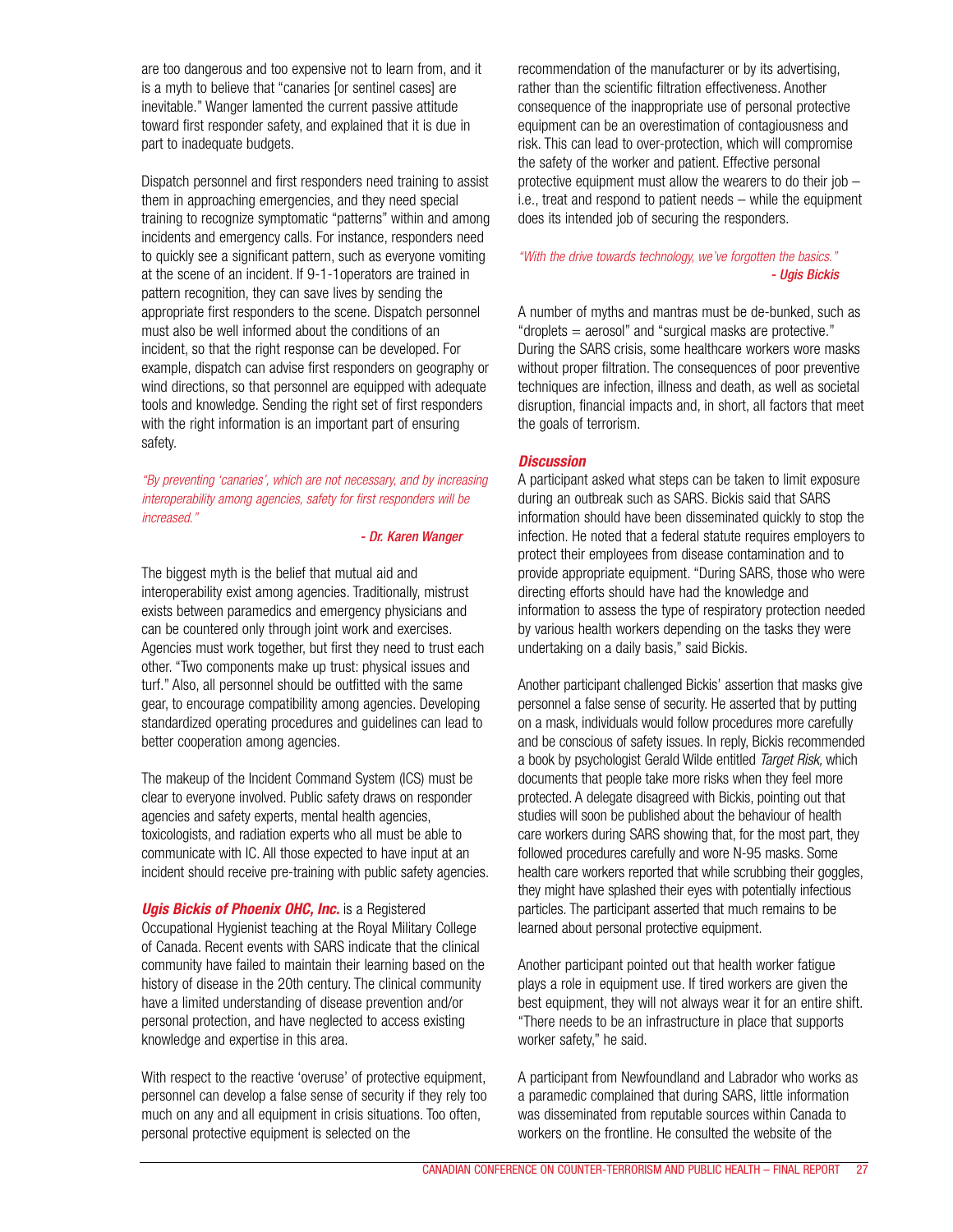US-based CDC instead, as provincial and municipal information was not available. Bone acknowledged that public health departments often janore frontline workers. Wanger acknowledged the participant's frustration, and noted that discussion is underway across the country about setting up a Canadian clearinghouse for information in crisis situations, so that Canadians will have credible, authoritative information readily accessible.

## **Recovery and Continuity Session #3:**

**Recovery Instruments – Have We Got It Right?**

### *Diana Jardine, Director, Municipal Programs and Education, Ontario Ministry of Municipal Affairs and*

*Housing,* acknowledged that her department has been experiencing "a huge learning curve" during the last few years due to the 1998 Ice Storm, SARS, the recent power blackout, the Walkerton incident, as well as two floods and tornadoes. In fact, Ontario experienced 17 natural disasters between 1996 and 2002.

The Province administers relief through the Ontario Disaster Relief Assistance program, special grants, and ad hoc relief programs (as in the case of Walkerton). As the severity of disasters generally rises, so do the costs. The SARS outbreak in March 2003 marked the first time a health crisis was declared a provincial emergency. Not only were there deaths, but thousands of people became ill or were forced to stay off the job because of quarantine conditions. The outbreak continues to have far-reaching, long-term impacts on both the economic and health sectors. Tourism in Toronto dropped 27% from the previous year, with businesses estimating a loss in revenues of \$518 million.

The cost for emergency response in hospitals and other health care institutions, individual quarantines, as well as the cost of getting back to normal could add up to \$2 billion over two years. The SARS outbreak has had a major impact on public health in the rest of Canada and internationally as well, yet under the Federal Government's Disaster Financial Assistance Arrangement (DFAA), SARS does not fall under the definition of a natural disaster. No other financial assistance programs cover public health emergencies.

To shore up public confidence in the response capacity of Canada, the various governments must appear "seamless" and incorporate a broad interdisciplinary approach to providing disaster relief. The current case-by-case process of negotiating shared assistance is slow, lacks transparency, is not always constructive, and requires financial and other resources that would be better applied in recovery efforts.

Jardine called for a broader definition of what constitutes a natural disaster. Patterning on the model used in the US, Jardine recommended inclusion of disease, forest fire, acts of terror, floods, and power outage. Several elements should be

included in a new approach to coordinating and establishing disaster assistance:

- $\blacksquare$  cost flexibility (including compensation for job loss);
- $\blacksquare$  cooperation among jurisdictions (incorporating community, provincial and individual responsibilities);
- $\blacksquare$  clear government leadership at the three levels;
- $\blacksquare$  establishment of agreements in advance of the assistance process; and
- $\blacksquare$  ready-to-go menu of assistance including tax relief, employment insurance, loans, grants and emergency relief.

*Don Shropshire, National Director of Disaster Services, The Canadian Red Cross Society (CRC)*, cautioned that in the event of a disaster, the family unit and the individual must take responsibility for their own health and welfare, including taking out appropriate insurance and being prepared for risks. At the same time, governments clearly have a responsibility for the health and welfare of individuals who cannot respond for themselves.

CRC and other NGOs offer key resources in an emergency, albeit in an auxiliary role. With more than 450 offices in communities across Canada, CRC is able to respond quickly to emergencies and disasters. With regard to the recent forest fires in BC (summer 2003), CRC personnel carried out surveillance for the Army by interviewing 400 families who lost homes and belongings in the fire. More recently, in Badger, Newfoundland and Labrador, it shared aggregate data with the government to help pinpoint gaps in assistance to the flood victims (late winter 2003). The organization has also collected and distributed \$100 million in domestic relief.

Several areas need more services as part of the disaster relief provided by governments. Information must be better managed, and governments should seriously consider using a multi-agency and multi-disciplinary approach more often, given its success in Badger. Noting that CRC is still actively aiding people affected by the floods in Manitoba (1997) and is helping Edmonton families seven years after a devastating tornado, Shropshire called on governments to provide more long-term, sustained support to affected communities. Acknowledging that there is a "fatigue factor" inherent in disaster relief work, he also noted that people take a longer time to recover from disasters than we initially give them.

### *"The government is too slow in paying out the assistance it does give." - Don Shropshire*

The Federal *Privacy Act,* taking effect January 1, 2004, could have an impact on the ability of governments and NGOs to share information during a disaster. Government help is needed to ascertain what kind of information can be shared and who can authorize its dissemination. Noting that 20% of businesses fail after a major disaster, Shropshire said that assistance programs must acknowledge the indirect as well as direct economic impact of a disaster. Farmers are also shortchanged by current assistance programs, as are the working poor who cannot afford to rebuild homes lost in a disaster.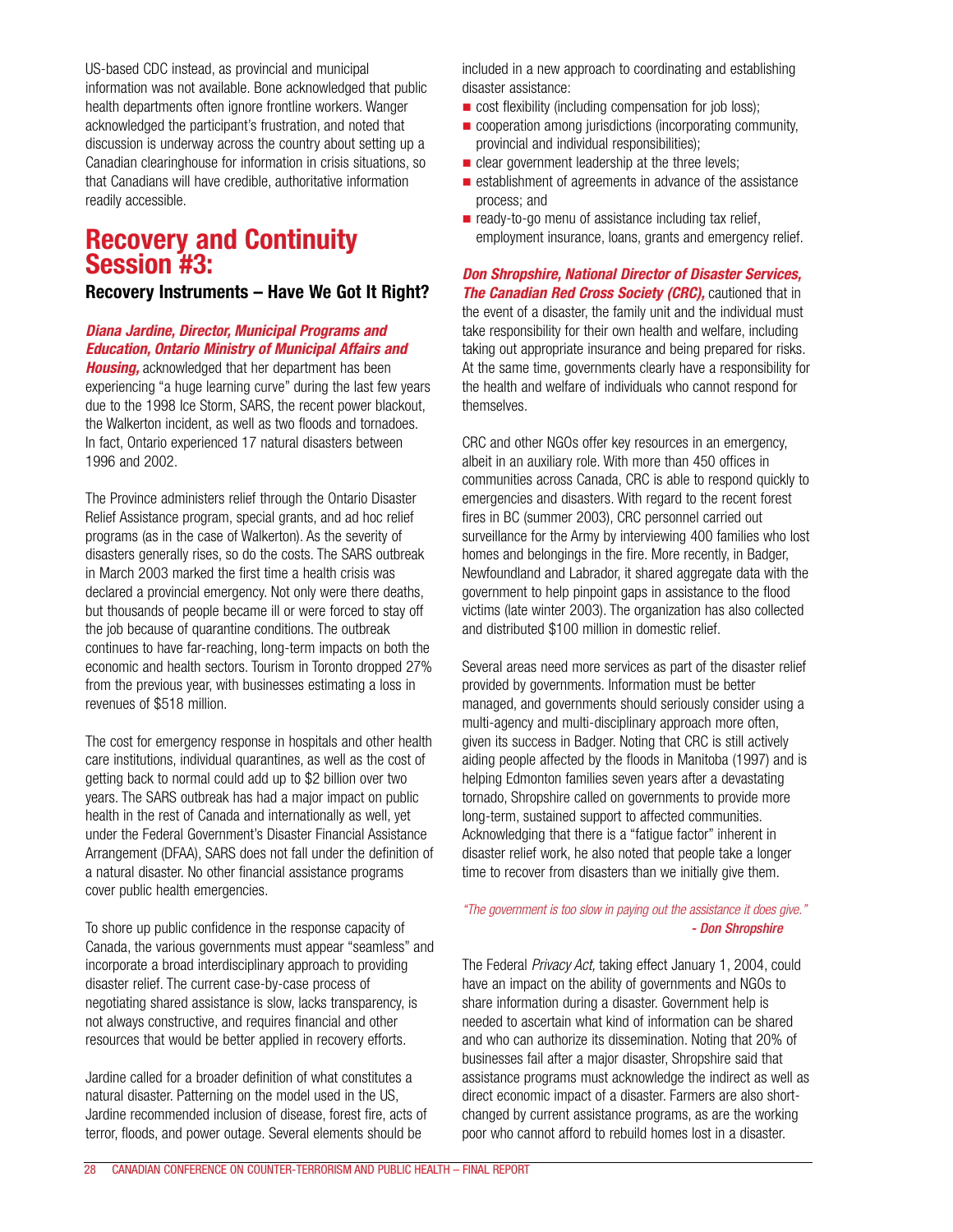Governments must take on the leadership role and expand the scope of the DFAA and employment insurance payments. The Federal Government should offer greater resources for rural populations and the working poor, and adopt a multi-sectoral approach through partnerships, drawing in corporate support for the work that needs to be done. Finally, governments need to educate people about their personal responsibility to mitigate and prepare for disasters.

### *Janet Bax, Director General of Programs, Office of Critical Infrastructure Protection and Emergency*

**Preparedness (OCIPEP),** commented that she had just come back from assessing the disaster relief work at the site of the BC fires, and found it difficult to make a distinction among the four stages of relief work (i.e., preparedness, response, recovery, mitigation). In a disaster, people seeking assistance do not distinguish among the various levels of government.

While no single relief instrument can cover everything, and no disaster is like another, the Federal Government's DFAA is more flexible than it might seem. The DFAA has served "relatively well" for the last 30 years. If it is not as nimble as necessary, that is the responsibility of the provincial governments, as the system is constructed so that the Federal Government repays the provinces/territories for costs and disbursements incurred. The Federal Government does not directly fund or repay individuals, which is again the purview of the province/territory involved. One exception, however, is in relation to the BC fires where the Federal Government handed out a \$100 million advance payment for relief.

So far, the DFAA is the only government program dispensing disaster relief. It covers only certain natural disasters, which do not include infectious diseases and health issues such as SARS. There is momentum within government to look at creating new financial frameworks to cover animal disease, health disease, and terrorist-caused disasters, but Bax asserted that the new programs would never be as "generous" as the DFAA.

It is promising that the incidents experienced by Canadians this year have strengthened the relationship between the federal and the provincial/territorial governments. By harnessing this good will, governments should be able to come up with better plans and financial arrangements that will serve everyone.

### *Discussion*

In the discussion that followed, a participant said he thought the government was incapable of immediately getting emergency teams into the field during a large-scale disaster. Bax replied that the Federal Government has the capacity to send out assessors of technical damage, but would not be able to provide the means to do a wider damage assessment in that timeframe. Jardine said that Ontario has a team of assessors, although no one from either the CRC or the Federal Government is part of it. The team is capable of working only on smaller scale disasters.

## **Plenary III:**

### **Bioterror and Public Health – How We Got Here**



*Dr. Donald A. Henderson is Johns Hopkins University Distinguished Service Professor, and Founding Director of the Center for Civilian Biodefense Strategies,* in the US. Henderson reviewed the recent history of terrorism within the context of public health, with special reference to

smallpox. Until 1995, bioterrorist threats were mostly ignored. given the difficulties in growing and disseminating the organisms. As well, he noted, there was and continues to be a moral barrier against the manufacture and/or use of such agents, which people are not willing to transgress.

Several events have influenced the thinking of decisionmakers with respect to bioterrorism. They include:

- $\blacksquare$  from 1940 to 1944, the Japanese Army undertook active programs in China (Unit 731) to start major disease epidemics;
- $\blacksquare$  the Soviet Union may have used bio-weapons at the great battle of Stalingrad; and
- the *Convention on the Prohibition of the Development*, *Production and Stockpiling of Bacteriological (Biological) and Toxin Weapons and on Their Destruction* was ratified in 1972, with countries pledging to destroy bio-weapons and stop research; however, there was no provision for verification.

Three critical events occurring around 1995 changed the US approach to bioweapons and raised concern over their potential use:

- $\blacksquare$  a claim by an Iraqi deserter that his country had a sophisticated program to put bio-weapons on missiles;
- $\blacksquare$  the deadly sarin gas act in Tokyo in 1995, by the same group which released anthrax in Tokyo on repeated occasions, fortunately without deadly consequences; and
- $\blacksquare$  discovery that the Soviet Union had a major biological weapons program that had begun in 1972, involving 60,000 people in 50 different laboratories.

*"I don't think there are two or three cities in the US that could have achieved as good a result as what Toronto achieved during SARS." - Dr. D.A. Henderson*

In the last century before smallpox eradication, 300 million people died from smallpox; in comparison, 100 million died due to armed conflict. The great achievement of smallpox eradication occurred in 1980. Vaccinations had begun to stop in 1972, well before eradication, because the risks were small enough. Therefore, roughly 45% of the US population has never been vaccinated against smallpox. Moreover, one vaccination is not sufficient for the duration of time that has passed, meaning that 75 to 80% of the population is susceptible to the smallpox virus.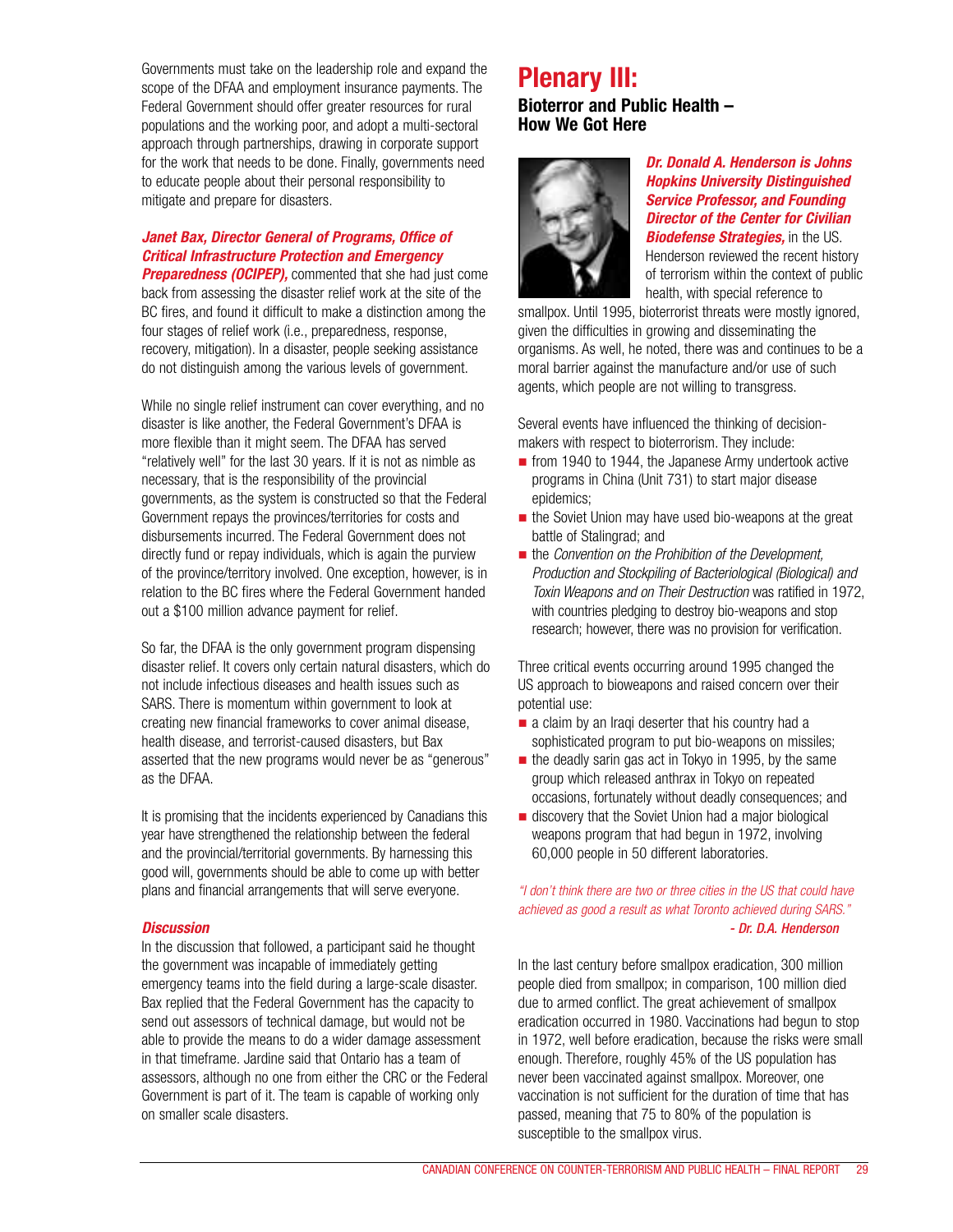In 1970, a smallpox outbreak occurred in Germany; 100,000 people were vaccinated in the town where the outbreak occurred. Seventeen further cases occurred in the special hospital designated for smallpox care. One person walked into the hospital, opened a door and asked for directions. He was told he was in the wrong building, left the building and came down with smallpox. He was not greatly exposed, but the original patient in the facility had been coughing, and aerosol particles were suspended in the air, where they can remain viable for 24 hours or more.

Known stocks of smallpox virus exist in two labs, one in Atlanta and the other in Russia, under authority of the WHO. Major outbreaks occurred in Iran and Syria in 1972, and the virus was isolated. Henderson said that it is not known whether the virus is still housed in labs in those countries. Moreover, Russian and other scientists now have expertise with weaponizing the virus, and it is not costly for countries to acquire such 'talent'. On the Internet, fully detailed accounts for producing weaponized smallpox virus have been posted. Moreover, anthrax is readily available.

Vaccines are still in storage, with 15 million doses now in the US, and about 85 million doses worldwide, of which less than half are probably good. Henderson reported. The current high priority is to make more vaccines in case of an outbreak. In the last 12 months, 209 million doses have been produced and are seen as a reserve for the world in case an outbreak occurs.

The likelihood that smallpox will be used as a weapon is small, yet the results should it happen could be catastrophic. There will be complications. Those with immune deficiency disorders (e.g., HIV) are more susceptible. Aerosol dispersion is the easiest way to spread the virus – like sprayers at perfume counters – but the virus does not spread rapidly. It requires people already sick with the disease to spread it to others at home or in hospital. Surveillance and containment procedures are straightforward: isolate the individual; vaccinate all people in the room; and if someone gets a temperature, put him/her in a holding centre.

Isolation and vaccinations with at least 70% coverage of the population are the most effective measures. Mass vaccinations are not particularly effective as those efforts reach mostly children, but not the parents. The prospect of the destruction of known smallpox stocks is now totally unlikely. Governments feel they must keep the virus to develop new vaccines. Because we cannot know all the places where it might be located, we must presume that smallpox will be with us for a long time. Given that reality, there is a critical need for vigilance and public health emergency preparedness.

## **Special Recognition Event:**

### **Aventis Pasteur and Canadian Public Health Association Recognition of Achievement for Contributions to Global Smallpox Eradication**

From 1966 through 1979, Drs. Paul Fenje, [the late] Robert J. Wilson and Donald A. Henderson worked closely together to ensure the international availability of dried smallpox vaccine of the highest possible quality and quantities and in the most effective package for use during the WHO's global smallpox eradication program.

### *Mark Lievonen, President of Aventis Pasteur Limited,*

presented special recognition awards for achievement in smallpox eradication to Henderson, Fenje and Wilson. He noted that since its founding in 1913, Connaught Laboratories – now Aventis Pasteur's Connaught Campus – has been a key partner in the global control of many diseases, particularly diabetes, diphtheria, pertussis, polio and smallpox. *Dr. Paul Fenje* accepted his award, saying it represented the "greatest event in my professional career". He decried the lack of sufficient international collaboration today to counter the very evident correlation between epidemics and social/economic decline. Fenje said the scientific community must "push for a consciousness by which health will become not just a political slogan, but a birthright for every human being and community in this shrinking world." *Ray Wilson* accepted the award on behalf of his late father, *Dr. Robert J. Wilson,* who died in 1989, and spoke of his father's work at Connaught Laboratories to oversee provisions for large quantities of vaccine for WHO's intensive campaign to eradicate smallpox. Wilson Sr. worked closely with Fenje, and their camaraderie was a great gift in his life. Wilson added, "My father would have been proud to be here. He was honoured to have worked with such distinguished scientists and was pleased to dedicate his professional life to Connaught Laboratories." *Dr. Donald A. Henderson* directed the global smallpox eradication program for the WHO. He thanked Aventis Pasteur and its Connaught Campus Laboratories for the key role they played throughout the smallpox initiative, and continue to play in global health initiatives such as polio eradication. Henderson also acknowledged Dr. Luis Barreto, Vice President Public Affairs and Director of Corporate Public Health Policy, International Public Health Affairs, Aventis Pasteur Limited, for his tireless work on vaccines.

# **Prevention Session #4:**

### **Preventing Public Fear and Panic**

*Ronald Crelinsten, Professor, Criminology, University of Ottawa,* explained that terrorism can be viewed as a form of communication targeting multiple audiences with different goals. Usually terrorists strike as wide a target as possible, and are quite willing to take away the human rights of others

in order to enhance their own security. Not all those exposed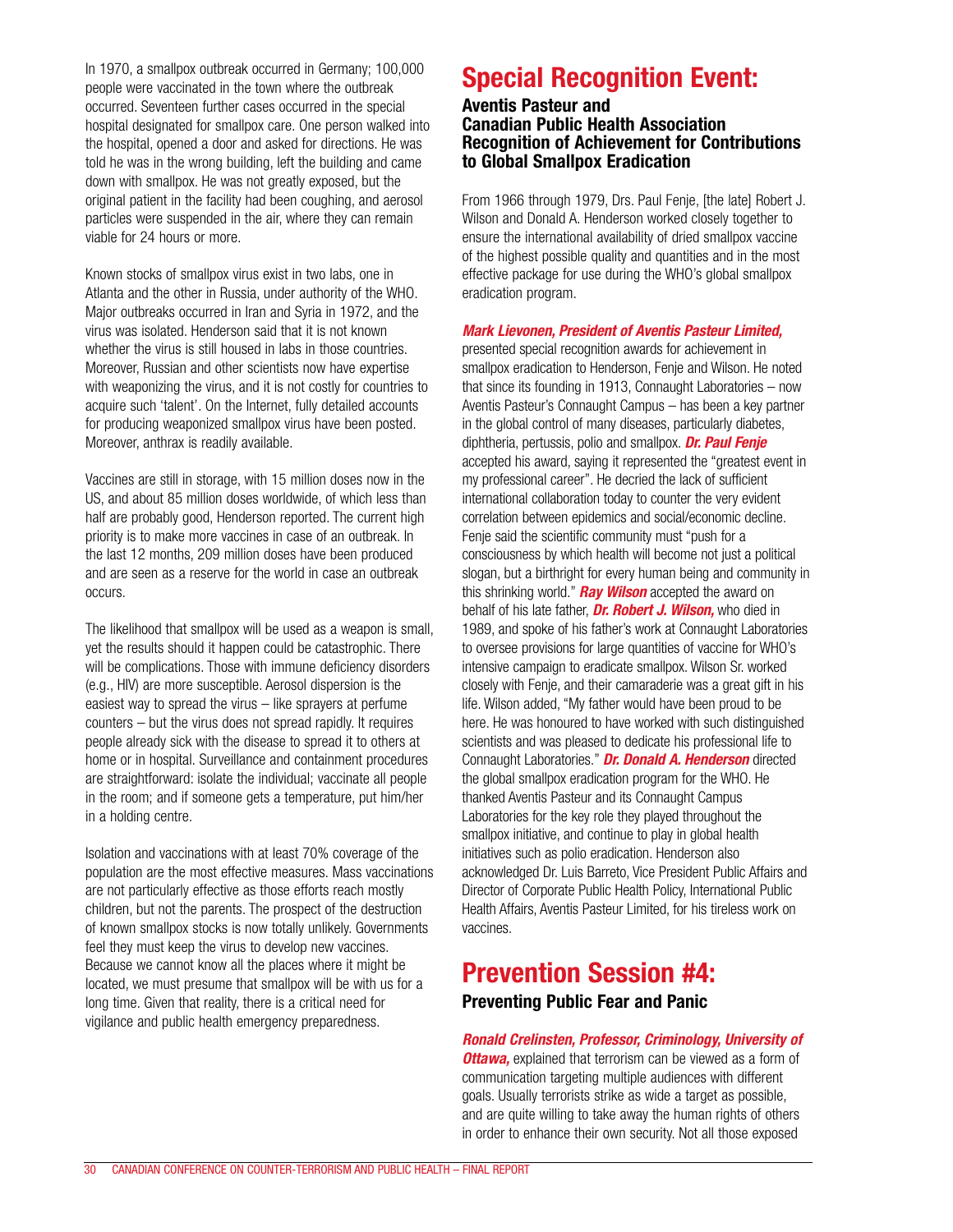to terrorism's effects experience fear and panic, some are jubilant if they see their interests are being advanced. Counter-terrorist actions can involve traditional policing and law, or the military for 'low intensity' conflicts. The disease model of counter-terrorism is less well known; it treats the terrorist act as a disease that can be cured. Following a terrorist act, public pressure or panic will often ensue, with individuals and groups turning to governments and demanding relief and solutions. At times, during counter-terrorist responses, the first responder organizations will supplant the needs of victims with their own needs, and victims are shunted aside until control is established.

### *"CBRN is an uncertain threat, but a certain vulnerability." - Ronald Crelinsten*

Before an attack, it is important to promote public trust and confidence; enhancing knowledge and public education efforts about the extent of threats is also key. A balance between the public's awareness of threats and their sense of security must be achieved. The governments' best efforts can be directed towards strengthening the public sector and distributing knowledge across the country, using the media to promote these efforts.

Following an attack, Crelinsten noted, the essential factor is to resolve any uncertainty about the attack itself. The authorities must answer questions such as: did it actually happen? was it a terrorist event? will there be another? They must be ready to identify perpetrators, and counter any "blame game" that ensues. This is especially critical as, since 9/11, over 90% of CBRN 'attacks' were hoaxes.

### *Dr. Duncan Pedersen, Director of the Psychosocial Research Division at the Douglas Hospital Research*

*Centre of McGill University, presented a case study* conducted in Peru to assess the meaning of long-term impacts of terrorism. He noted that the study is probably the first in the field to examine the effects of political violence and hardship on the recovery process, as a psychological experience of terror.

Twelve years of extreme violence in Peru have resulted in the death or "disappearance" of about 60,000 people due to the actions of Shining Path guerrilla and government military personnel. The Peruvian region targeted by the study has seen one third of those deaths/disappearances. Civilian populations are the most affected, with nine out of ten casualties occurring among non-military individuals. One research objective was to assess, at the individual or community levels, the medium- or long-term psychosocial impact of bio-political violence and terror, and subsequent healing and coping strategies.

Qualitative results of the study show that sadness, depression, and fear due to trauma have continued to affect the lives of the victims beyond the actual events of rape, torture, and the witnessing of torture and violent deaths of family members. Severe disorders have arisen from this exposure to great

violence. However, Pedersen noted a striking feature among victims is the adapting mechanism they use when confronted with extreme violence – to resist their perpetrators or to flee. with flight being the choice of the vast majority. He also reported that those with no social support, such as no surviving family, experienced the most severe disorders, and that those with good social support remained freer of significant long-term trauma.

### *Patrick McGee, President, McGee and Associates,* noted

how 'control' is critical to a risk and threat communications strategy in crises. In such a strategy, the control of public anxiety and fear is the key objective. This control can be obtained though two means:

- $\blacksquare$  delegated control, in which one seeks control from outside, trusted allies (e.g., parents, superiors, public institutions); and
- $\blacksquare$  personal control, in which an individual exercises his/her ability to get things under control.

*"If we can exercise more understanding of how the public thinks, how control can be cued, it will lead to a more 'accepting' population that can recover more quickly."*

#### *- Patrick McGee*

Empathy is an important starting point in efforts to maintain public calm and confidence. The public needs to see its officials display genuine concern over the impact of a crisis. "In a crisis, people in charge must display an acknowledgement and understanding of what's happening on the ground," McGee explained. Delegated control is an effort to marshal the data, trying to make a case for calmness. But if public officials can get people to accept personal control, and thus link personal control and delegated control, better results will ensue. There are a whole range of cues that trigger emotional control for individuals, and demonstrate one's respect for the victims, thus allowing for a sense of control to emerge. Expressing empathy allows people to calm down, whereas telling people to calm down can often have the opposite effect.

*Sheila Watkins, Director General of Communications,* **Health Canada,** explained that her staff come "face to face with public anxiety every day." For instance, the Department received 968 media calls after 9/11. The public needs to be reassured that public institutions are able to control adverse situations. Medical and scientific experts are highly respected by Canadians. To gain the public's trust, "the right person has to be giving the right message."

### *"Information and knowledge are the most powerful weapons against fear."*

### *- Sheila Watkins*

For instance during the SARS crisis, Health Canada went into crisis mode, with demands for rapid and accurate responses to the events as they unfolded. There was tremendous risk of an information vacuum, especially during the early period of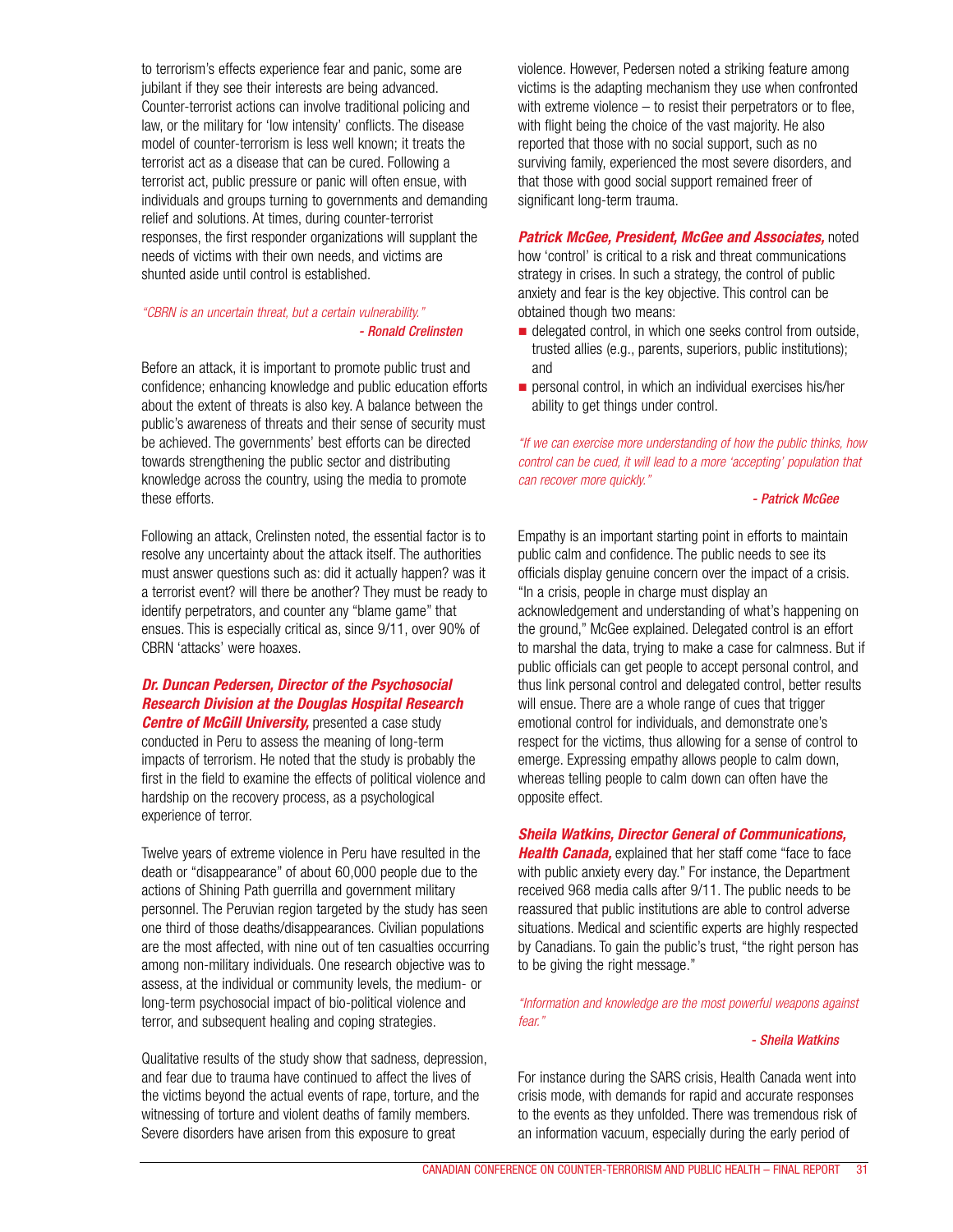the crisis when little was known about the disease. The Department's goal was to provide as much information about SARS as quickly as possible, and to assure the public that the issue was being handled well. The challenge was to get a variety of groups and jurisdictions to work together and share information. Health Canada made experts available through its technical briefings to complement provincial partners and provide a national perspective on the issue. The Department also relied on other vehicles to meet Canadian needs: the SARS-dedicated website; a 24/7, 1-800 info line; and a web evaluation mechanism.

Canada has not yet needed to respond to a bio-terrorism attack, and we hope it never will. Should such an attack occur, it is certain that fear will be elevated, and response times will be compressed. But the learning from SARS is invaluable, including understanding the great value of partnerships. To that end, the Health Emergency Communications Network now links every health agency across Canada, building important relationships. Health Canada has also put in place the NGO Emergency Communications Network to better communicate with the NGO and voluntary sectors.

## **Preparedness Session #4:**

### **Psychological Impact – How to Prepare Potential Victims and Workers**

### *Jane Mocellin, Senior Consultant with Disaster Management, Preparedness & Response in France,*

discussed the results of work done at WHO on the psychosocial aspects of disaster work. In incidents of chemical or biological agent release, studies of outcomes do not yet exist, given the small number of cases to date. However, Mocellin noted that analyses have been made of personal responses to threats to life and individual perceptions of a potential disaster or exposure to life-threatening elements.

The low predictability and low control of potential CBRN events create extremely stressful situations for populations, with the resulting psychological impacts of fear and challenge to an individual's internal stability. Assessing and responding to psychosocial aspects of a CBRN attack are therefore critical, as those on the scene will usually presume they have been contaminated, even if the evidence indicates otherwise. Moreover, given that public health services may be nonexistent following such an attack, first responders must deal with perceptions of exposure and fear, especially during the early phase of an incident.

The literature on mental health in this context is virtually nonexistent. However, some risk management steps are relevant to psychological issues: 1) identify the CBRN agent; 2) evaluate the hazard; and 3) introduce risk reduction strategies to limit fear. These activities are to be followed by specific steps for strengthening mental health during CBRN events: 4) quantify the residual risk and acceptability of risk (Is the risk fear-based or real?); and 5) monitor the risk

management program. These steps can be repeated as the situation changes. Other key activities are to identify fearbased responses; prevent panic using risk plans developed in advance; and, introduce risk reduction strategies, psychological support and assistance on site.

Training is a critical element for success. For example, in Israel during the two Gulf Wars, the population was not adequately trained in using masks and sealing windows, which resulted in tragedy and an overburdening of the health care system. Risk communications analyses of previous disasters have demonstrated how vital it is to organize a very strong media campaign to counteract fear, with messages targeting key groups such as mothers with young children. This strategy must be a key part of risk planning, Mocellin concluded.

*Dr. Rocky Lopes is with Disaster Services Preparedness of the American Red Cross (ARC)* and is responsible for community disaster education. Lopes stressed the need for ongoing education to prepare the public to understand what is going on and what they can do to reduce their risk and behave properly. The goal of such education initiatives is to promote long-term and sustained behaviour change to keep people safe.

In natural disasters, the public and responder communities generally know what they can do. There will be warnings, and often identification of where an event will happen. Traditional response services are provided after the event. However, with human-caused events such as terrorist acts, victims and responders will be dealing with a crime scene and the law enforcement community, along with traditional responders. Access to information will be limited, and information-sharing will be tightened to a need-to-know basis, Lopes explained. Post-9/11 in the US, the public impression is that the government is intentionally withholding information. In part, this is the result of fear at work. "For example, nobody knows what the Homeland Security colour codes mean. People don't stop going to work. Life goes on, because the warnings are unspecific. Information is withheld, for good reason, and people do not act because they don't know what to do."

*"The best way to help people get prepared is to get them to think it's more likely it will happen to them where they are now." - Dr. Rocky Lopes*

The psychological act of 'denial' may be widespread during terrorist attacks. People may not believe an event can happen, or indeed has happened to them, or they may feel there is nothing they can do about such an event in any case. Their sense of risk becomes de-personalized. Denial has also been seen in those who refuse to prepare after a tornado warning, or in those who don't change the batteries in their smoke alarms.

Those who perceive risk take precautions. Effective preparedness happens through practice and consistency. People will 'shop around' for information, and will often choose the easiest things to do, rather than the right things to do.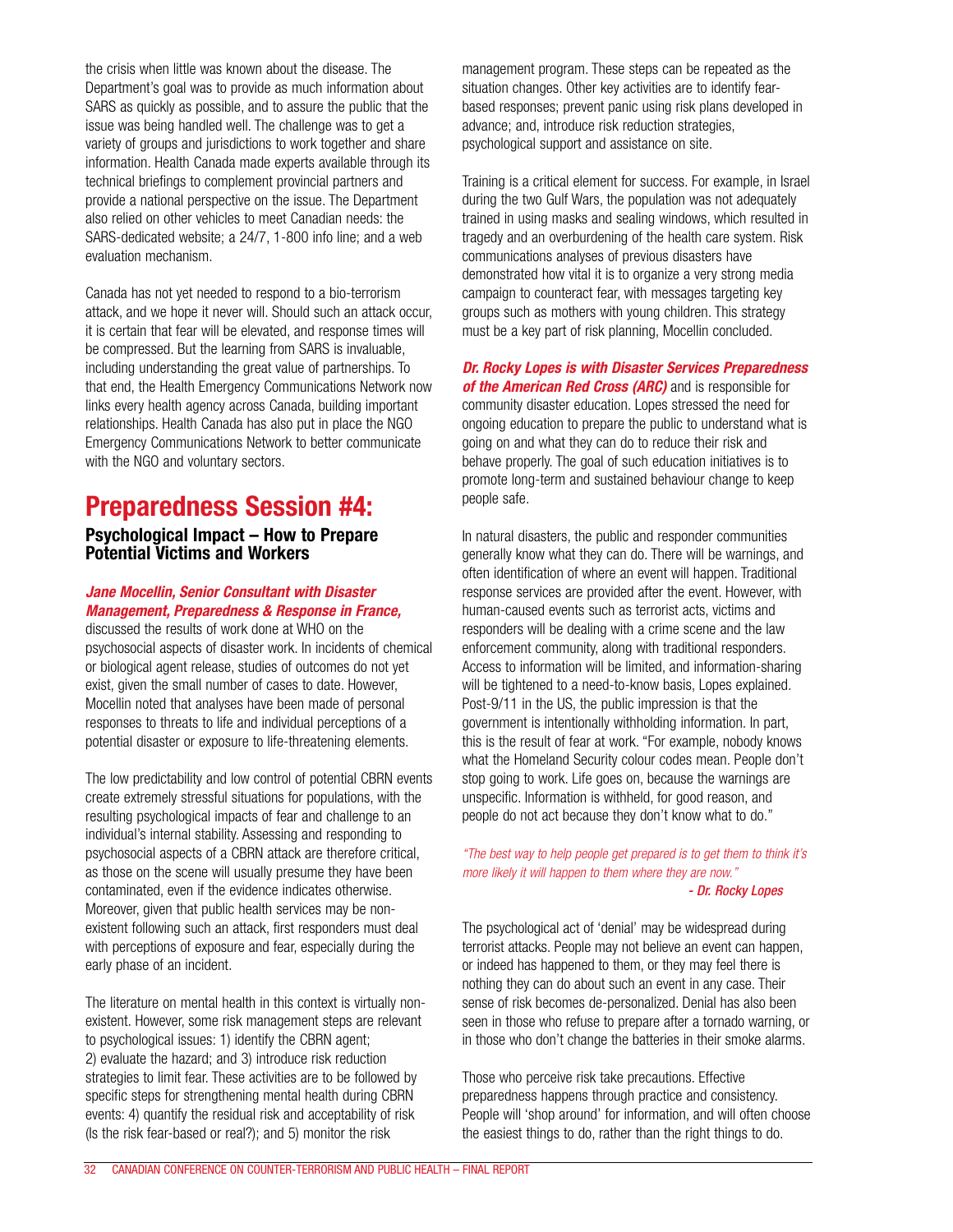Admittedly, it is difficult to achieve consistency on issues that are still emerging and evolving. But studies have shown that when multiple sources of information consistently give the same advice, most members of the public will take the right action.

### *Roderick J. Orner is a Consultant Clinical Psychologist with the Department of Psychological Services of the Lincolnshire Partnership Trust in the UK. Orner*

emphasized the need for, and challenges of, planning for situations of low predictability and low control. It is not difficult to know what to do initially: survivors want safety, security, and help for their primary needs. On the psychosocial level, however, it has been shown that a sizeable portion of an affected population will "manage well without us". Early intervention by relief workers on this front may not be useful. A great deal of the initial psychological outcome will be affected by other events in victims' lives. The essential questions to ask are what types of psychosocial intervention are appropriate, and at what stage?

For some frontline workers in disasters, studies have found that talking about what happened, during and immediately after the event – with colleagues and friends, rather than with mental health professionals – is helpful. However, if talking is delayed by a day or so, the beneficial impact is lost. But, frontline emergency workers such as police and fire responders, and second-line responders such as social and health care workers often do not talk about events, and instead engage in other activities. Trauma is carried in the body, and working it off can be done by running, or being active in other ways. Individuals will seek steps to re-assert control over their lives, reclaim routines, and re-establish structure. They may do this, as well, through rest and relaxation, especially given that major crises or critical incidents make people tired.

Many studies have pointed to singular factors that are important for planners and providers to consider in disaster preparedness:

- $\blacksquare$  presume that survivors are resilient and competent and have a level of capacity to adjust; and
- $\blacksquare$  recognize that distress, fear and panic are not disorders and should not be treated. They are signals from survivors that they need information or help, but not treatment *per se*.

Generally the disaster response community has overlooked the resilience of survivors, and has instead fostered dependencies, thus disempowering survivors. This appreciation is especially critical when dealing with survivors who are also responders. Individuals should be consulted about their views of what they need, and whether they really need support at all. The process of consultation is crucial. Support, if needed, should be offered in phased manner, addressing different needs at different times following major incidents. Assistance should be negotiated with survivors to complement existing personal strengths, and not undermine or disempower them. Building up the social infrastructure will also greatly assist in a positive outcome.

## **Response Session #4:**

### **High-risk Infectious Disease Response Plans – An All-hazards Approach**

### *Dr. John Blatherwick, Chief Medical Health Officer, Vancouver Coastal Health Authority,* noted two key

elements of an effective emergency preparedness plan: 1) make plans simple to understand and execute; and 2) make lists of what must be done when an event occurs. At the local level, an emergency plan must relate to everyday functions and responsibilities. Workers need to have a list of instructions at hand that are familiar to them, because in an emergency situation, they will need to perform these tasks faster and with more impediments to their successful execution.

In BC, a draft plan for a Biological Response Action Team (BRAT Plan) was created and was considered basically sound. However, when the plan was executed during the anthrax incidents of 2001, it turned out to be overly complicated to carry out. As a result, a simplified strategy has been developed. The simplified plan states that the first call in the event of a "white powder incident" should be made to the RCMP or local police, to assess the threat. If the threat is deemed credible, then the hazardous materials safety team (HAZMAT) is called upon to contain the threat, and the provincial laboratory will be alerted to prepare for delivery of the package. The MOH will perform follow-up duties on people who were exposed to the threat. As few people as possible will be kept "in the loop." This revised procedure worked well in dealing with white powder incidents. As a result, all regional health units in BC will adopt the revised BRAT Plan.

During the SARS incident in BC, coordination of event management was made easier due to the regional approach to health care already established in the province. At the working level, MOHs were prime contacts so that problems occurring throughout BC could be monitored and dealt with accordingly. Operational skills among health care workers were also of a high calibre, and greatly assisted in outbreak management. The outbreak in BC was small compared to other SARS-affected areas, with just four cases. This limited number of cases also contributed to the success of the overall response. However, MOHs consulted on hundreds of hospital admissions and gained valuable experience in distinguishing SARS from other ailments with similar symptoms.

*Dr. David Patrick is Director of Epidemiology Services for the BC Centre for Disease Control.* Patrick explained that high-risk infectious diseases take many forms and have diverse consequences. There are plans developed for some contingencies, for example the BC *Pandemic Influenza Preparedness Plan,* the provincial *Exposure to Biological Agents Response Plan,* and Health Canada's *National Smallpox Contingency Plan.* The sheer scope of these plans makes them difficult to execute during an event. Although an underlying pattern to an outbreak exists, there is a need to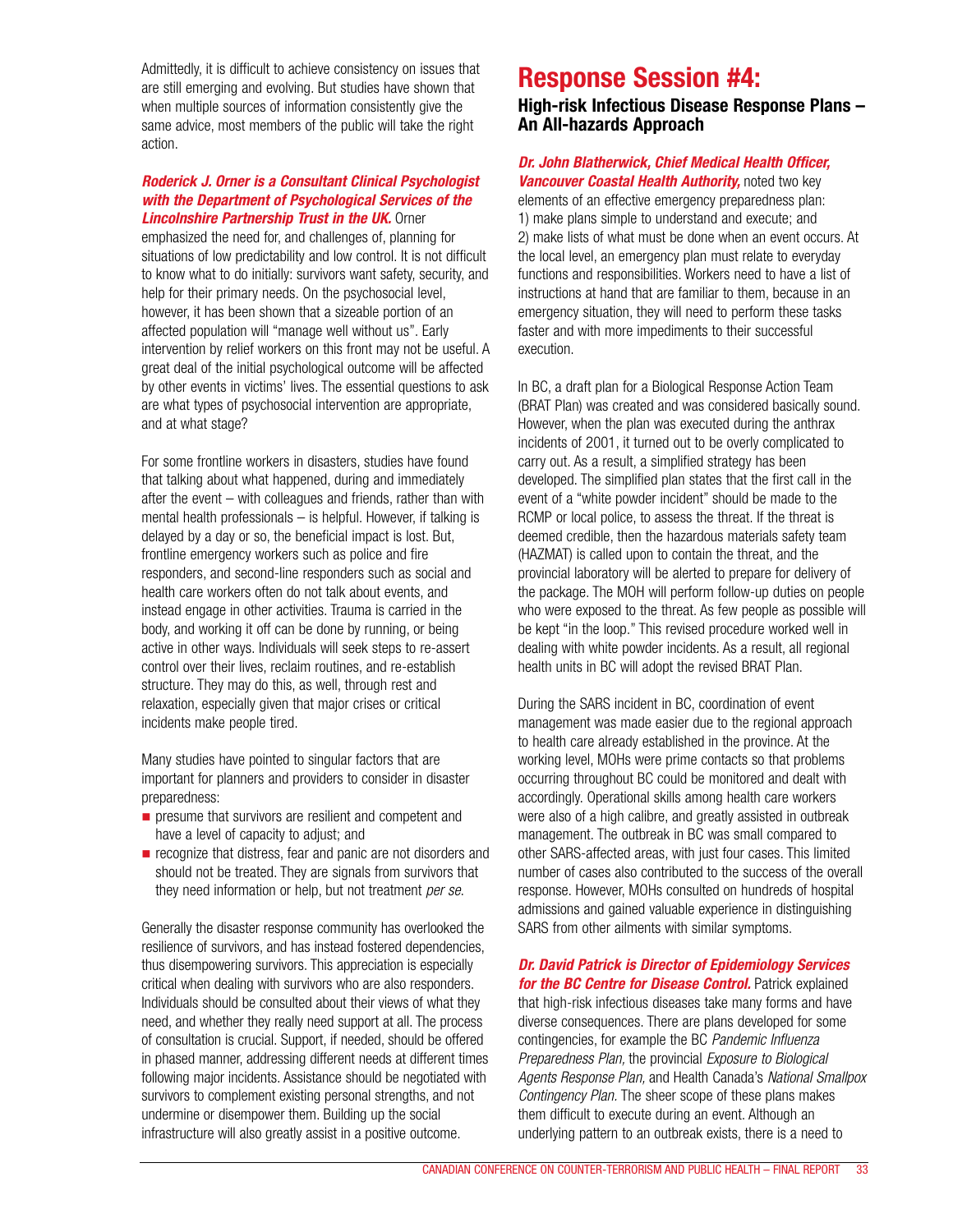improvise on the ground throughout a crisis. Planning will encourage the brain to improvise over a recognized form or base pattern. However, no amount of pre-planning can replace drills, exercises, and actual experience.

The plans above have a number of common elements, Patrick explained. Each plan encompasses a phased approach, consisting of 1) pre-crisis planning, 2) inter-crisis management, and 3) post-crisis follow-up. Pre-crisis planning involves: epidemiological, clinical, and laboratory surveillance; stockpiling of drugs, vaccines, and antidotes; preparation for contingencies; training, drills and tabletop exercises; and research. All workers must understand the various roles and responsibilities, and be able to rely on clear lines of communication. Response activities include distribution and dispensing of drugs and vaccines; putting public health measures into place; organizing and managing first responders; administering acute care; and applying law enforcement. Post-crisis, responders need to observe and interpret the management of the event and apply lessons learned to the reshaping of the plan.

Patrick noted that there are two ways to deal with unexpected health crises. One is the scientific method, which employs the standard steps of observation, hypothesis formation, methodology for testing, generating results and conclusions, and process repeatability. The other method is emergency management, which involves an emergency response plan being carried out in a structured environment, different from *ad hoc* crisis management. Both methods should be employed to allow scientific discovery to unfold concurrently with emergency management.

Adoption of an ICS approach that applies to all hazards will allow planning for the unknown. The system requires logistics, planning, finance, and operations functions. Operations – comprising surveillance, clinical and infection control issues, and laboratory functions – is the most complex of the four functions, as was demonstrated by the SARS outbreak.

If the chosen weapon against a high-risk infectious disease turns out to be development of a vaccine, it can be a long process. Typically, it takes five years. Consider what would have happened if public health measures had not been enough to contain SARS, since there was nothing on hand to fight it at the time. The SARS Accelerated Vaccine Initiative (SAVI) embraces different disciplines of science – genomics, immunology, epidemiology, mathematical modeling, and others. An infrastructure has been created to coordinate the efforts of researchers. Currently in Canada, 35 SAVI research scientists are working in five provinces.

One of the challenges in management of a scientific learning environment in times of emergency is how to make the learning process as brief as possible. One solution is not to rely on a single institution or individual to provide answers. Virtual management through open systems where knowledge can be shared also shortens the time to produce results.

Another idea is to employ the principle of the SAVI program, where many vaccine development activities that would normally run sequentially, instead run concurrently to accelerate the process.

In summary, the emergency management structure and the scientific method are complementary approaches to navigating and managing the unknown, said Patrick. Members of the health sector should learn to employ both as they address future challenges. Public health workers should consider primary prevention in addition to the more commonly addressed secondary prevention. Both Patrick and Blatherwick closed with a list of key questions that still need answers:

- $\blacksquare$  How detailed should an emergency response plan be?
- $\blacksquare$  What is the best way to execute more frequent and effective drills?
- $\blacksquare$  What is the best way to marshal science to address public health emergencies?
- $\blacksquare$  What is the best way to tackle primary prevention of bioterrorism?

### *Discussion*

In the discussion that followed, a participant agreed with the level of planning detail presented and the value of the planning process. Her health unit needs a mechanism for training local municipalities and health care workers in the emergency management approach. Sharing of exercises and results, possibly on a website, would be beneficial. The BRAT Plan has been posted on the Internet, Blatherwick responded [http://www.pep.bc.ca/hazard\_plans/CBRN\_Consequence Management Plan 2002.pdf]. BC has chosen to develop a single provincial plan to prepare for pandemic influenza, with the result that the health system has the ability to coordinate its efforts during an emergency. The challenge is funding, since there has been so much cost-cutting in the health system. Most of BC's emergency health plan can be adapted to a generic form. Patrick noted that he would be interested in collaborating with colleagues in Ontario regarding their plans for dealing with a possible return of SARS.

An attendee commented that he supported the suggestion to make lists and do drills. He was concerned about planning surge capacity for laboratories, saying that integration of provincial and private labs was required. In response, it was noted that the Winnipeg laboratory is an excellent facility, but in the face of a pan-Canadian event, laboratories at the provincial and local levels will be involved. Not every jurisdiction has to have individual surge capacity and write its own emergency plan – coordination can occur at a broader level, under a formal structure rather than the current informal set-up.

Creating plans is the easy part, said one participant. The challenge is implementation, people must be trained and drilled. This cannot happen in employees' spare time, it must be a priority and be funded sufficiently. Blatherwick said that several surveillance positions were created within the US public health system following 9/11 to watch for potential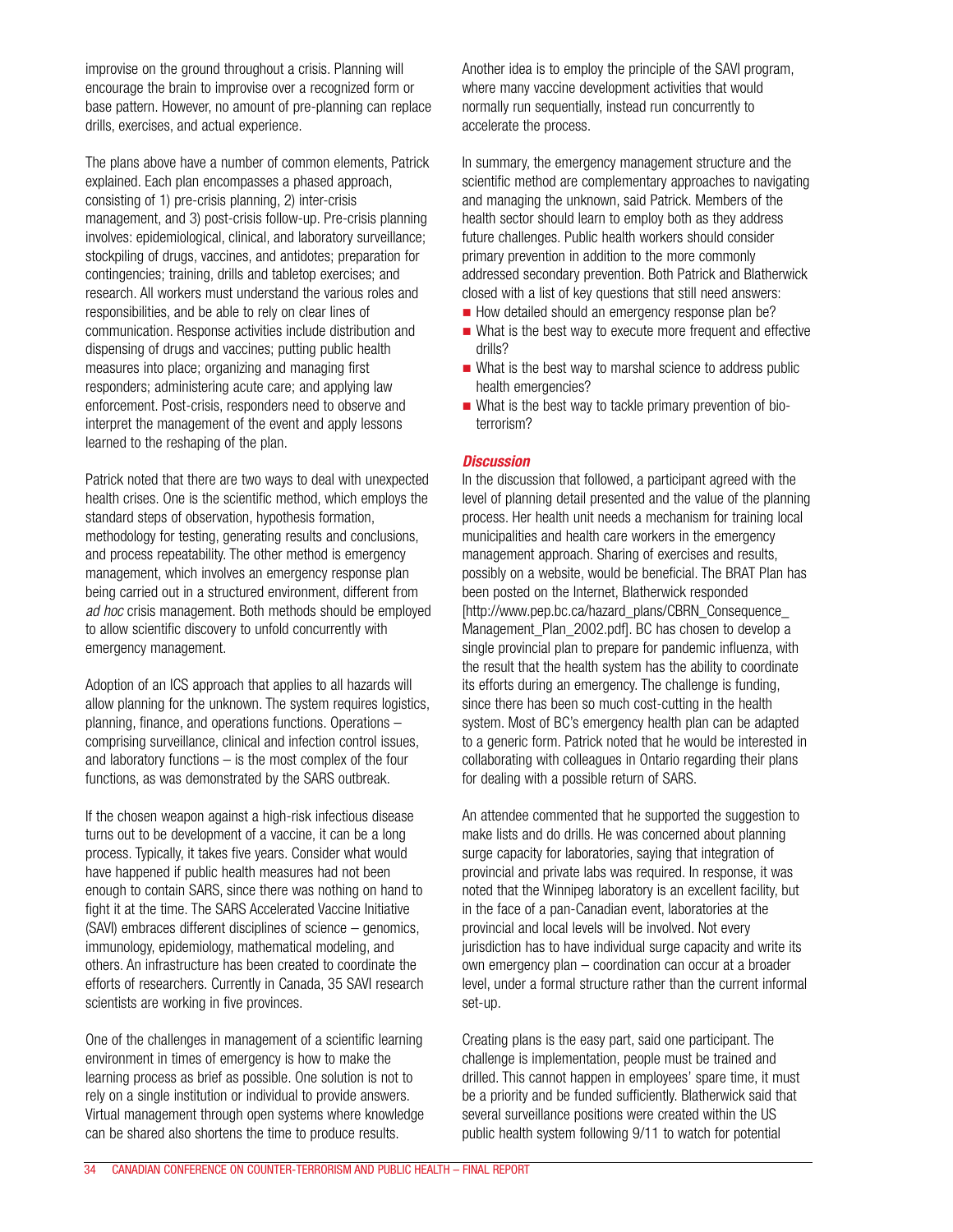public health problems. In Canada, no extra surveillance has been added that he is aware of  $-$  in fact, the number of epidemiologists has decreased in recent years.

A participant said that open debate would help the emergency planning process in the long term. It is a mistake to think this type of issue should be confidential, and stakeholders, decision-makers, and the public should be aware of activities surrounding emergency planning. The communications person is a key member of an emergency management team, Patrick said. SARS was the first major post-Internet epidemic, said Blatherwick. It changed the way communications are handled during a crisis, due to the public's access to 24/7, all-news outlets. Health care professionals realized they needed a communications person to field media calls and arrange daily briefings.

If SARS recurs, or a similar event happens, Canada still has not developed a coordinated national approach to deal with it, a delegate stated. Patrick responded that Canada is in an inter-crisis period. One of the challenges is to marshal science to work faster to characterize the problem when it occurs and to propose solutions. Another task is to determine what kind of leadership people would be willing to accept for a national approach.

### **Recovery and Continuity Session #4:**

**Essential Services – Yours or Ours**

### *Dr. Murray McQuigge, Clinical Adjunct Professor, Department of Family Medicine, University of Western*

**Ontario**, outlined how public health services have been exhausted by recent crises such as Walkerton, 9/11, and SARS. There is a crisis in the trenches of public health with a shortage of funding resources. McQuigge said his objectives were to see more resources allocated to public health, and to point out why funding is a big concern.

Many public health officials continue to experience posttraumatic stress syndrome in response to the crises of the last few years. During the Walkerton crisis, the water supply was contaminated with *E. coli.* In response, public health experts needed to access information sources worldwide. A website was developed to which 29,000 scientists worldwide contributed their expertise, supporting Ontario professionals with information about *E. coli.* Even with the support, many public health workers suffered from fatigue, and in some cases are still struggling to return services to the pre-crisis levels. Following 9/11, many suspected anthrax cases were reported, with innumerable calls to public health because of fears of contamination in homes or workplaces. Even though many calls were false alarms, they took a toll on resources. With the SARS crisis, public health officials are still in the trenches. During the recent blackout, questions arose about what should have been routine procedures, but it was not clear which jurisdiction had the responsibility. Given these

events, a number of questions have been raised about the role of public health services: Is public health an essential service? How important is food safety, safe water, TB immunization? How long does it take to 'return to normal'?

In the past, public health was 75% a provincial responsibility and 25% a municipal one. Today, the responsibilities are roughly shared 50:50. With this new sharing of responsibility, there's an inequity in the system, because some well-off municipalities can afford better public health facilities than others. Public health should be a provincial and federal issue, not a municipal one.

Public health funding is not adequate in Ontario, but under the province's *Emergency Management Act,* the Premier has the authority to increase public health staff as needed. While the Premier declared a state of emergency during SARS, he did not take advantage of the *Emergency Management Act* to put a comprehensive plan in place to manage the crisis. As a result, the Province and the public health departments lacked the capacity to deal with the crisis. When most agencies and health units were asked about the way in which the SARS crisis was handled, most cited the lack of overall, delineated leadership.

Public health staff are in short supply. People in the system believe there is a pool of public health professionals waiting to be called in during emergencies, but the opposite is true. When the funding for public health (\$25 per capita) is compared to funding for policing (\$125 per capita), it becomes obvious that public health is under-funded.

A CDC-like agency should be established in Canada to develop and define responsibilities and essential public health services. Certain systems are needed including surveillance, early warning systems, and what is called, "incremental recovery." Despite the number of recent disasters and potential lessons learned, McQuigge is pessimistic that an appropriate response is possible to any new crisis, unless the current public health system is overhauled.

### *Doug Harrison, Deputy Chief, Emergency Management*

*Ontario,* was involved in a number of recent emergencies including the 1998 Ice Storm, Walkerton, Y2K, the SARS crisis, and the 2003 power shortage. He noted that the debate rages on about essential services. People view the debate as addressing an immense problem, but it is not so complex. "You simply need to delegate responsibility to get through a crisis," said Harrison. Finger-pointing takes place during crises among the three levels of government, but the task is to make the three levels of government work together effectively.

Public safety should be a provincial responsibility, Harrison believes. During the SARS crisis, it was not clear which jurisdiction had the authority to declare a state of emergency. A more coordinated incident management system is needed, and public safety services must always be given high, overall priority. Safety impacts every aspect of living, Harrison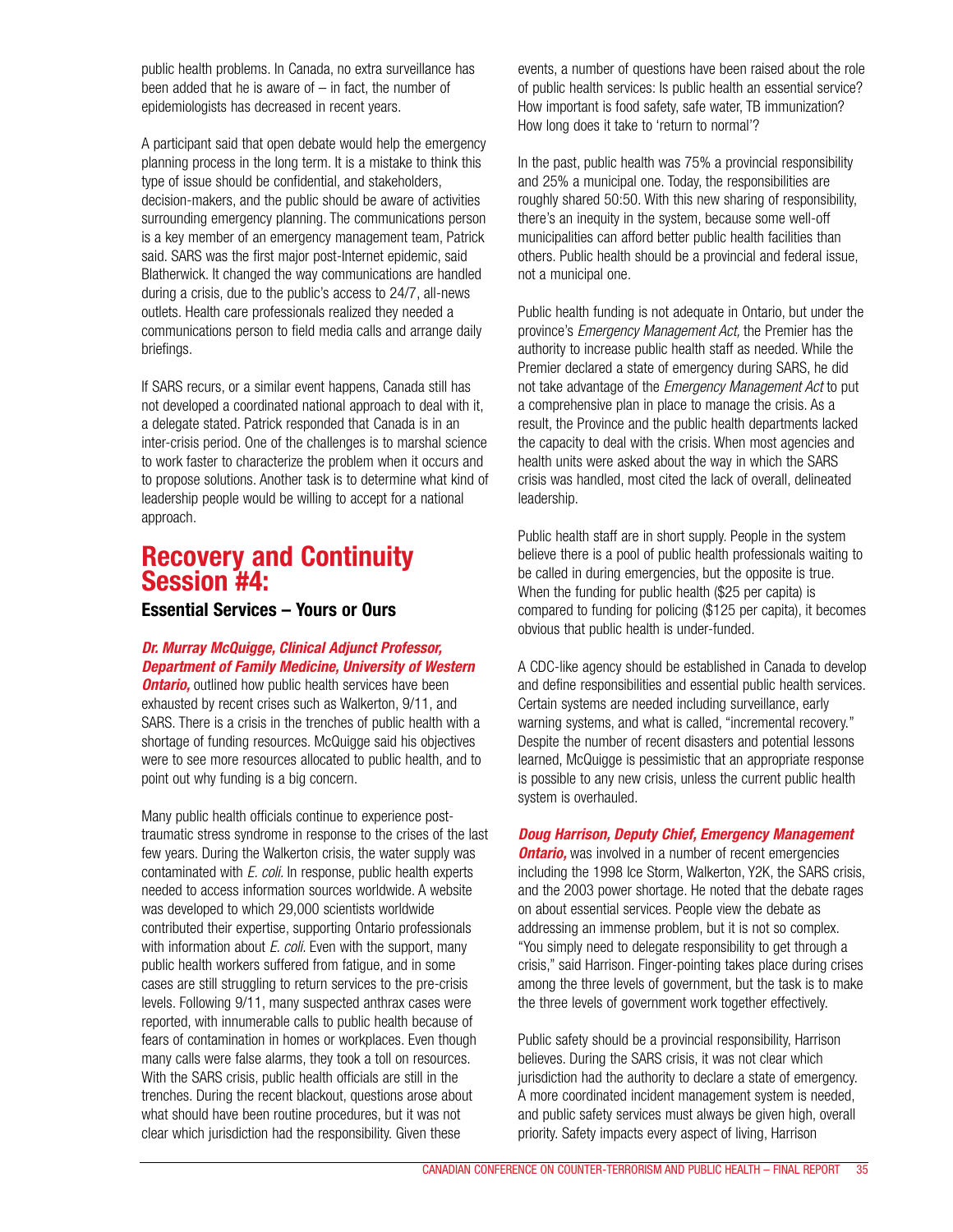explained, including health, environmental issues, and economic concerns. All emergencies are economic ones.

*"Surge capacity is a crock. [Public health] is a 'first' service. There is no down time."*

#### *- Doug Harrison*

Ninety percent of Canada's critical infrastructure is privately owned, so there must be an examination of the relationship between the private and public sectors for critical infrastructure. Critical infrastructure involves cooperation among all stakeholders in common sectors – including insurance programs, national and provincial programs, and the financial services industry  $-$  so that all programs are brought together to promote safety.

### *Discussion*

Delegates expressed grave concern over the cutbacks to public health funding and the need for immediate redress. A participant remarked that the undercutting in public health funding by at least 50% has been going on for the last four years. Harrison agreed that there is a need for increased funding for public health. Frontline public health officials were not ready for the magnitude of the SARS crisis, he said. Early in the outbreak, he asked for an order of one million masks, and his procurement colleagues were surprised. Harrison had to explain that 185,000 healthcare workers, each wearing several masks a day, would translate to a lot of masks. Harrison said he has become a big advocate of public health as a primary service.

McQuigge concurred that public health must be prioritized as a primary service. Despite all the recommendations that followed the Walkerton inquiry, not much movement has taken place to improve public health departments or fund them. Now, post 9/11 and SARS – as well as the Naylor Report – he is somewhat more hopeful that public health will be better funded.

## **Luncheon Address:**

**The Response Capacity of the Public Health System in Canada – Lessons from SARS**



*Dr. David Naylor, Chair, National Advisory Committee on SARS and Public Health, and Dean of Medicine and Vice Provost, Relations with Health Care Institutions, University of Toronto* Naylor reported on the findings and recommendations of a national task

force that reviewed the lessons learned from SARS, with particular respect to public health. Thousands of health care workers and citizens rose to the challenge of SARS, but serious questions have emerged about the preparedness of our health system to combat and contain this and similar outbreaks. Naylor paid tribute to the health care workers who

were frontline during SARS, members of his committee, and Health Canada staff who contributed to the report. He made special acknowledgement of Gerry Dafoe, retiring CEO of CPHA, for his key role in public health in Canada for over 30 years.

SARS had a profound effect on the clinical health care system and how Canadians perceive and fund their public health endeavours. The National Advisory Committee on SARS and Public Health was mandated in May 2003 to draw some lessons from the outbreak and focus long term on how best to direct Canada's efforts. Naylor reviewed some of the highlights of the report:

- **Emergency and outbreak response:** The report describes a massive breakdown in acute care sectors with a backlog of 39,000 elective surgical procedures, an enormous disruption of the system, and the need to use the requisite content expertise within a broader all-hazards approach.
- *The clinical system in Toronto was not up to the job, it worked better in Vancouver:* No regional plans were in place in Ontario for outbreak management, and no integrated structure. Better regional planning is critically needed.
- **E** *Complacency about infectious diseases coupled with a shortage of qualified resources:* Lessons from various expert groups continue to be ignored.
- **E** *Clinical systems were not ready for SARS:* **The Ontario** Public Health Laboratory System worked very hard and processed vast amounts of material, but they are overwhelmed and had funding pressure. When the hospital labs stepped in, the results and clinical data were stuck in legacy silo systems with nothing to link them all together, to allow for a rapid outbreak investigation. Without integrated information, mid-course corrections that are so necessary for managing an outbreak are impossible.
- **E** Health human resources (HR): There is a shortfall in experts, particularly with respect to public health and special needs. There is also a complete absence of a national HR strategy.
- **E** *Local and provincial public health:* Efforts were commendable, but there was an absence of coordination among units and a lack of an integrated response. Streamlined connections must exist between MOHs, their staff, hospitals and primary care. More information must move back and forth to create the integrated health protection system Canadians deserve.
- **E** Unevenness across the country in public health **investment:** The investments made for provincial health agencies in BC and Quebec are not made in other provinces and territories, to the detriment of those jurisdictions.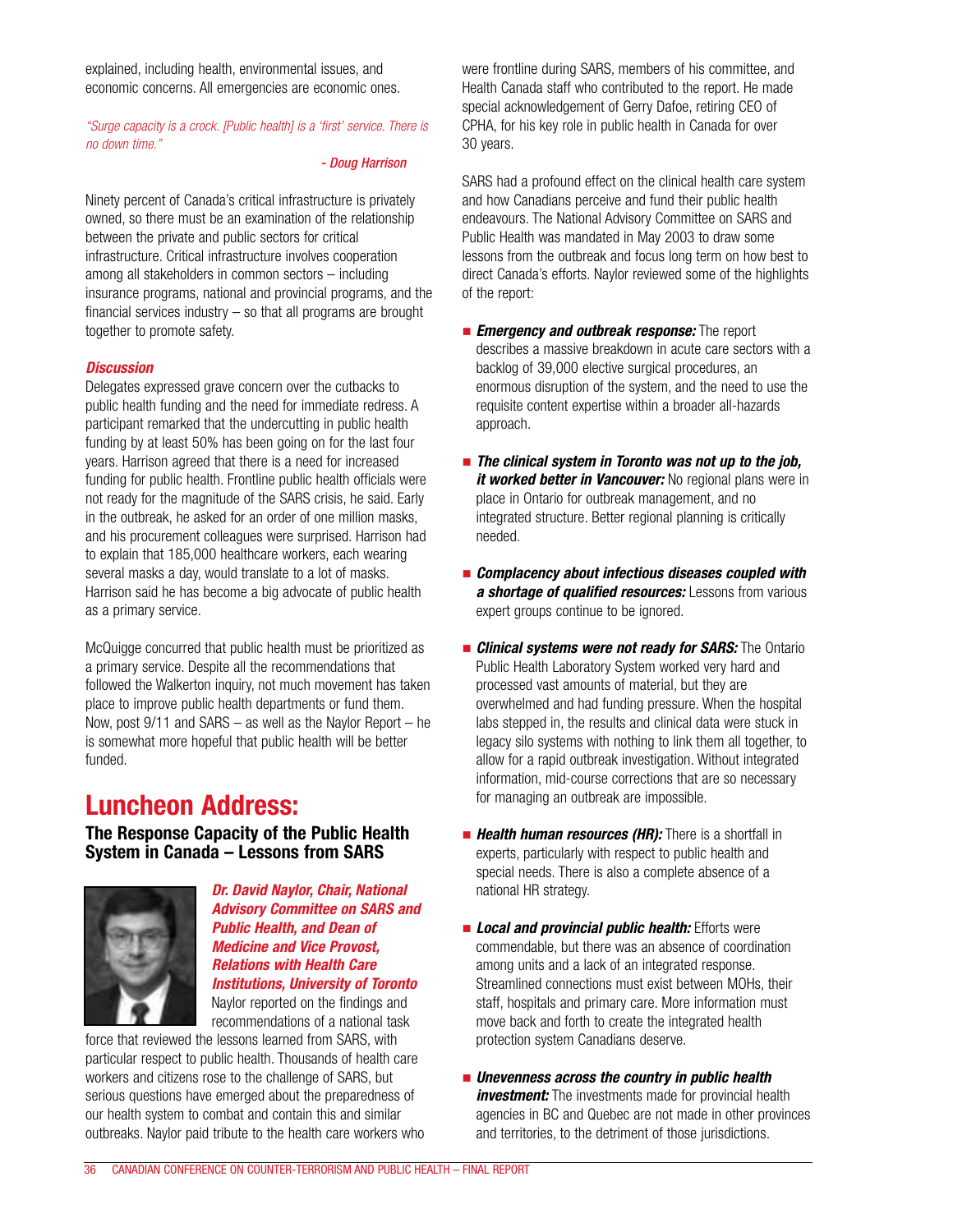- **E Surveillance and intelligence:** There is an acute need to collect and analyze data in order to provide alerts. A 'receptor' capacity is needed at the hospital and family physician levels to make use of alerts.
- **E Focus on a three-level response:** Investments, intergovernmental agreements, legislative renewal, and new structures (for local, provincial and federal roles) are needed.
- **Federal role:** Resource funding is being pulled away from public health. The Federal role in funding, coordination and leadership must be re-visited.
- **Infectious diseases:** Thirty new viral diseases have emerged since 1973. SARS is not the worst or the last of these. Public health has a tall order of duties, even without outbreaks, such as addressing Aboriginal health, chronic disease, obesity, immunization, etc.
- **Example 3 Structures include Canadian agency for public health:** A full-spectrum public health agency is needed. Co-locate technical resources with provincial centres of excellence to build capacity across the country. A Chief Public Health Officer will provide leadership, along with a national public health advisory board of experts. A network for communicable disease control is needed to pull together an all-hazards network and bridge gaps at the provincial/territorial level.
- **Example 2 Legislation and protocols:** Major governmental review of processes and policies is needed to find a common framework for surveillance.
- **E** *National Immunization Strategy:* A well-supported (\$100 million annually) immunization strategy is required, which should also allow for access to newer vaccines.

Public health plays a vital role in counter-terrorism, but to focus on bio-terrorism at the expense of public health *writ* large is a mistake. Any counter-terrorist response must be vested in the public health system. "We don't need an anthrax scare to understand that public health matters. Public health has enough to do without even thinking about terrorism. The focus has to be on nesting public health renewal in a broader strategy to optimize the health of all Canadians," Naylor concluded.

*"We can't be a part of the emerging global public health community without a strong federal role."*

*- Dr. David Naylor*

## **Plenary IV:**

### **Canada's National Counter-Terrorism Arrangements**



### *Robert Lesser, Deputy Director General, Counter-Terrorism Unit,*

*Solicitor General Canada,* explained that the National Counter-Terrorism Plan (NCTP) is based on an evolving threat assessment, not risk assessment. "We've heard about different types of threats at this conference, and what the

plan needs to do is be flexible enough to respond to any eventuality," Lesser noted, while recognizing that a real event will likely be somewhat different from what is anticipated.

The NCTP can be implemented in response to any threat or actual incident related to national security. The plan was introduced in 1989, and has gone through several revisions since then. While the Solicitor General is the lead minister for national security and related enforcement issues, NCTP recognizes the role of other departments – for instance, Health Canada for a crisis like SARS, and Agriculture and Agri-Food Canada for an animal disease.

Since counter-terrorism events can cross municipal, provincial/territorial, and international lines quickly, a key priority is to mobilize national resources to support local first responders. Recent events have demonstrated the "very strong political significance of terrorist acts," Lesser said, in contrast to the impact of non-terrorist, criminal activities. As a result, the plan must anticipate that any local incident "will within seconds become a provincial and federal event, and within minutes will be on CNN to become an international story."

These factors inform the NCTP to make it:

- $\blacksquare$  adaptable to either full or partial engagement, so that the response, resources, and expertise can be streamlined to the level of a particular event or threat;
- $\blacksquare$  coordinated through the National Operations Centre of the RCMP, which calls in the specific resources that are needed to respond to a particular incident;
- $\blacksquare$  flexible enough to respond to rapidly-changing circumstances (e.g., on 9/11, RCMP officers in Whitehorse had 11 to 12 minutes to decide whether to shoot down an incoming Korean Air Line jet, based on minute-to-minute consultation with the Prime Minister, other key ministers, and senior advisors);
- linked to other federal departments' operations centres through an interdepartmental policy advisory group, "where the bureaucratic world meets the real world, and key departments can coordinate competing demands for limited resources."

The "melding of crisis and consequence management" is a current challenge, because the two roles can easily become intertwined on the ground. Another issue is the balance between the government's responsibility to warn citizens of impending danger and the need to investigate and arrest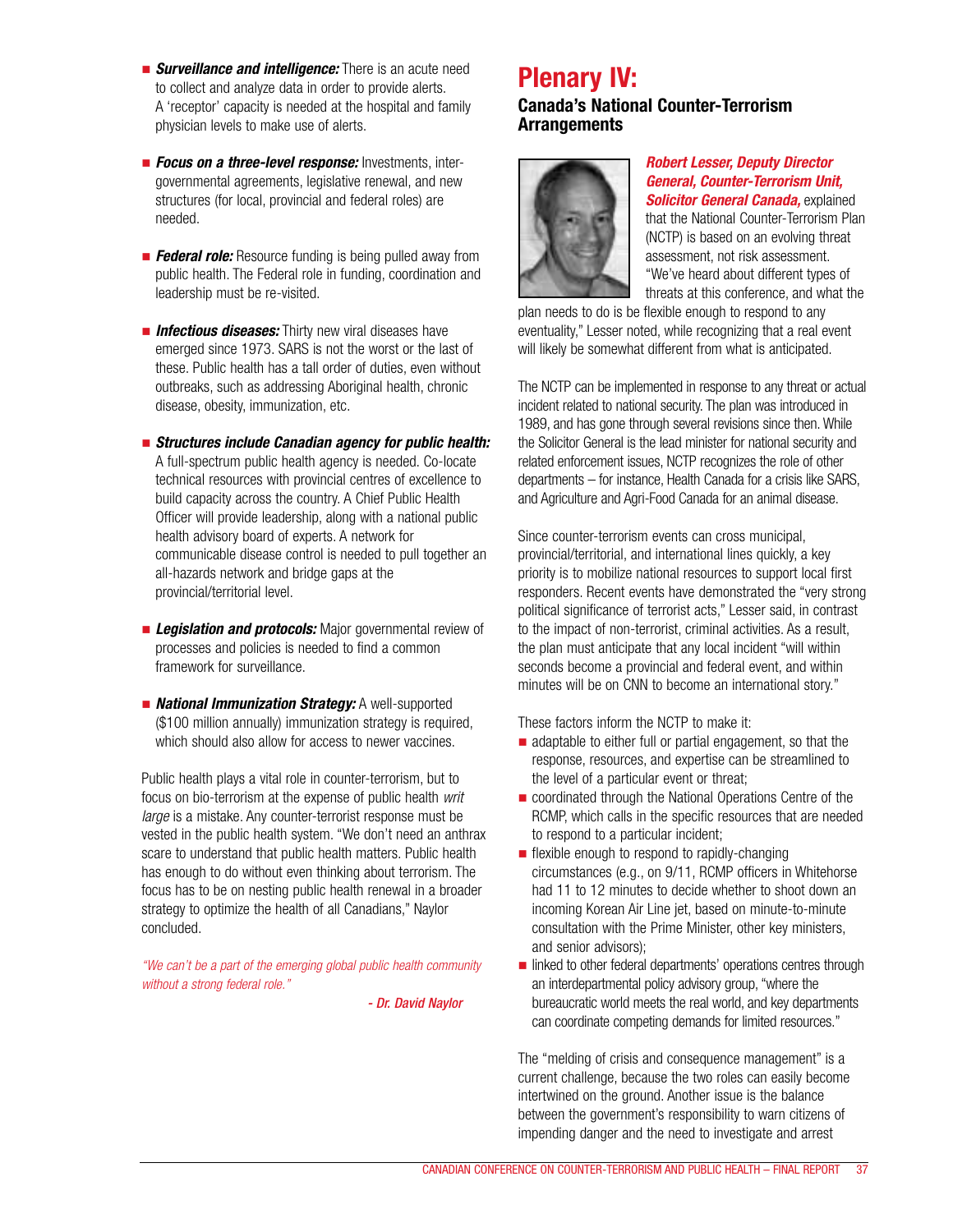people who are doing harm. "The trump is public safety," he said. "But short of that, there's always the challenge of what you say, how you say it, and when you say it."

The Canadian Security Intelligence Service (CSIS) has just announced the formation of a national security assessment centre that will bring together federal departments, provincial law enforcement, and the US FBI to arrive at common assessments of emerging threats.



### *Dr. Frank Welsh, Director of the Office of Emergency Preparedness, Planning and Training (OEPPT),*

*Health Canada,* stressed the extent to which the events of 9/11 were important for public health professionals. The anthrax letters that circulated in the period following 9/11

demonstrated "that health had a very significant place within our counter-terrorism arrangements," not just in a supporting role, but through the recognition that disease outbreaks could happen at any time. In the past, people assumed that traditional police investigations would respond to terrorist events, and that public health would deal with infectious disease outbreaks or other health outcomes of terrorism. In practice, the two disciplines come together at the emergency room door.

However, "over the last two years, we've rethought what we're doing and how we work together, both from the public health perspective and from the Solicitor General's side of the house," Welsh said. There is much wider recognition that broader collaboration must happen horizontally across federal departments, and vertically across levels of government.

*"Overall, federal agencies have come a long way in the past two years, from being at a point where we knew that each other existed, to being able to work and talk together and make some significant steps ahead."*

### *- Dr. Frank Welsh*

Certain standard counter-terrorism responsibilities fall under the heading of public health. Preparatory activities include: mitigation, training, planning and exercise, and supplies. During an event, the focus shifts to frontline supports like epidemiology and emergency social services. As public health professionals develop a better understanding of the health implications of a terrorist event, that information must somehow be transmittable to the police to assist them in their investigations.

Another question is how, precisely, to respond. Welsh presented a checklist of appropriate responses to CBRNE attacks, but noted that the basic response is the same for physicians and medical support personnel. He contrasted an overt attack, in the form of a defined release or explosion, with a covert release where the impact could show up minutes, hours, or days later. "It's going to be the knowledgeable

practitioner who will be able to identify how we respond and what the issue is," he said. The MOH will ultimately have to judge whether an incident is actually a terrorist threat, though that process raises legal issues related to evidence and physician-patient confidentiality. Discussion of the extent to which privacy rights supersede the investigative capacity of police agencies "is going to have to happen fairly quickly," Welsh said, "because we never know when these things could occur."

The period since 9/11 has seen closer links among federal agencies, as well as positive developments in the key areas of surveillance, sharing of surveillance information between public health and police, preparedness exercises, and direct discussion of counter-terrorism issues. At Health Canada, terrorism concerns are being integrated into national plans to address pandemic influenza and smallpox.



### *Tracy Thiessen, Senior Analyst in Communication and Consultation with the Privy Council Office (PCO),* presented polling results on Canadian

attitudes toward terrorist and bioterrorist threats. Canadians are less worried about terrorism than they were in August 2002, when the threat

seemed more imminent. Thiessen added "that's not to say that Canadians are not concerned." Most believe another incident will likely take place in the US, and 40% believe themselves to be at moderate or high risk of terrorist attack.

Across the country, and not only in major centres, Canadians are quite worried "and would be glad that we're deliberating on this subject today," Thiessen said. Despite all the planning that has gone on, Canadians do not think the country is very well prepared for a terrorist event, and "the numbers remind us that we're dealing with a pretty sceptical, worried public out there." From a PCO perspective, the terrorist threat brings together issues management, policy and program development, and public security. Thiessen explained that the government might communicate more broadly about an earthquake than a terrorist event, reflecting the balance between security issues and the public's right to know. There are theoretical models that map the flow of information in urgent situations, but the reality is that "the hierarchies begin to collapse" when crisis hits. Flexibility is important, and "the more people invited into the tent, the better off we are."

In any crisis management scenario, information must move quickly and efficiently. There may be a need for different kinds of information flow – from polling data, to timely discussions among key decision-makers. As well, communications strategies during the acute stage of a crisis must recognize that emergency planners need the media as much as the media need them, and must ensure that the right tools are in place to keep working journalists and decision-makers up to date. Media lines must be coordinated across the Federal Government structure.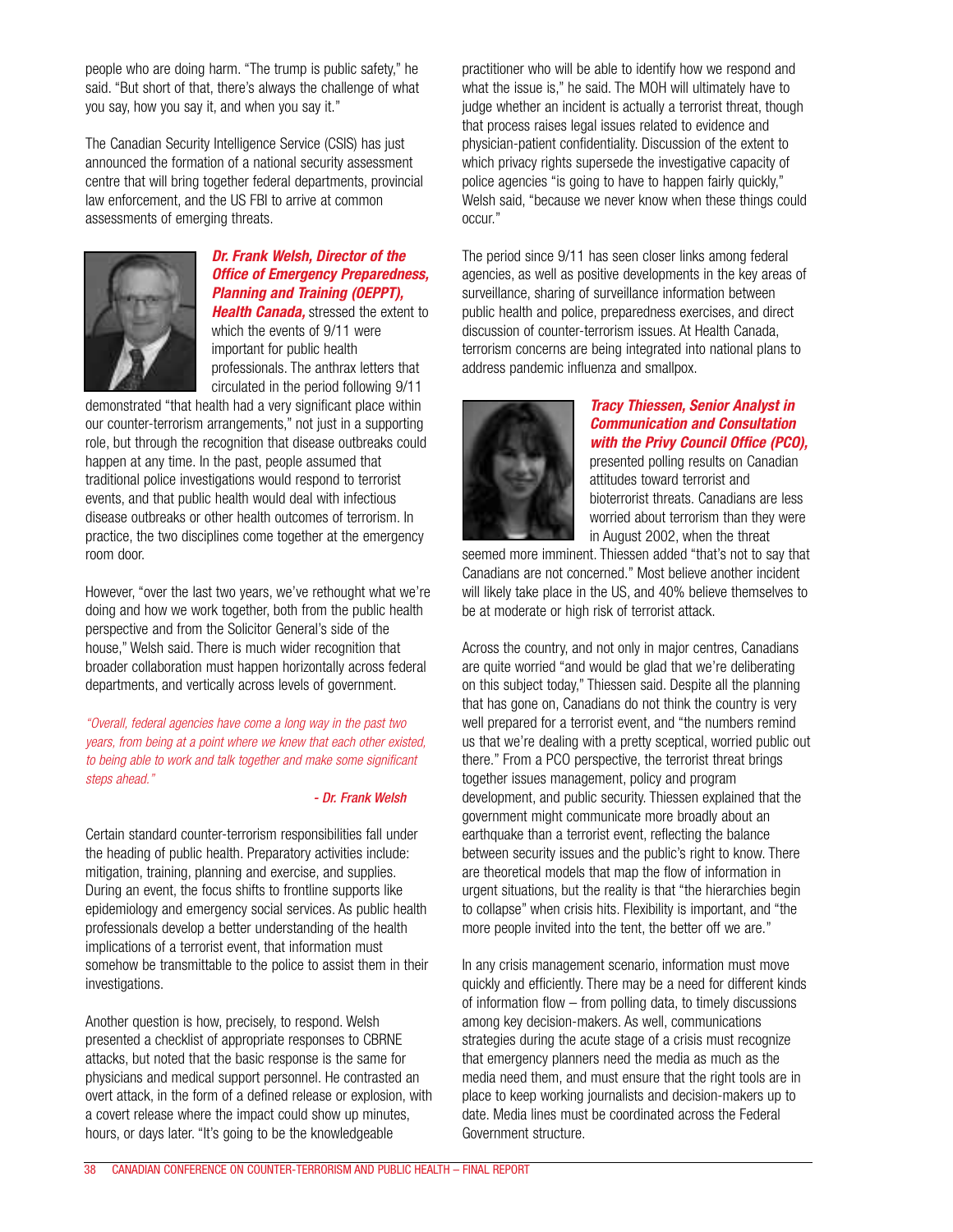Thiessen stressed the following points from a communications perspective:

- $\blacksquare$  the public needs to see elected officials on the job in times of crisis to provide a degree of assurance, credibility, and authority;
- $\blacksquare$  public servants need to acknowledge a crisis situation and indicate when resources have been fully committed to support first responders;
- $\blacksquare$  a well-organized communications plan contributes to emergency planning and response;
- $\blacksquare$  emergency messaging must remain focussed on the frontline response, and especially on the victims; and
- $\blacksquare$  even the best emergency response plan will fail if people don't know about it or fail to respond.



### *Dave Redman, Director of Crisis Management, Emergency*

*Management Alberta,* described provincial emergency preparedness as the glue between the federal and municipal levels of government. Emergency response is definitely a work in progress for municipalities, he

said, and many communities are looking for help with implementation.

There are three scenarios for a possible bioterrorist attack, beginning with an event that has been anticipated. If things are working correctly, one of the options is that you know it's going to happen beforehand. If this is not the case, then the money invested in security and intelligence has been wasted. The other two possibilities are an obvious terrorist attack for which there is no warning, and an apparently natural event that is gradually shown to have been a deliberate act.

In Alberta, the all-hazards approach to emergency management is divided into two categories, natural and human-induced. The key difference is the potential for mitigation. With human-induced disasters, "you actually can mitigate the hazard itself, not just its effect." Regardless of the nature of a specific event, there is an obvious role for health within an all-hazards approach – as a supporting agency, if not as the lead.

Alberta's philosophy of emergency management presumes that first response begins with its citizens, who are expected to be 'self-contained' for the first 72 hours if they are not immediately affected by the event. The next step is local government, where each of the province's 359 municipalities and 46 First Nations is required by law to have a municipal emergency plan in place and conduct exercises every four years. When necessary, a committee of local elected officials has the authority and the responsibility to declare a local state of emergency and take on powers that are roughly equivalent to the Federal *War Measures Act.* Beyond that, the provincial emergency organization provides direct support and acts as a liaison to federal and international partners.

Following 9/11, Alberta set up an emergency plan to review its approach to mitigation and preparedness. The assumption was that "consequence management starts the minute we fail: a terrorist gets through and something happens." The review focussed on the need to determine the level of threat to the Province, identify critical infrastructure and levels of criticality, take appropriate steps to sustain critical infrastructure or bring it back online as soon as possible, and link critical infrastructure emergency notification systems. The identification of critical infrastructure was based on eight criteria that begin with health and safety, loss of life, and injury. Other criteria – like interdependence and economic impact – are equally important: "If the economic engine of the Province stops dead for six months, you don't recover."

### *Discussion*

A delegate asked how long it would take to spot the placement or dispersal of radioactive materials in public places. Lesser said Canada and the US have been involved in efforts to identify gaps in their response to covert releases and their ability to get appropriate technology into the hands of first responders. Redman said Alberta is addressing the need for detection, recognition, identification, and neutralization of CBRN threats with municipal authorities. Welsh said the traditional health emergency response becomes more complicated when victims don't get sick right away.

A participant questioned Thiessen's assertion that political leaders, over scientists or public health officials, should be visible in the midst of a crisis. Thiessen agreed that officials should visibly support elected representatives. But she noted that world-class agencies and scientists back federal ministers, and pointed out that senior officials are unable to make on-thespot, political decisions that belong to their ministers.

*"Our politicians are very much a part of the team, and the sooner we recognize that, the easier it's going to be for our officials down the road."*

*- Tracy Thiessen*

## **Plenary V: Media Hype, Media Help**



### *Peter Calamai of the Toronto Star*

spoke about his experience with respect to the potential role the media could play in a CBRNE incident. He emphasized that the media's chief interest differs significantly from that of public health. In a public health emergency, the first priority is to get it

right ASAP. The media only wants to get the story as fast as possible, then correct it afterwards. The frame of mind of most reporters is not that "we are all in this together, and that we all want the same thing. Besides, people do honestly disagree on what is 'good': for instance, the optimal number of respirators in a hospital."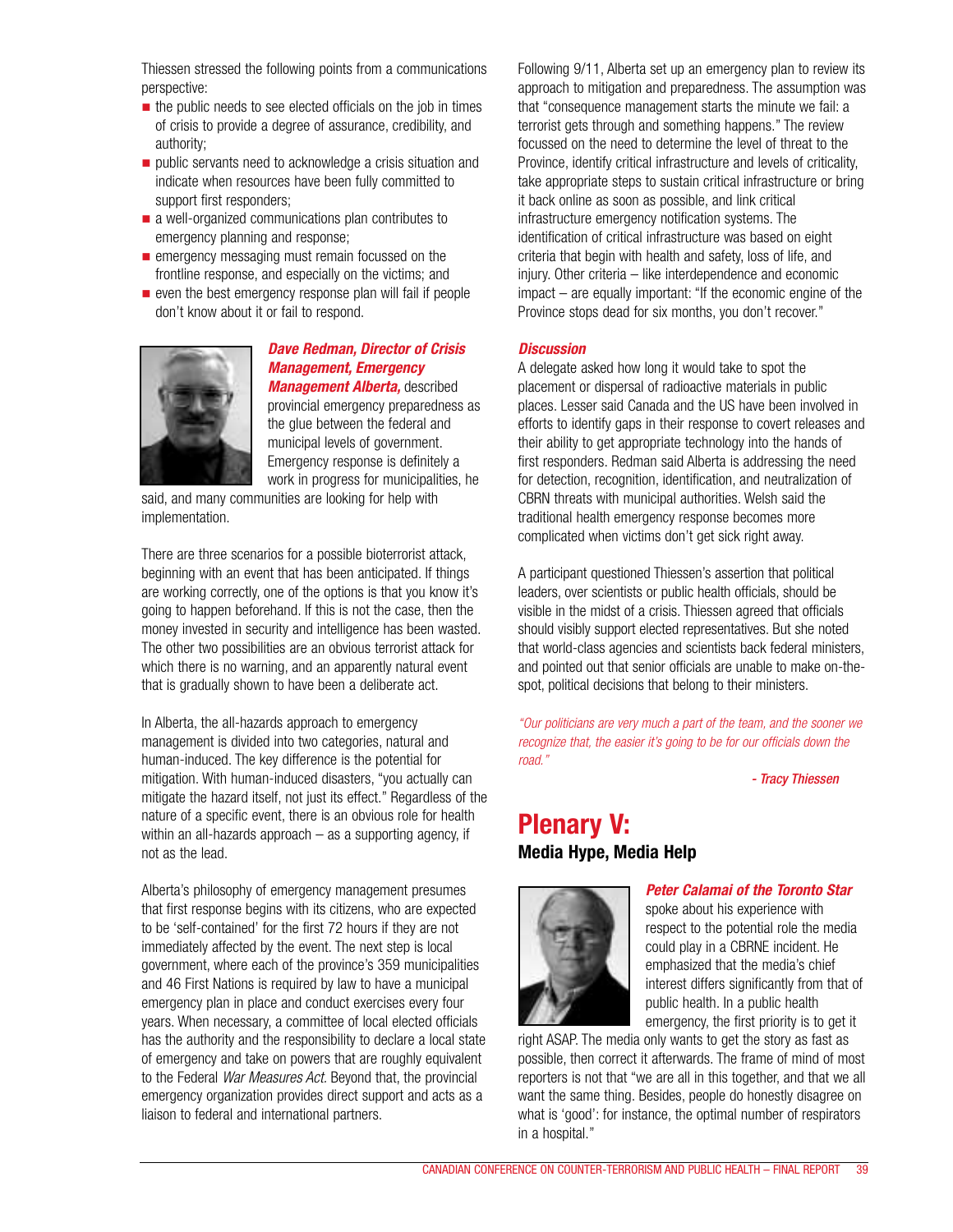With the proliferation of news services, competition and deadline pressures for journalists are intense. Reporters are pushing for updates every 15 minutes. The people who must manage these events cannot meet the media's demand. Reporters will always get the story  $-$  "it may not be accurate, but it will fill the air time."

### *"We do want you to give us advice; we're not that pigheaded. But my final advice to you is never, never, never lie."*

*- Peter Calamai*

Security around a hospital may create problems for the media. Calamai suggested establishing off-site media briefings capabilities, which will have benefits for maintaining the public health messaging as well. For instance, anxiety among medical personnel can be quite elevated during a health crisis – personnel may be concerned for their families and themselves. However, public health communications planning should note that such natural anxiety is not something that should be visible to the media. A crisis will magnify any chinks or gaps in the plan or in the personnel themselves.



*L. Ian MacDonald of Southam News*

spoke about media hype as 'feeding frenzies', which are the result of several factors such as 24/7 all-news networks, and 15-minute rolling deadlines that drive competition. All-news TV cannot stand a vacuum. If there is no news, journalists will

conclude that health authorities cannot answer their questions. In those cases, the media bring on the 'talking heads' to fill the air time. The best example of this was during the anthrax scare in the US. The news media and environment at large were "super charged" after 9/11. Coverage became even bigger than it would normally have been, with some networks fanning the flames of anxiety and panic.

There are questions to be asked about the role of the Federal Government during SARS. Did the government do enough to send out the right messages internationally? With respect to future public health-related crises, priorities should be to ensure there is only one message and that it's truthful, as well as releasing "all the bad news first", if possible.



### *Maureen Taylor, National Health Reporter, CBC Television,* spoke

about the role of the media in a national event. The public health community will want the media to get their message out. The media, however, is focussed on delivering news, not necessarily messages. Taylor defined her role on

the subject of counter-terrorism as looking to the community to see if responders can in fact meet the challenges. "We saw SARS as a dry run for a terrorist attack and response, and the Canadian media were pretty responsible on SARS."

Taylor took exception to what she saw in the Naylor Report as a recommendation that infectious disease interviews be scripted for the media. "We are not looking for scripted answers. We purposely sought out frontline specialists with no political bosses looking over their shoulders." The single spokesman approach will not always work, as journalists will find a way around that person.

## **Prevention Session #5: Preventive Tools 2**

*Dr. Slavica Vlahovich, Senior Medical Advisor, Health Canada,* studied the health effects of radiation exposure for 10 years and is currently involved in the study of radiological emergency planning and response. While there is little that health professionals can do to prevent this kind of exposure, there are ways to limit the impact of radiation exposure to affected populations.

Vlahovich cited a case study of the health effects that occurred in 1987 when scavengers in Goiania, a city in southcentral Brazil, happened upon an abandoned canister of cesium-137 and opened it, launching the second largest nuclear accident after Chernobyl. Children and adults rubbed the luminous blue powder they found in it on their bodies, inadvertently contaminating themselves, families and neighbouring homes throughout the city. Of the 112,000 people monitored for contamination, 249 were found to be contaminated, 50 received medical treatment, and 20 special medical treatments. Four people died, including one six-yearold girl.

Four potential scenarios involving radioactive materials are listed below, in order of likelihood:

- $\blacksquare$  dispersal of radioactive material without explosives, producing effects such as radiation burns. Usually small numbers of people are affected. There is a low probability they will suffer long-term effects;
- $\blacksquare$  dispersal of radioactive material with explosives. Used primarily to engender fear by contaminating the environment, these "dirty bombs" cover a larger area and therefore affect more people. This type of bomb is not a nuclear weapon, and the health effects resemble those caused by conventional nuclear reactor accidents;
- $\blacksquare$  sabotage of a nuclear reactor; and
- $\blacksquare$  nuclear weapon explosion or blast with a thermal effect, like Hiroshima, in which there are usually no survivors in the target area, which extends a few kilometres. Any survivors will suffer acute radiation sickness, burns, and cancer several years later.

The types of radiation include gamma and x-rays, neutrons, alpha particles, and beta particles. In Canada, the Gray is the unit of dose used for health assessment, and the dose decreases rapidly with the distance from the source. Among accepted biological principles are: a high dose of radiation kills cells; cells can tolerate greater amounts of radiation if the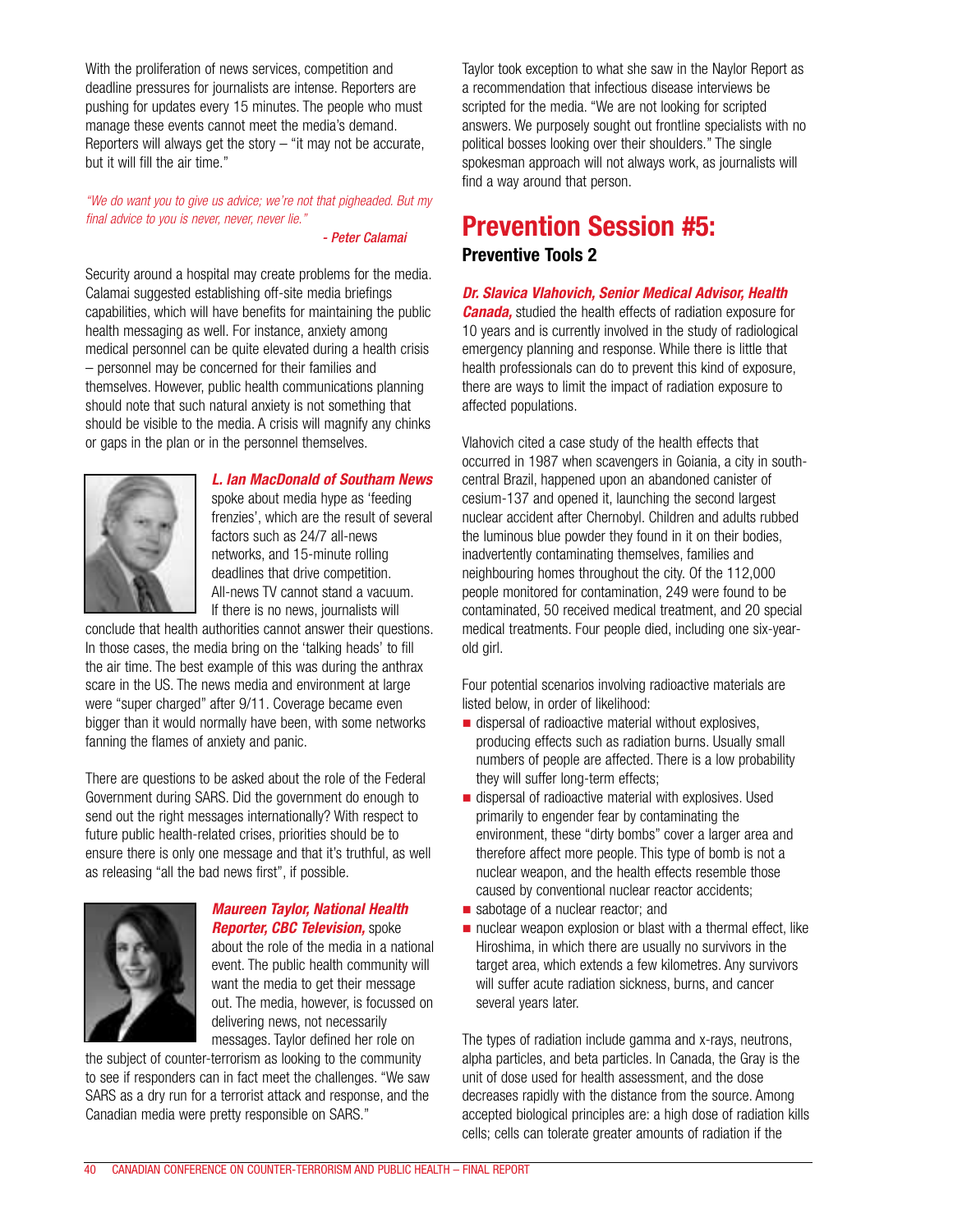dose rate is protracted; rapidly dividing cells are the most vulnerable; and surviving cells are more susceptible to malignant concentrations. Radiation exposure can be localized exposure; whole-body exposure from an external source such as an x-ray; internal contamination via inhalation, ingestion, or open wounds; and external contamination via clothing or skin. Radiation exposure often initially has the same characteristics as a thermal burn, but because radiation is so penetrating, this may be misleading. Haematological Acute Radiation Syndrome is survivable. Gastrointestinal Acute Radiation Syndrome is usually fatal, and radiation affecting the cardiovascular and central nervous system is invariably fatal.

The sole means of preventing the onset of health effects after contamination by radioactive iodine-131 and cesium-137 is by prior ingestion of potassium iodide prophylaxis. If this antidote is taken shortly after ingestion of a radioactive substance, it can help reduce the contaminant uptake. Other treatments, such as Russian Blue and DTPA, are not available in Canada.

In the event of radiation contamination, health care workers should treat life-threatening injuries first, then evacuate upwind to carry out the evaluation of people who are uninjured or have minor injuries. They should perform decontamination when the patients are stabilized. Most radiation injuries are not medical emergencies. Universal health precautions (such as gloves and masks) will keep the exposure to contaminants at a very low level for first responders and health workers.

### *Dr. Anne McCarthy, Director, Infectious Diseases*

*Division, Ottawa Hospital, General Campus,* began her presentation by listing the reasons for increased interest in the use of bioterrorism agents. Such agents have low visibility, can be hard to detect, and require an incubation period before becoming obvious. They are comparatively cheap to produce but highly effective as a means of creating disruptions, terror, and death. Such weapons can also be as easy to deliver as mailing an envelope.

In 1998, a Canadian working group on civilian biodefence identified five specific bioterrorism agents and one type of viral haemorrhagic fever with the potential to cause mass disruption, illness, or death in a large attack. These agents have a high rate of mortality and person-to-person transmission, with no effective or available vaccine or treatment. Smallpox tops the Category A bioterrorism agent threat list, followed by anthrax, plague, botulism, tularemia and haemorrhagic fever.

The fallout from a major attack utilizing any of these agents would be "devastating." Health Canada estimates that if 100,000 people were subjected to an anthrax attack, 32,875 would die and 50,000 would require hospital care, for a total of 332,500 days. The total cost would exceed \$6.5 billion. A botulism attack on the same population would affect 50,000 people, result in 30,000 deaths, involve 4,275,000 days in hospital and cost \$8.6 billion. The cost is higher because more people would suffer paralysis and need to be on ventilators for longer periods of time.

A number of lessons were learned from the post-9/11 anthrax scare. Foremost is the need for surveillance for the detection and confirmation of the toxin, followed by rapid deployment of public health and law enforcement resources to the site. The second prevention phase would entail a full-scale investigation and interventions to prevent further cases, and these should be undertaken within 24 hours. The third and final phase is a longer-term follow-up of affected individuals and decontamination. The first line of defence rests with alert clinicians – emergency room doctors, dermatologists and x-ray technicians – who can recognize symptoms compatible with a bioterrorism agent and know who to call for verification.

*"It was an astute clinician and pathologist who first detected West Nile virus on Staten Island."*

### *- Dr. Anne McCarthy*

Anthrax has no colour, smell or taste, making it undetectable. It can easily be spread by air, is highly lethal, and can be stored for decades without losing its potency. Once it has been inhaled, it can incubate for 2 to 60 days and cause flu-like symptoms. It cannot be transmitted person to person; however, if one touches the lesions, secondary cutaneous infection can occur. People with the potential of being in direct contact with anthrax are most at risk, and should routinely use gloves. Quarantine is not required as anthrax is not spread person to person. Chemoprophylaxis prevents secondary cases, and a post-exposure vaccine can reduce the chemo period to four weeks. However, the vaccine is not licensed in Canada. A pre-exposure vaccination program is in use in the US for high-risk individuals, such as military personnel and diplomatic staff in areas of high risk.

The botulism toxin usually occurs from ingestion of contaminated food. It can produce disease within 12 to 36 hours. If inhaled, botulism manifests in 12 to 24 hours. Symptoms include droopy eyelids that denote a descending flaccid paralysis to the neck, arms, and chest, where respiratory muscle paralysis can cause death if not treated. No chemoprophylaxis exists, but there is a pre-exposure vaccination used in the US and a treatment involving the use of a horse serum product.

Bubonic plague has become common in Texas and the southern US states, as fleas transmit it and the septicaemic form of the plague. A post-exposure chemoprophylaxis exists, although a post-exposure vaccine is no longer available. Tularemia manifests as a sudden and rapid fever, chills and, as with anthrax, will often appear as an ulcer with a black base. It can be acquired through the skin, ingested, or inhaled as a by-product of animal carcasses. Health workers treating tularemia should wear gloves and a mask, as it is extremely infectious. It is treated with two drugs – doxycycline and ciprofloxacin – and a post-exposure vaccine is available.

Viral haemorrhagic fevers can feature a flushed face and chest, bleeding, hypotension, and shock. In some cases, these fevers can be treated with ribavirin. Anyone within three feet of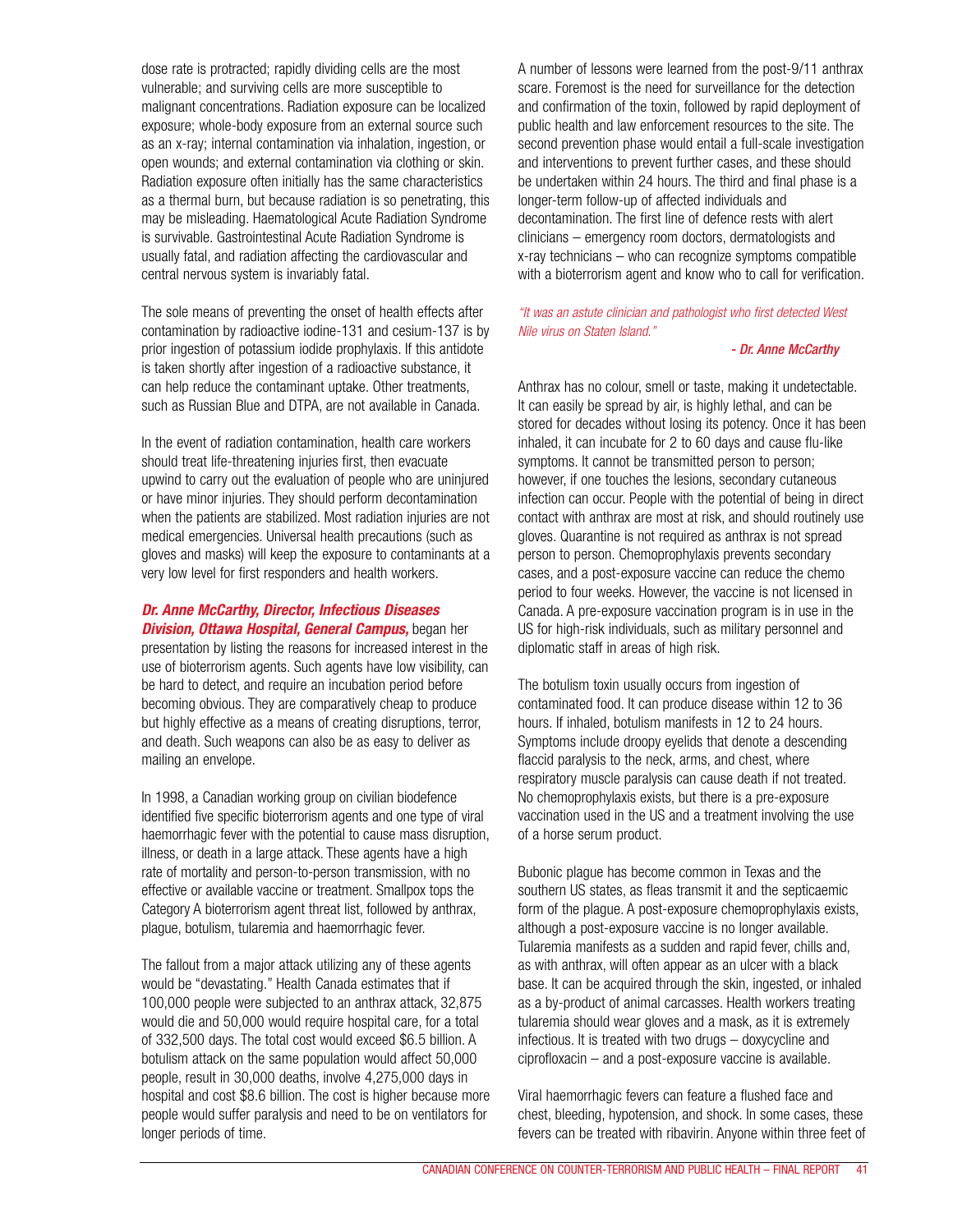the patient must don a surgical mask and eye protection and also wear a properly-fitted, filtered respirator if the patient is coughing or vomiting, has diarrhea, or is haemorrhaging.

### *Discussion*

A participant asked McCarthy for her recommendations on educating busy emergency room doctors about these risks. McCarthy recommended that they learn to inquire about a patient's travel history. If the attending doctor sees something unusual, he/she should call in a colleague to ascertain a diagnosis. The doctor could also take a digital photograph of the symptom, post it on the Internet for other professional opinions, or use some of the many medical Listservs now available. Vlahovich added that there are no symptoms specific to radiation exposure, and noted that some of the symptoms of acute radiation (e.g., vomiting, diarrhea) are often confused with gastroenteritis. She said treating symptoms until a diagnosis is made is not usually detrimental.

An audience member commented on Vlahovich's statement about the health impact of radiation exposure being relatively small, adding that he thought many members of the public might believe otherwise. Perhaps they confuse radiation exposure with exposure to chemical agents, Vlahovich suggested, and directed delegates to the WHO website [www.who.int] that offers a factsheet containing information about the health risks of radiation.

Another participant said he considered botulism "a kind of orphan." Even though it is designated as a real threat, no one in Canada is stockpiling anti-toxins and ventilators. McCarthy pointed out that to do so would put a high demand on government resources. Another person asked about practical plans in the event of a large-scale attack. In response, one speaker said that the Federal Government has based its practical planning on a calculation of 100 dosages per 100,000 population. McCarthy said Ottawa-area hospitals and pharmacies do have extra stocks of prophylaxis currently on the shelf, as do most of the country's 25 urban centres.

## **Response Session #5:**

### **Casualty Management – A Comprehensive Approach to Medical Intervention**

### *Dr. Daniel Kollek is Associate Professor of Emergency Medicine, and Director of Continuing Medical Education, Emergency Program, Hamilton Health*

*Sciences, at the Hamilton General Hospital.* He dedicated his presentation to the late Dr. David Applebaum, director of the emergency room of Shaarei Tzedek Medical Center, who was killed on September 10th in a suicide-bombing terrorist act in Jerusalem.

Kollek defined a terrorist event as an attack targeted at civilian non-combatants and directed to affect the government that represents them. There are distinct differences between acts of terrorism and military attacks. In a military attack, the

potential victims are mainly young, male and healthy, with access to a medical team on site. The treatment site can be secured because of the training of other participants and their access to weapons. With a terrorist attack, victims will be of different ages, genders and health conditions. Nothing will be on site to aid victims, and it will not always be possible to deliver medical personnel to the unsecured site.

### *" 'Care under fire' is a different skill needed by health care professionals in this context, and retraining is necessary." - Dr. Daniel Kollek*

Many terrorists use a double explosion during an attack in order to affect first responders on the scene. This tactic encourages chaos; secondary events can delay response and make the site difficult to secure. The impact on health care workers' psychological health is tremendous. A terrorist attack may be a diversion from the primary target, and each terrorist event should be treated as a crime scene. When there is multiple agency response, a robust structure and system is vital to deal with victims and collect information on the incident. The majority of terrorist incidents that occur are bombings and kidnappings. Shrapnel is often packed in with explosives used by suicide bombers. In Israel, Hamas has used people infected with hepatitis B as suicide bombers, so there is a two-fold effect with the impact of the bomb and the infection of people with the virus. People infected with HIV or smallpox would not be effective weapons, as these diseases do not survive explosions. Many Colombian terrorist groups use human excrement in bombs in order to infect secondary victims.

After 9/11, Kollek surveyed Canadian hospitals about their disaster plans. Forty-eight percent of hospitals surveyed had not seen the plan in a year, and 10% in over three years. According to his survey, 45% of hospital administrators believe a risk of chemical or biological attack exists. When hospitals were asked about testing their disaster plans, 50% said that they had never tested the plan. Notification of health and other agencies is extremely important following an event: 64% of hospitals have a report protocol, while 25% do not, and 45% of hospitals did not have access to basic supplies such as extra gloves or gowns. Forty-one percent have a pandemic plan, but 34% do not.

In the case of a nuclear or chemical attack, decontamination to lessen the chance of secondary contamination due to offgassing is critical. Only 31% of hospitals currently have decontamination capacity. Some believe that patients will be decontaminated at the site, but the reality is that patients will not wait. Many hospitals think the fire department will send a truck to the hospital to help in decontamination. But most fire departments do not have the ability to spare equipment during a crisis to support hospital needs. Of hospitals surveyed, 10% have gas masks, 44% have coveralls, and over 80% have adequate supplies of atrophic/benzodiazepins, but this is not enough for a crisis. Whether the event is terrorist or accidental, more training and understanding is needed by health care professionals to deal with biological and chemical events.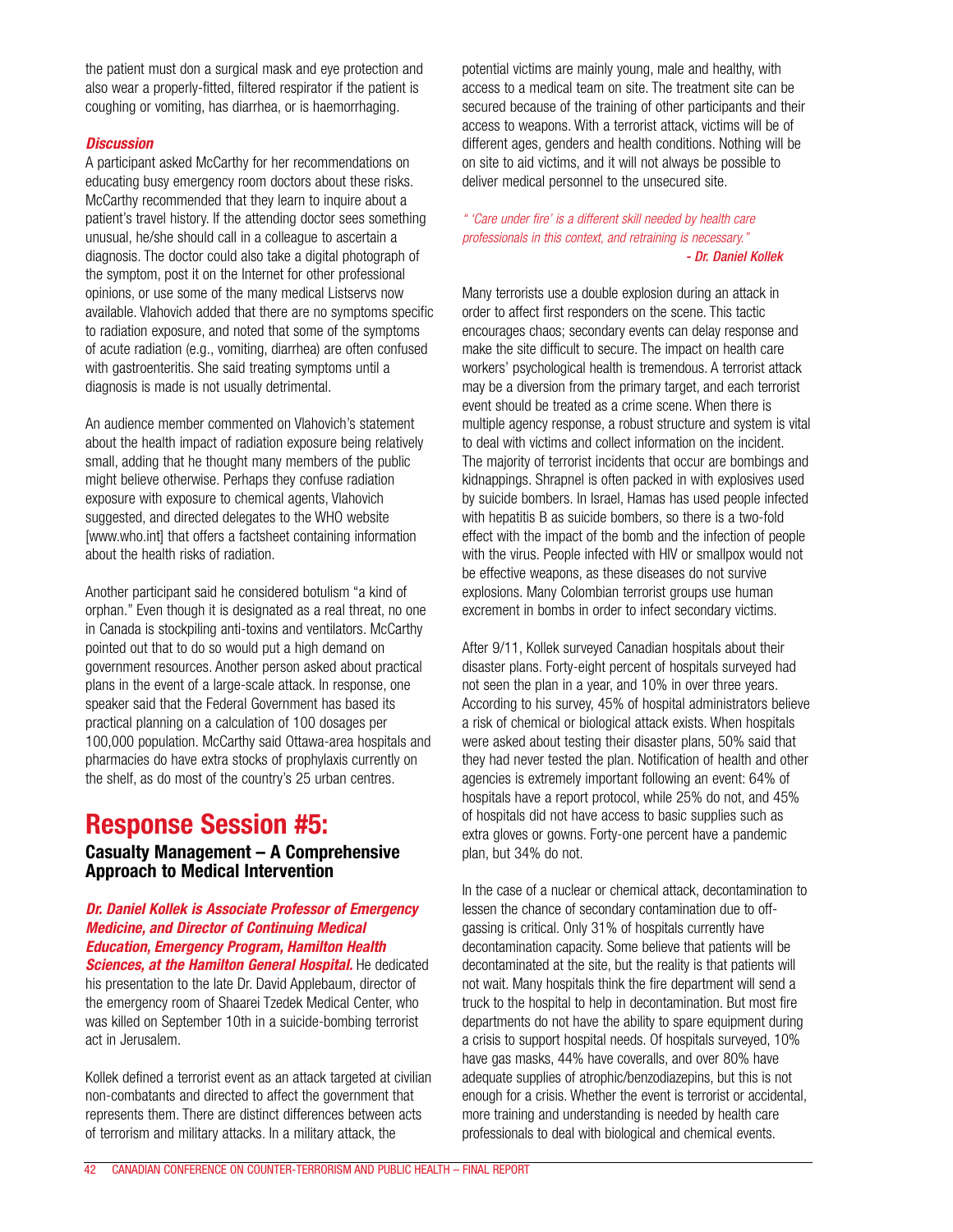### *Dr. Karen Wanger, Emergency Physician and Regional Medical Coordinator, BC Ambulance Service,* explained

that the key to interagency cooperation is clear communication. At the beginning of a terrorist incident, many will believe the event is a simple accident. Scene management is crucial but can be very complicated with a mass casualty incident. The principles of triage are dictated by the injuries and chemicals involved. In the all-hazard model, training for one type of emergency will be training for all possibilities. Treatment does not change, and the ABC's – airway, breathing, and circulation – remain key. These are the basics of treatment, but they may be delayed. "'D' for 'don't get distracted' is the final thing to remember."

Using an all-hazard model for planning will insure readiness. Terrorist-specific agents and scene management specifics, especially in the context of secondary incidents, are a major concern. In BC, for example, three ambulances have become integrated emergency units, equipped to handle 50 patients with treatment at the scene for three hours. This capability is important in helping hospitals and paramedics during an emergency, especially since emergency personnel may have to stay at the scene.

Another consideration during on-scene management and agency cooperation is dealing with special populations; for example, children, elderly, and the immune-compromised, who will need different medicines and care. EMS providers are accustomed to dealing with these populations; their expertise and knowledge should be shared among professionals during the planning process. Several websites offer such information:

- www.os.dhhs.gov/disasters.index/shtml
- www.bt.cdc/gov/children/index/asp
- www.psych.org/prac\_of?psych/disaster?psych/ctn

EMS and public health workers should be cross-trained to expand their response capabilities to terrorism and public health issues. An advantage to public health is that EMS is a ready, mobile workforce that is highly visible and recognizable. EMS has already developed systems such as rapid communication. Existing data can be shared between EMS and public health. The biases between EMS and public health must be overcome, so that a working relationship can be established. For more information, two websites are recommended: www.nhtsa.dot.gov, and www.apha.org.

The celebration of heroism is rampant in the media, but it is confused with bravery. The media focusses on heroes, of whom there were many during 9/11 and SARS. But there is a danger in promoting heroes. A hero is someone in an unexpected event with no training, preparation, equipment, or backup. The hero will be involved in a once-in-a-lifetime event, and the event will generally incur a high mortality. A professional is someone who can predict a situation, and is trained, equipped, and has back up. The professional has experience through multiple exposures to events and will incur a lower mortality rate. There were heroes during SARS, but health care really needs more professionals, along with more

equipment, more backup, more training, and more finances. Live professionals are needed, not dead heroes.

*"Funding limitations should be a reason to move forward rather than a justification for reluctance."*

### *- Dr. Karen Wanger*

Interagency cooperation is a responsibility to be shared; each agency has a different language, and many words used will have different meanings for each group. Some believe that HAZMAT can be split into teams to serve each hospital involved, but this will not happen. HAZMAT will not set up in the parking lot, as the plan may have originally dictated. In many disaster plans, one hospital is chosen to be exempt from accepting contaminated patients. The players – EMS, other hospitals and the public – do not know this information at the time of an event. Responsibility becomes a major issue in cooperation. Public health cannot take responsibility for a specific action and then not explain to other agencies why it is handling something – this will be perceived as a paternalistic attitude. During SARS, the system was overwhelmed and a great fear spread among individuals in EMS that their health care would fall between the cracks and they would be ignored.

#### *Discussion*

A delegate asked how CBRN teams were packaging counterterrorism drugs. Wanger replied that more storage is always needed. "We have stockpiled more than the recommended amount in a secure area that is available to the three ambulances I mentioned," she said.

"Do you find many ERs are too tied up by the trauma and may not know how to deal with this kind of emergency?", a participant asked. Kollek said that the role of ER physicians is triage, and assessing patients is something they are very good at doing. The difference will be in changing their primary role to one of assessment, not treatment. Wanger said that ER physicians know the concepts, as do ER nurses – they just need retraining to a different way of doing things.

A participant asked if the provinces would want federal government involvement in a clearinghouse of information. Kollek said that EMS, public health, and ER physicians are trying to establish communication and need standards that do not currently exist globally for which every level of government must be involved. The Federal Government is currently setting up a program to support health care during disasters through special teams. Kollek said that the key is the ability to prepare for 48-hour self-sufficiency during a crisis. Wanger called it "good news."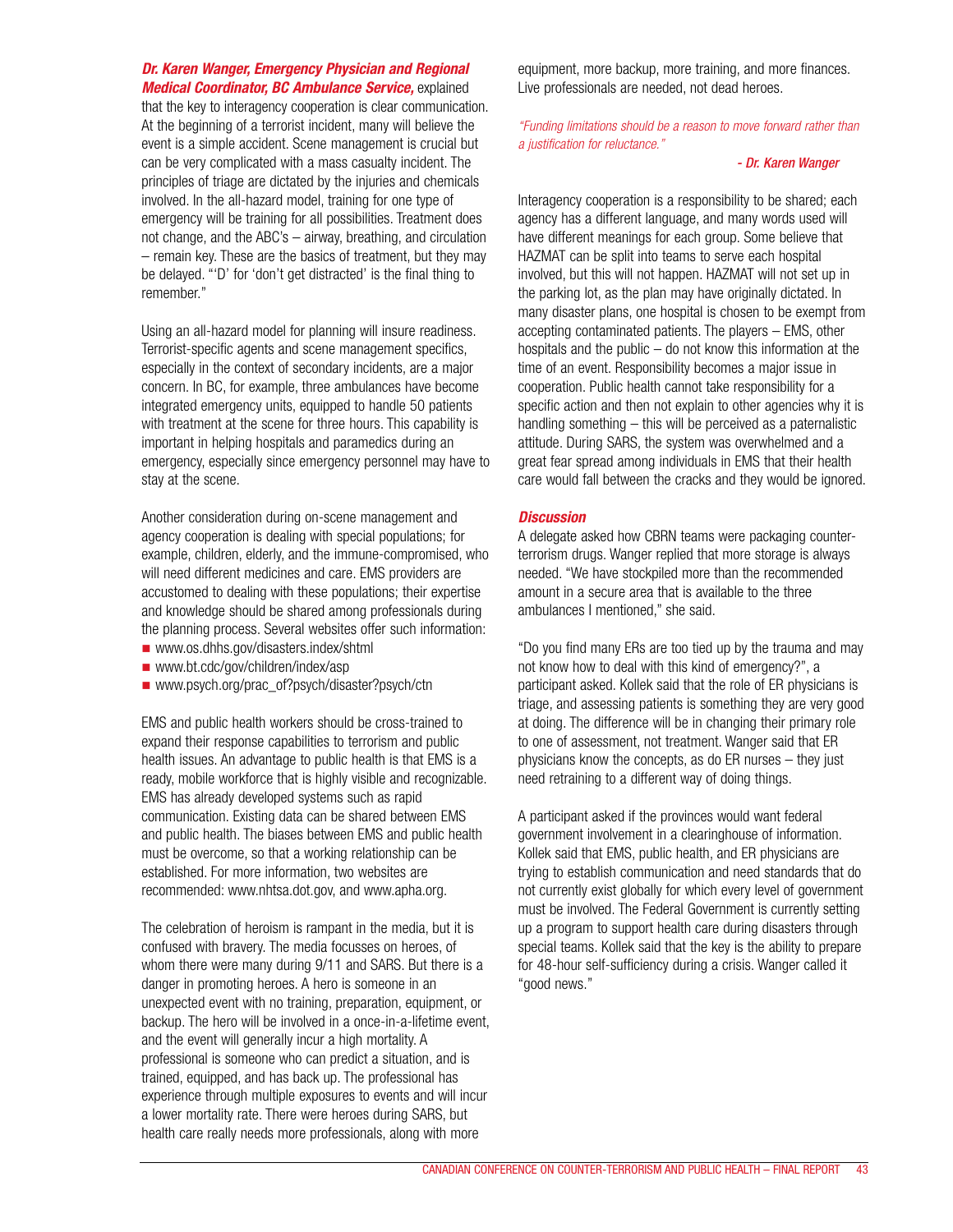## **Response Session #6:**

### **Mitigating the Consequences and Supporting Recovery**

### *Dr. Colin Harwood, Director of the Office of Emergency Preparedness and Response, Health Canada,* reported on

the efforts of the quadrilateral consequence management group organized by Australia, Canada, the UK, and the US to arrive at a common set of methods and protocols for personal decontamination in mass scenarios. Following an extensive literature review, the group produced a booklet and CD designed for trainers, particularly for first responders.

If contamination is the presence of toxic chemicals in high enough concentrations to pose a danger to human health, decontamination is very simply the task of minimizing the risk of further harm to an acceptable level. Mass situations are defined as incidents that involve more victims than responders can comfortably deal with, whether the actual count is 50, 100, 500, or more. The purposes of decontamination are to remove the agent from the victim and reduce further exposure, protect emergency responders and unexposed victims from cross-contamination, provide victims with psychological support, and prevent victims from spreading contamination over a wider area. It is essential to prioritize those groups, and to ensure that first responders avoid becoming victims themselves. Many factors determine the most effective and operationally desirable method of decontamination, and the prioritization of victims will vary from one type of incident to another.

*"Every situation will have its unique challenges. You must be flexible enough to use what you have at the time and determine the best response."*

### *- Dr. Colin Harwood*

Responses can be initially based on the following criteria:

- $\blacksquare$  number of victims;
- $\blacksquare$  needs of those who require immediate life-saving procedures that normally take priority over decontamination;
- $\blacksquare$  time criticality, based on the type of agent used in the attack;
- $\blacksquare$  availability of rapid decontamination, even if it is just soap and water; and
- $\blacksquare$  environmental factors like wind direction or heavy snow.

Since victim compliance has a major impact on the decontamination process, it is important for first responders to communicate effectively with the people they meet on the scene.

Rapid identification of the contaminant is vitally important in the effort to define isolation zones and initiate the most effective form of decontamination. HAZMAT teams in many communities are well-equipped to work with toxic industrial chemicals, but do not yet have the equipment to identify weaponized biological or chemical agents. That makes it important to rely on physical factors, medical systems, and

communication with victims to get a sense of what is out there and what needs to be done. "You have to ask the right questions." Some of the clues to a deliberate attack include odours; vapours; clouds; liquid spills; sick or dying people with no conventional injuries; clusters of disease; abandoned spray or dissemination devices; numerous dead animals, birds, insects, vegetation; and a pattern of casualties that indicates a downwind or directional hazard.

Harwood reviewed a set of decontamination action priorities, rules of thumb, methods, and timelines for different types of contamination, and addressed some of the special challenges involved in processing large numbers of victims in unfavourable outdoor conditions. Participants were encouraged to review the quadrilateral guide and its nine annexes at www.CBIAC.apgea.army.mil.

### *Arpad Palfy, Policy Advisor. Office of Critical Infrastructure Protection and Emergency Preparedness*

*(OCIPEP),* explained that his presentation represented his own views, not those of his employer. He discussed efforts to build a common understanding of emergency preparedness and disaster medicine that crosses jurisdictions and disciplines. At present, the definitions (including scale and nature) of common terms like mass decontamination and mass casualty incidents vary among first responders, municipalities and researchers. Part of the problem is that first responders need a low enough numerical cut-off with respect to the word "mass" to generate a useful test sample, given the "traditional terrorist tendency to scare rather than kill." On the other hand, policy-makers need a mechanism to assess the overall quantity and type of resources required to respond to a mass emergency situation.

A misunderstanding around definitions can lead to significant program and policy disconnects. With a common epistemological foundation and a complete understanding of differences in interpretation, it will be possible to develop preparedness standards at the cross-jurisdictional level.

*"Without greater clarity, Canada will either see itself as perpetually unprepared, or believe itself to have adequate capacity when it does not. …a common, policy-specific terminology becomes one of the building blocks of a safer, more secure country."*

*- Arpad Palfy*

At the federal level, a mass casualty incident is defined as any event with catastrophic consequences that leads to a large number of casualties, though the number itself varies across agencies. Most local jurisdictions define a mass casualty incident as any situation that overwhelms the regular emergency medical response system. The issue is not which definition is right, but the extent to which definitions are held in common. Palfy presented a graph to support a definition of a mass casualty incident (MCI) as an episode with more than 20 casualties that exceeds the local response capacity, suggesting that this approach would make it possible to operationalize a common definition. The ultimate goal would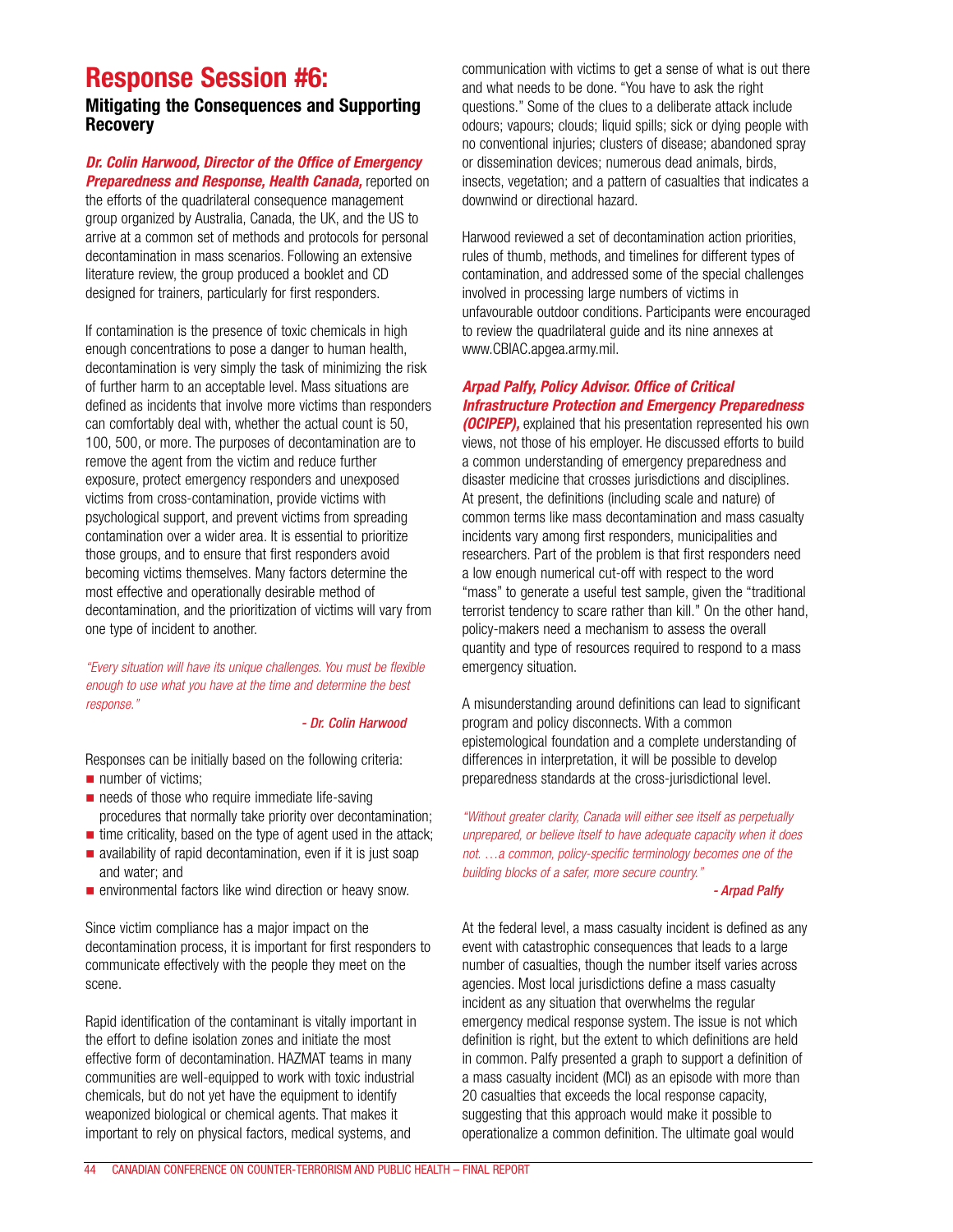be to arrive at an equitable, adaptable national policy that supports the goal of increasing local preparedness.

A number of factors could be folded into the definition:

- $\blacksquare$  number of casualties:
- $\blacksquare$  time available to assist them; and
- $\blacksquare$  capacity of the receiving hospitals and the travel time to reach them.

It is difficult to account for all the variables in any context other than a case study of a past crisis. In a real disaster, local EMS resources are likely to be overwhelmed, forcing first responders to prioritize the casualties they encounter. Given that it is impractical to prepare for anything and everything, scenario assessment becomes one of the keys to arriving at an overall strategy and determining how much preparation is enough.

Just like the definition of a mass casualty incident, risk assessments must be tailored to specific municipalities, and variable selection becomes the key. A common definition of a mass casualty incident, combined with local risk assessments, would give all levels of government the analytical tools to determine how much preparedness is enough. That degree of analysis, in turn, would make it easier to prioritize funding and contribute to a federal standard on emergency preparedness.

*Dr. Merv Fingas, Chief of Emergencies Science and*

*Technology, Environment Canada, explained that his* Department is just launching a three-year project to develop restoration procedures for facilities and areas that have been subject to terrorist attack, with partial funding from CRTI. Restoration is a somewhat broader area of interest than decontamination, extending to activities like neutralization, sequestration, removal, and disposal, all with the end goal of returning a site to its previous condition.

A key consideration in any project is whether restoration is really worthwhile – if a facility is burned out, it may make more sense to decontaminate it and tear it down. The procedure development project will review current research, test methods for CBRN decontamination and will lead to a number of classified projects. It will also produce a how-to manual for broader distribution to first responders. The project involves 9 direct partners, representing 12 agencies, with Environment Canada in the lead.

Overall, the project will deal with two approaches to decontamination: substance-specific measures and generic protocols. Most of the products available for specific purposes are broad-spectrum, chemical and biological decontaminants. They typically contain hydrogen peroxide and calcium hypochlorite; some may use caustic soda or chloramines solutions. Broad-spectrum products are rarely available for radio-nuclear decontamination. The good news about chemical warfare agents is that they are very reactive, and easy to neutralize. Oxidation is a useful decontamination approach with virtually all organic and inorganic chemical agents, and oxidation products are usually less toxic.

Absorption of chemical agents into building materials and carpeting can be a major decontamination challenge. Differential distribution patterns will likely mean higher levels of contamination in some rooms than in others. Current nuclear decontamination procedures call for the use of highpressure water to blast the contaminants off surfaces. The contaminated water is then captured, concentrated, and buried forever. The only Canadian facility with nuclear decontamination capability is a research laboratory in Chalk River, Ontario.

### *"The postal facility outside Washington, DC that handled the anthrax letters following 9/11 is still not fully occupied two years later." - Dr. Merv Fingas*

Biological decontamination procedures must be flexible enough to deal with a wide range of substances, from lipidcoated viruses like HIV that cannot survive outside a host for more than a few seconds, to anthrax spores that can persist in a mud wall for 50 to 60 years and, therefore, are of greater interest to terrorists. As well, the prions that cause mad cow disease have been known to survive fires.

With biological as well as chemical decontamination, standardized procedures must account for a number of variables, including surface topography, temperature, humidity, concentrations, and contact time. The experts can sometimes miscalculate. In the 2002 Moscow Opera House-Chechen guerrilla incident, authorities ended up killing people when they only intended to immobilize them, and no decontamination procedures were in place in advance. Fingas reviewed the pros and cons of different gaseous and liquid disinfectants, including formaldehyde, chlorine dioxide, and hydrogen peroxide. A key point is that decontamination and restoration can take a long time.

### *Discussion*

A participant asked what can be done to decontaminate mass casualties at temperatures of -30°C, when they are housed in canvass tents that have no sides. Harwood said the quadrilateral document contains an annex on cold-weather decontamination, but acknowledged that "it's not an easy situation." Severe cold may dictate wrapping and moving victims before decontaminating them, and may also mean that dry decontamination is preferable to wet.

A delegate asked what practical steps are being taken to help the responder community meet the perceived capability gap that Palfy had described. Palfy said that casualty forecasting would likely be done at the local and provincial levels, where people know their own threats. Those levels of government could work with federal authorities to develop a common model for casualty forecasting, based on the probability of an incident versus the number of victims produced. But "there has to be a certain limit... if we have 5,000 casualties, we won't be able to deal with it," the delegate said. He went on to say that this is an area in which local governments have been waiting for strategic leadership from the Federal Government: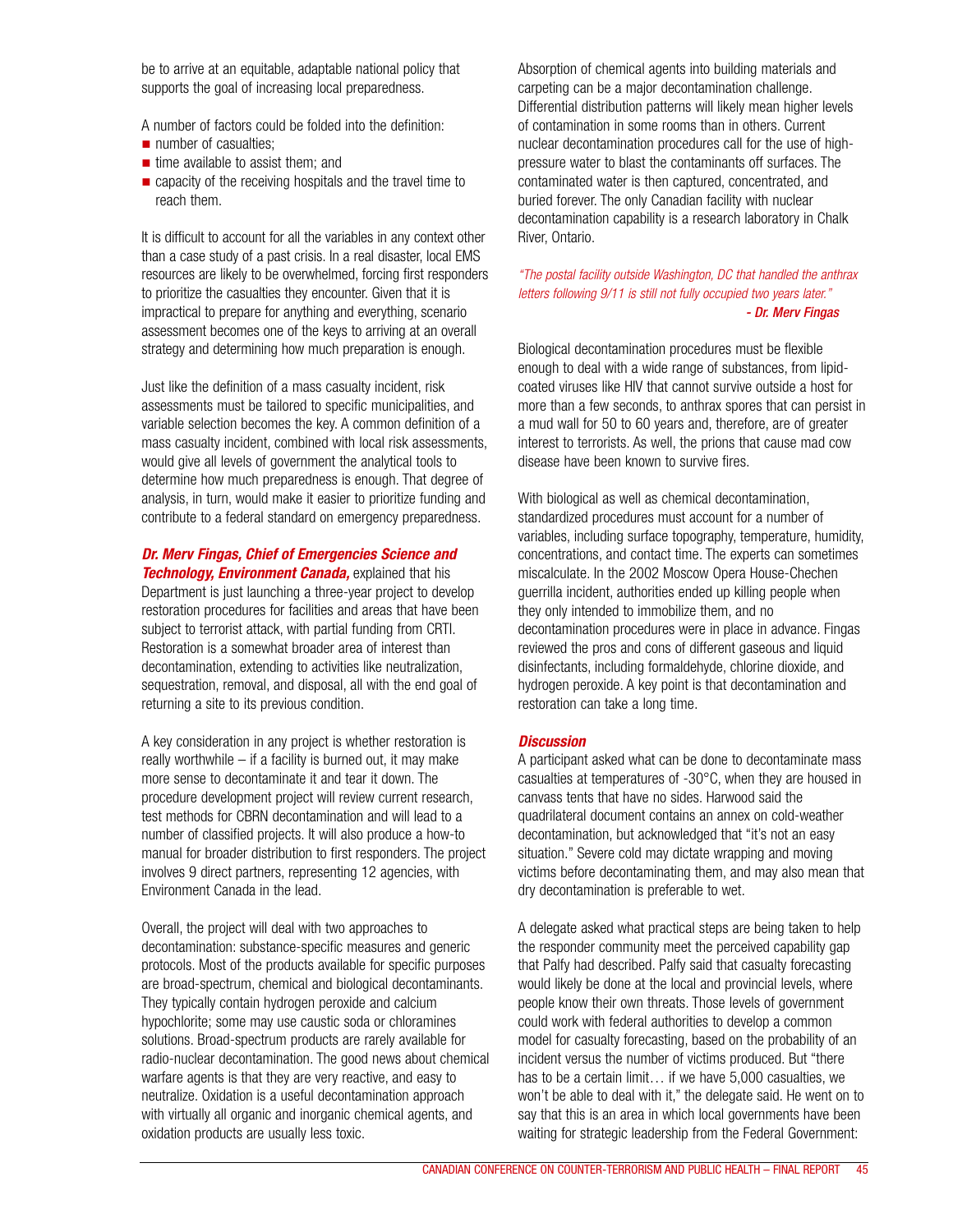"After two years, there have been very few deliverables." Palfy agreed, noting that that was the concern behind his presentation.

### **Recovery and Continuity Session #5:**

### **From Chernobyl to SARS – What Have We Learned?**

### *Dr. Murray McQuigge, Clinical Adjunct Professor, Department of Family Medicine, University of Western*

*Ontario,* told delegates that the Walkerton public health crisis was started by a series of coincidences, including infected calves, heavy rainfall, a poorly protected well, and a suboptimal level of chlorine in the water system. The catastrophic result was that 65 people were hospitalized and 7 individuals died. When SARS arrived in Toronto, 44 people died. The lives of Canadians have been changed by both events, McQuigge said, and not for the better.

These events were predicted and their aftermath was, and is, significant both emotionally and financially. Government officials had warned about the possibility of water-borne diseases long before Walkerton. The cost of Walkerton is approximately \$50 million, and SARS costs are estimated at the hundreds of millions of dollars. Newly emerging infectious agents caused both events. Global warming, the global marketplace, food production and distribution channels, and global travel have changed the face of infectious outbreaks. There is also the risk of terrorist attack using a modified biological agent.

The public health infrastructure needs to be much more robust, despite considerable political rhetoric to the contrary. When the public health system is working well, it is invisible. The very success of public health makes it difficult for younger generations to comprehend the value of what the public health system provides and to urge government to be adequately prepared for emergency events.

### *"The public does not see the terrible repercussions of the diseases that we prevent or the battles to keep them at bay." - Dr. Murray McQuigge*

Convincing governments of the need for adequate infrastructure for prevention and preparedness is a difficult task. A new balance must be struck between supporting business and protecting the public. Early on in the SARS outbreak, political mutterings were heard about over-reaction and the damage it could do to tourism and the economy in general. A comprehensive early warning system and a federal disease control system should be in place to oversee these types of health crises.

Public officials and the media need to strike a careful balance between creating an informed public versus a terrified public. The Walkerton incident killed seven people, and it should

never have happened in an industrialized nation like Canada. However worldwide, a child dies every seven seconds from drinking contaminated water. Influenza kills hundreds of thousands of people every year. Information must be presented clearly and reasonably, McQuigge noted.

Finally, and most importantly, a plan is needed. Pandemic influenza preparedness plans did not work well for SARS. A plan needs to be developed that outlines agreements among all levels of government, so that each one understands the roles and responsibilities of its own and other sectors.

### *Graeme Jannaway, Managing Director, Jannaway and*

*Associates,* said that many recent disasters, including Chernobyl, Walkerton, and SARS, were predictable. Experts in various fields knew these events were a question of "when, not if". Since the 1980s, there have been natural disasters, health crises, and other tragic events in Canada – a considerable change from its previous, relatively benign environment. The rate of increase in such incidences and the accompanying losses will bankrupt the country if it continues. People are finding they are uninsurable for certain risks, including interruption of business insurance because of the prohibitive premiums. Prevention gives 'the most bang for the buck', but prevention depends on things like early detection and quick and efficient responses to an event.

Businesspeople often use personal experience to guide their decisions. The cost of developing and implementing a business continuity plan is difficult to justify economically if disaster is perceived as unlikely to happen. A businessperson's horizon is very short; disasters are only interesting for the current quarter. However, many businesses do possess a disaster recovery plan. What they often do not realize is that if they have not done exercises or drills with the plan, it has limited usefulness.

For industry, the events of 9/11 focussed their interests on emergency preparedness and planning. However, the interest was short-lived. One month after the event, industry became very interested in insurance and planning for adverse events. Another four weeks down the road, 9/11 was viewed as a single, isolated occurrence. A couple of months later, everyone returned to normal – it was as if they had learned nothing from the experience.

### *"We are relying on infrastructure that was built in the 1950s, and it's starting to bite us."*

### *- Graeme Jannaway*

In a post-SARS world, everything has to do with business resilience. The just-in-time approach breaks down. Business continuity programs should be in place for government just as much as for private industry. The public should demand development of recovery plans for disasters, because preparedness does pay.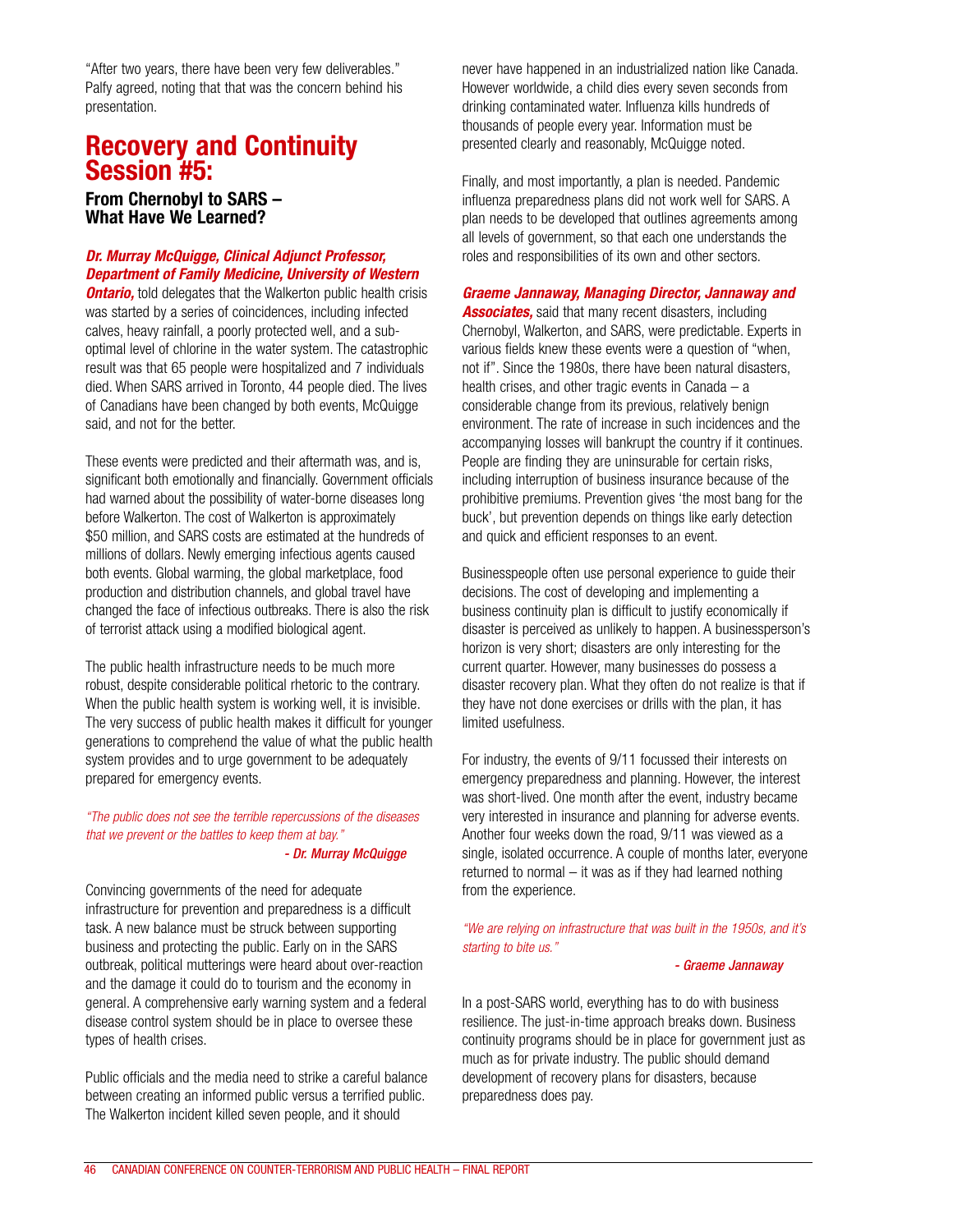### *Paul Wright, President, P.E. Wright and Associates Inc.,*

noted that the concept of business continuity planning may not be overly familiar to public sector workers, but essentially it means survivability. How it is developed and implemented depends on the culture of an individual organization. The personality will drive the importance of business continuity, so recruitment of a top-level advocate is essential.

Business continuity is important because it allows business to recover faster from an event, no matter what specific conditions it has faced. A plan is ready to be implemented by people who understand their role in the process. The organization needs to develop the mindset that contingency plans must be in place or customer service will falter. In general, a business contingency plan is only as relevant as the last event. It must be maintained on a regular basis because business lines change, and human resources change. The key is to develop a business contingency plan that is an 'evergreen' document, designed around the concept of planning for how an event affects a business, not the event itself.

Three fundamental corporate assets should be protected in the plan: human resources, communications and vital information access. A business must be able to access the information it needs, particularly requirements for emergency procedures. A number of important lessons have been learned from previous disaster events that should be addressed in a plan:

- lack of pre-event preparedness;
- $\blacksquare$  lack of awareness during mid-crisis management;
- $\blacksquare$  lack of senior management involvement;
- $\blacksquare$  lack of rehearsal and exercises;
- $\blacksquare$  informal instead of formal structure of command and control; and
- $\blacksquare$  contact lists not kept up to date.

### *Discussion*

A delegate said that business preparedness planning is one side of the coin and prevention of events is the other and is fundamentally different. Prevention can be specific to the nature of the event, but it also involves doing business differently so that disasters do not happen in the first place. Prevention must be included in a business continuity plan. Done properly, a business continuity plan will change the way the business makes decisions, said Jannaway. Personally, he would prefer to spend money on prevention rather than lurch from crisis to crisis. Fast detection of an event is an important component of a plan. In the public health sphere, that can mean syndromic surveillance.

It has been said today that our strength is in our people, a delegate remarked. Corporate officers do what they have to do because they have a mandate to answer to their shareholders and consequently suffer from short-term vision. One thing governments can do is to pass along their responsibilities to corporations. In light of the risk-benefit analysis that corporate officers perform on a daily basis, why not make the provisions

described today a legal requirement? There are laws relating to life safety issues, Jannaway replied. He acknowledged that if major employers do not get back up to speed quickly after a disaster, then whole communities suffer. But to mandate business recovery and continuity would be very difficult. Sometimes the best answer from a business point of view is to close the business. Legislating responsibility for the greater good is difficult to do.

## **Plenary VI:**

**Bioterrorism – The Modern Peril**



### *Laurie Garrett, Writer, Newsday, Author, "Betrayal of Trust: The Collapse of Global Public Health", USA*

Laurie Garrett cited 9/11 as the moment when the US Administration of President George W. Bush was forced to think differently about national

security and to consider the possibility that they grossly underestimated the threat. Gradually, the concept of national security was being transformed from battles with countries, to preparedness for battles from non-state actors. The evidence was building: economies collapsing into civil war, political instability in the recently developed and developing world, the rise of zealots and religious fanatics, HIV/AIDS dooming hundreds of thousands and making orphans of many children in Africa. These factors and others are referred to as the roots of terrorism.

Moreover, the real health threats from 9/11 itself are lingering. "We're only now beginning to understand what was in the 'plume' from the World Trade Center disaster. It certainly was a public health disaster. Recent Congressional hearings in New York revealed the number of completely disabled firefighters – not by injury, but by inhalation of this plume – now exceeds 2,400 firefighters. This means that New York City has lost about 3,500 top-trained firefighters, who perished in the World Trade Centre, suffered injuries or inhaled the plume," Garrett reported. The long-term impact of this inhalation is unknown. There has never been a chemical event akin to this in history. The plume's pH averaged between 11 and 13, in contrast to the pH of a volcanic plume at 3 to 4.

In 1972, the Soviet Union had 60,000 scientists and technicians working at more than 60 test sites and laboratories to develop super lethal viral weapons. They created 122 strains of smallpox or measles that could withstand heat and pressure, and be delivered on an ICBM. Grave concern now exists over the location of these smallpox viruses. Moreover, it is now two generations since the US vaccinated for smallpox. Most frontline workers are not vaccinated at this time, and most doctors do not want to be vaccinated. Garrett noted that 1947 was the last time a smallpox threat existed in the US, and during that period the public stood squarely with public health to make a success of a massive smallpox vaccination campaign in New York City.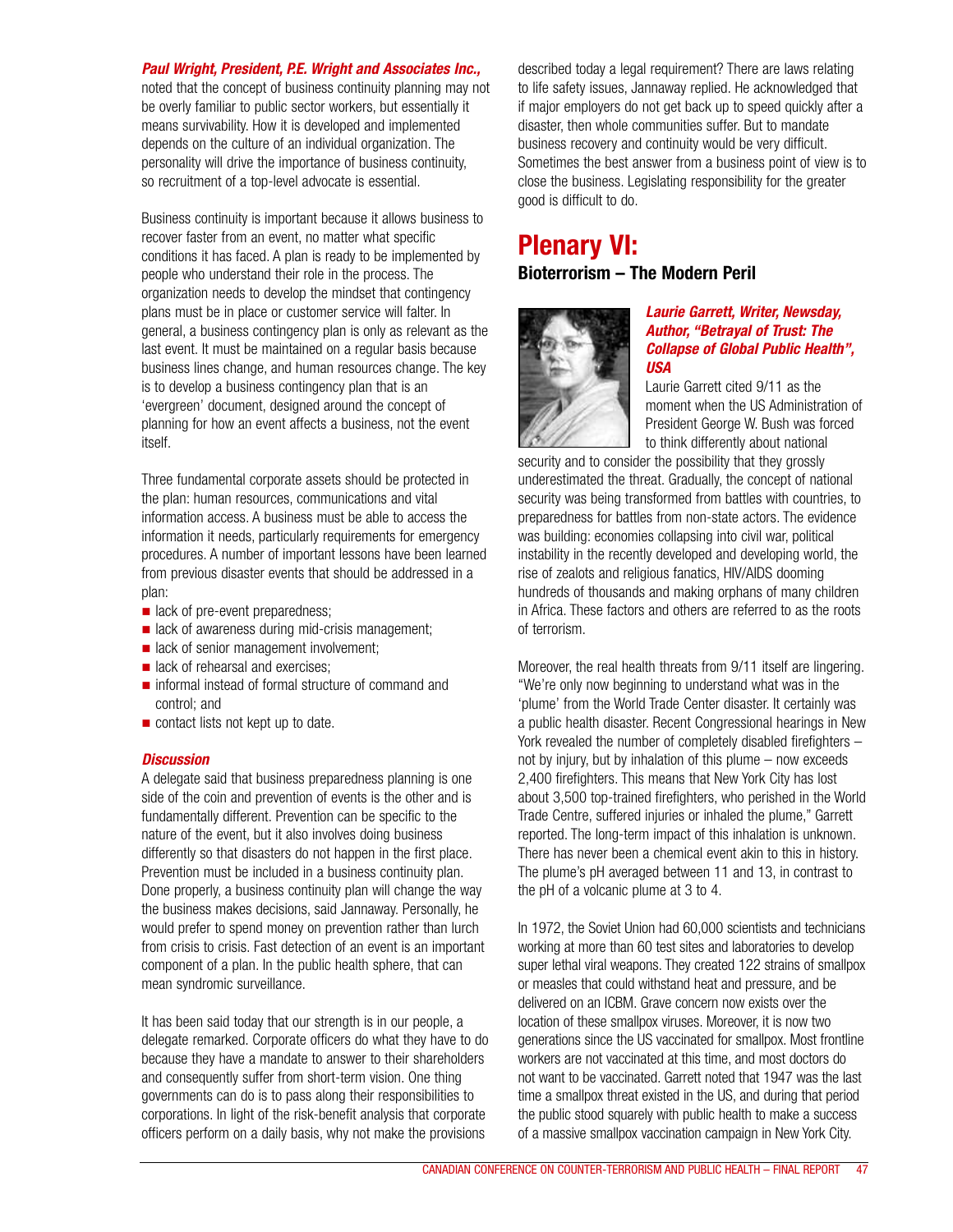Over 6.5 million people were vaccinated in six weeks time. Today, that effort could not be repeated. Public health infrastructure has eroded, and no longer engenders the respect or legal clout it once had, given the dominance of individual rights as well as the complacency towards communicable diseases that now exists in much of the developed world. However, the public "is alive" to the new threats, with more than 80% of Americans believing another terrorist attack will occur in the near future. Many feel they will be attacked in their homes, schools or offices. The Iraq War is heightening this possibility and making people nervous. The Department of Homeland Security created the \$6 billion Bio-Shield project to stimulate the private sector to manufacture vaccines for bioweapons, but no one knows exactly what bioweapons to target. There is no good intelligence on this, yet other research grants have been cut to free up funds to support this "illfocussed initiative".

*"It's up to the public health leaders receiving those [counterterrorism] dollars to say that it's good to be ready for the distant possibility of bioterrorism, but what we really need to be ready for is drug-resistant TB, resurgent gonorrhea, and methicillin-resistant S. aureus (MRSA) in our hospitals."*

*- Laurie Garrett*

Regarding global public health issues, generally a negative public health direction is underway. Life expectancy for much of the world is heading in the wrong direction, driven by the poor distribution of wealth. The world's gross income is \$31.5 trillion, and out of that only nine nations acquired \$23 trillion; 73% of the total wealth resides in just nine nations, with 32% in the US alone, Garrett noted. Thus, 4% of the global population has one third of the wealth. Other factors contribute to the decline of life expectancy and public health worldwide:

- $\blacksquare$  massive urbanization into mega-cities in the Third World, with no infrastructure or public health:
- $\blacksquare$  HIV drugs to prolong life are not available worldwide: In South Africa, 30% of all women between 20 and 29 are HIV-positive. A second wave of HIV is brewing in China, Nigeria, Russia, India and Ethiopia;
- $\blacksquare$  widespread multiple use of medical syringes: Seventy percent of hospital injections in the former Soviet Union nation-states are non-sterile;
- $\blacksquare$  blood availability and quality is unevenly distributed: A full 80% of the world's population have access to only 20% of the blood supply, and 20% of that is totally unscreened;
- $\blacksquare$  lack of fundamental skills base to ensure public health throughout the developing and recently developed world (e.g., contact tracing methodology, surveillance, vaccine safety);
- $\blacksquare$  poor infection control in medical facilities; and
- $\blacksquare$  crowded, filthy animal marketplaces in Hong Kong and China where the concentration of humans, pigs and fowl are key components of microbe transmission.

Before 9/11, the global health community had been deepening its understanding about the need to mobilize huge sums of money to fight diseases such as malaria, HIV and drugresistant tuberculosis (TB), in particular. The terrorist events of 9/11 halted that 'awakening'. However, with the recent US financial support for countering HIV/AIDS in developing countries, some optimism is returning. "We in the wealthy world will continue to be targets, if we allow the life expectancy gap to get to 50 years. An awakening [to this] is occurring. It's prompting some support from unexpected circles for programs that might make a difference…Bill Gates for example. His philanthropy is inspiring others," Garrett explained.

### *Discussion*

Garrett commented extensively on what she characterized as "the political ineptitude" of the public health community. "You guys are really not very good politically. You don't know how to do your job when it comes to Washington or Ottawa or provincial capitols," she said, wondering why public health cannot "drive its message home" to the public and decisionmakers about the essentiality of public health services (e.g., clean air, clean water, access to vaccinations). The terrorist threat is presenting a tremendous moment of possibility, with "pots of gold" materializing. Public health must seize this moment and make its case, Garrett insisted.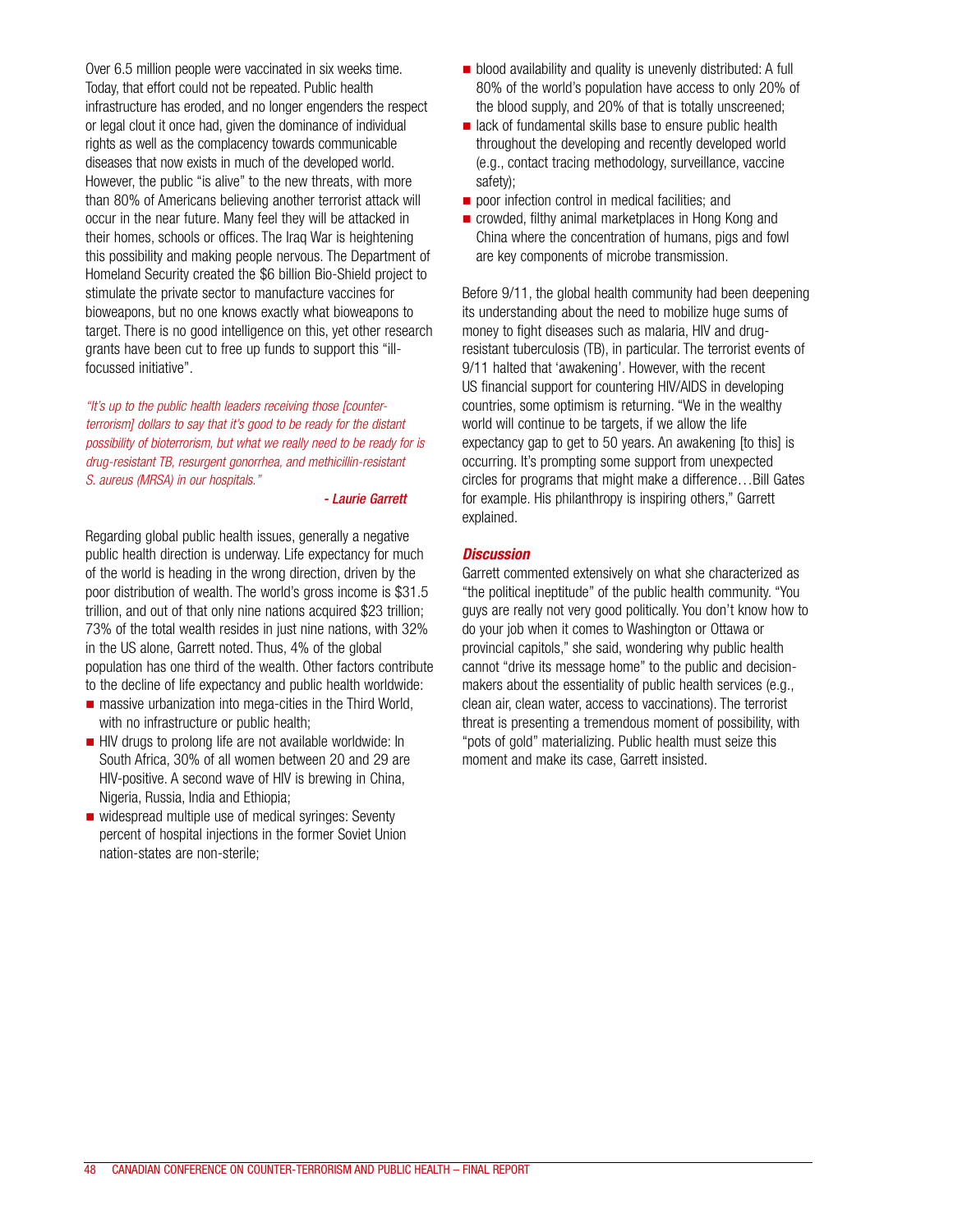## **Closing Remarks**



### *Dr. David Butler-Jones,*

*CPHA Past-President,* informed delegates that a coalition of national organizations, individuals and provincial organizations supported by CPHA, have come together to form the Canadian Coalition for Public Health in the 21st Century. The coalition was catalyzed by

a paper written by Dr. John Frank of the Institute for Population and Public Health of the Canadian Institute for Health Research.

"There is a fear and concern about what we can do as a nation to address the almost insurmountable issues of terrorism. It may just be a matter of scale," Butler-Jones said, "like in the early days of public health when it addressed child labour and the huge wealth gaps." The Coalition will try to address many of the issues raised at the conference. More information is available at the CPHA website www.cpha.ca.

### *Dr. Ron St. John, Director General, Centre for Emergency Preparedness & Response, Health Canada,* thanked

delegates and presenters for their attention and engagement in the events of the last two and a half days of the conference. He reiterated the conference themes:

- **E** Review of any or all hazards: The lessons learned from preparedness experience with natural disasters have a direct application to the counter-terrorism field;
- $\blacksquare$  *Integration and coordination within and across the* **health sector:** Because no one discipline can deal with CBRN issues, the conference planners sought out and brought together a wide variety of workers, researchers and policy-makers;
- *Health sector positioned firmly in the middle of the CBRNE spectrum:* The key role played by public health for preparedness and response to terrorism was clearly visible to all participants; and
- **E** *Knowledge and experience were shared:* This involved both the latest terrorist threats and counter-terrorist initiatives, and revisiting an old nemesis like smallpox, as well as seeing how far 'lessons learned' to date are taking Canada and global partners.

St. John emphasized the need – expressed frequently throughout the conference – for stable, dual-purpose investments in public health infrastructure, saying that the tools used for response to bioterrorism are the same tools used for a communicable disease outbreak. "We need to invest in these tools, for our ultimate goal is a seamless, coordinated emergency preparedness and response capability across the country."

*Gerry Dafoe, CEO, CPHA,* closed the conference by thanking the members of the Steering and Scientific Committees, delegates and presenters, and staff involved in the event, for their enthusiasm and engagement. He concluded by saying, "Your collective commitment to public health will help meet the very big challenges we face to counter terrorist threats, and maintain and improve the health of Canadians."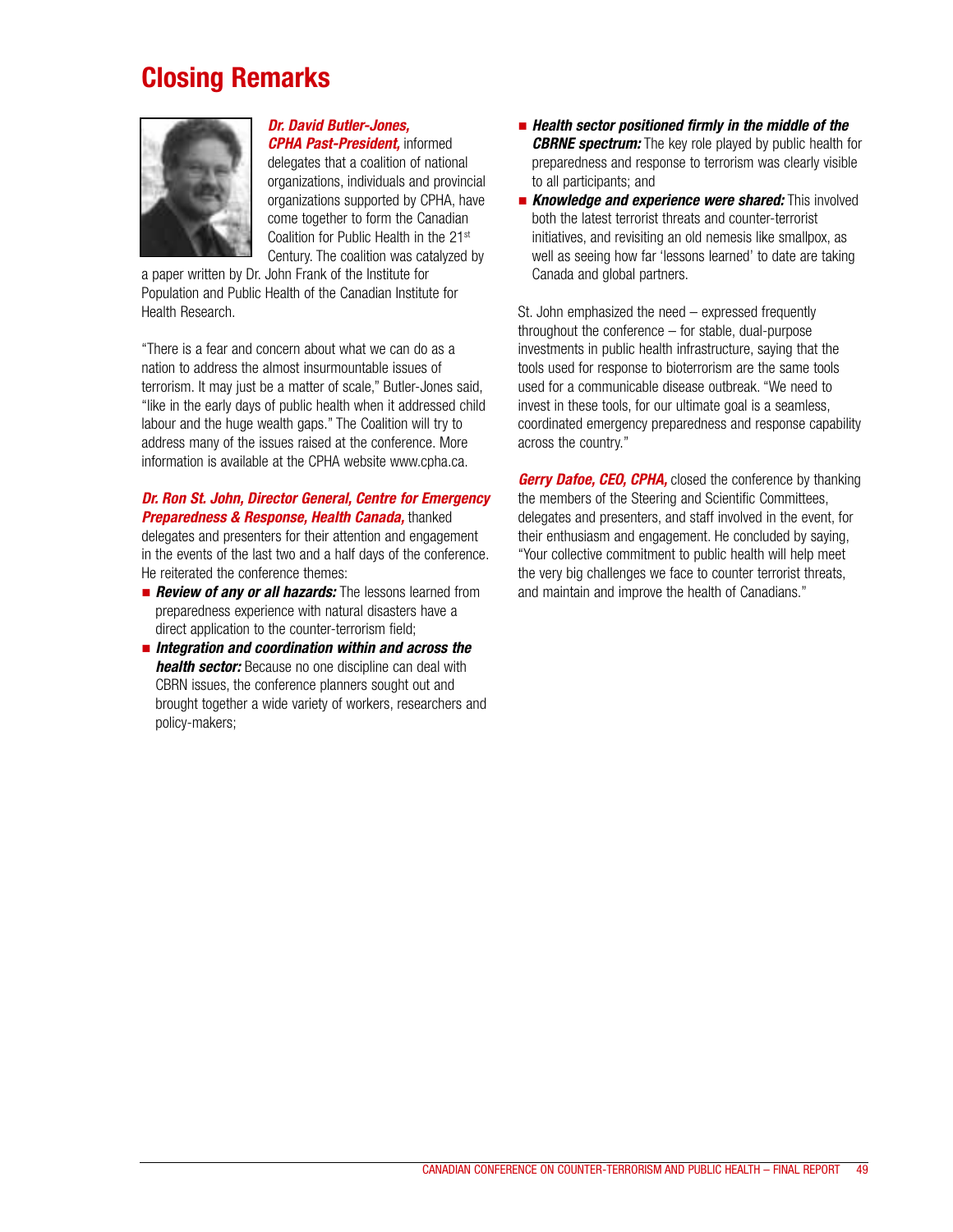## **Conference Steering Committee**

- Dr. Ron St. John, Director General, Centre for Emergency Preparedness & Response, Population and Public Health Branch, Health Canada (Conference Co-Chair)
- Gerald H. Dafoe, Chief Executive Officer, Canadian Public Health Association (Conference Co-Chair)
- Fran Archambault, Director, Office of Emergency Coordination Services, Centre for Emergency Preparedness and Response, Population and Public Health Branch, Health Canada
- Dr. Horacio Arruda, Director, Public Health Security, Health and Social Services Branch, Quebec Ministry of Health
- " Dr. Allan Bartley, Director General, Office of Critical Infrastructure Protection and Emergency Preparedness, POLICY
- Dr. Sheela Basrur, Medical Officer of Health, City of Toronto
- Janet Bax, Director General, Office of Critical Infrastructure and Emergency Preparedness, PROGRAMS
- Dr. Cam Boulet, Director, CBRN Research and Technology Initiative, Defence R & D Canada
- Elaine Chatigny, Acting Director of Public Affairs, Health Policy and Communications Branch, Health Canada
- Kathryn Clout, Senior Policy Analyst, Counter-Terrorism Division, Solicitor General Canada
- **Bill Douglas, Interim Emergency Preparedness and Response** Regional Coordinator, Health Canada
- **Dr. Pierre Duplessis, Secretary General and Chief Executive Officer,** The Canadian Red Cross Society
- " Wendy Eligh, Conference Coordinator, Canadian Public Health Association
- Dr. Ian Gemmill, Medical Officer of Health: Kingston, Frontenac and Lennox & Addington Health Unit
- Claude Giroux, Senior Advisor, Centre for Emergency Preparedness and Response, Population and Public Health Branch, Health Canada
- **-** Deborah Gordon-El-Bihbety, Associate Chief Executive Officer, Canadian Public Health Association
- Dr. Kevin Keough, Chief Scientist, Office of the Chief Scientist, Health Canada
- Dr. Don Low, Chief, Department of Microbiology, Mount Sinai **Hospital**
- Uudy Redpath, Communications Consultant, Canadian Public Health Association
- Gisèle Sigouin, Assistant, Conference Department, Canadian Public Health Association

### **Conference Scientific Committees**

■ Dr. Kevin Keough (Committee Chair), Chief Scientist, Office of the Chief Scientist, Health Canada

### *Prevention Committee*

- Dr. Ian Gemmill (Chair), Medical Officer of Health: Kingston, Frontenac and Lennox & Addington Health Unit
- **Dr. John Carsley, Chief, Infectious Disease Unit, Montreal Public** Health Department
- **Dr. Bonnie Henry, Associate Medical Officer of Health, City of Toronto**
- Dr. Frank Welsh, Director, Office of Emergency Preparedness, Planning and Training, Population and Public Health Branch, Health Canada

### *Preparedness Committee*

- **Dr. Pierre Duplessis (Chair), Secretary General and Chief Executive** Officer, The Canadian Red Cross Society
- Dr. Sheela Basrur, Medical Officer of Health, City of Toronto
- " Paul Kovacs, Executive Director, Institute for Catastrophic Loss Reduction; Adjunct Research Professor, Economics, University of Western Ontario
- **Bruce Montone, Deputy Fire Chief, Ottawa Fire Services**
- Dr. John Service, Executive Director, Canadian Psychological Association
- **Don Shropshire (Alternate Chair), National Director, Disaster** Services, The Canadian Red Cross Society
- Dr. James Young, Commissioner of Public Safety and Security; Chief Coroner for the Province of Ontario; and Assistant Deputy Minister, Public Safety Division, Ministry of Public Safety and **Security**

### *Response Committee*

- **Bill Douglas (Chair), Interim Emergency Preparedness and** Response Regional Coordinator, Health Canada
- Dr. Ross Berringer, Medical Director, Vancouver Fire and Rescue Service; Medical Advisor, Advanced Life Support, BC Ambulance Service
- Sgt. Don Bindon, Manager, Emergency Operations Program, RCMP 'E' Division
- Dr. John Blatherwick, Chief Medical Health Officer, Vancouver Coastal Health Authority
- Eric Bone, Manager, Disaster Preparedness, BC Ambulance Service
- **Paul Cox, Coordinator, Pandemic Influenza Planning, BC Centre for** Disease Control
- " Wayne Dauphinee, Director, Emergency Preparedness, Ministry of Health Planning, BC
- **John Lindsay, Disaster Management Specialist, Manitoba Health**
- Dr. David Patrick, Director, Epidemiology Services, BC Centre for Disease Control; Associate Professor, Health Care and Epidemiology, University of British Columbia
- **Dr. Karen Wanger, Emergency Physician, Regional Medical** Coordinator, BC Ambulance Service
- **E** Council of Health Emergency Management Directors (a national body with representation from all provinces and territories)

### *Recovery & Continuity Committee*

- Janet Bax (Chair), Director General, Office of Critical Infrastructure Protection and Emergency Preparedness, PROGRAMS
- Rick Bellwood, Security, Safety and Emergency Management; Real Property, Environment and Security Branch; Natural Resources Canada
- **Don Eves, Head, Business Continuity Planning and Emergency** Response; Safety, Emergency and Security Management Division; Assets Management Division; Corporate Services Branch, Health Canada
- **DED** John Nihmey (Alternate Chair), President, NIVA Inc.
- **EXECT** Arpad Palfy, Policy Advisor: Emergency Management Policy, Office of Critical Infrastructure and Emergency Preparedness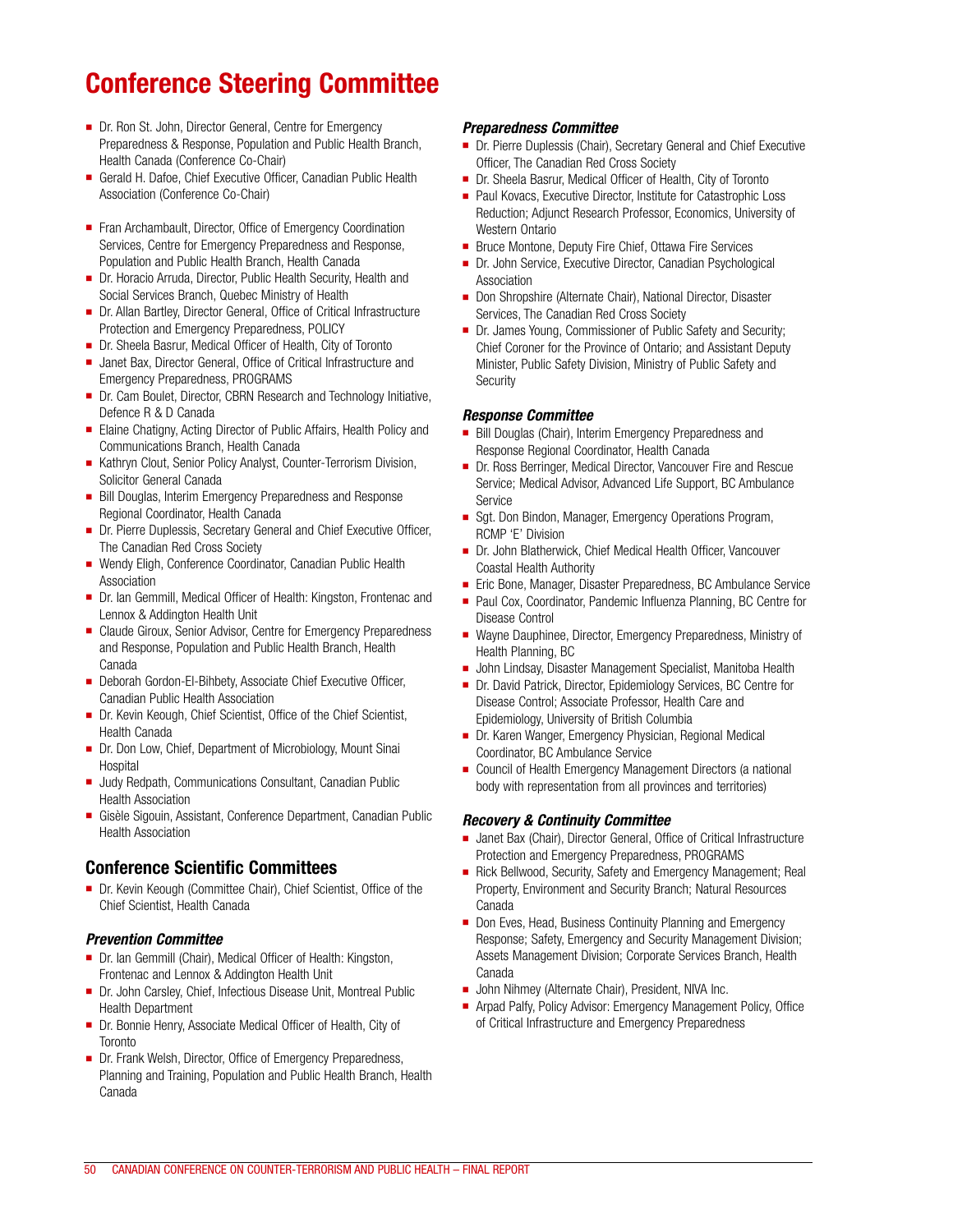# **Sponsors / Funding**

## **Sponsors**



**Aventis Pasteur** 



Aventis Pasteur **Career Career Career Career Career Career Career Career Career Career Career Career Career Care** Sponsorship level: Platinum Sponsorship level: Platinum Sponsorship level: Platinum



St. Joseph Print Group **EMD** Pharmaceuticals Sponsorship level: Silver Sponsorship level: Silver



## **Funding**



Centre for Emergency Preparedness and Response (CEPR)



Solicitor General Solliciteur général Canada

Solicitor General Canada



Government of Canada

**Office of Critical Infrastructure Protection and<br>Emergency Preparedness**  Gouvernement du Canada

Bureau de la protection des infrastructures essentielles et de la protection civile

Office of Critical Infrastructure Protection and Emergency Preparedness (OCIPEP)



CBRN Research and Technology Initiative (CRTI)